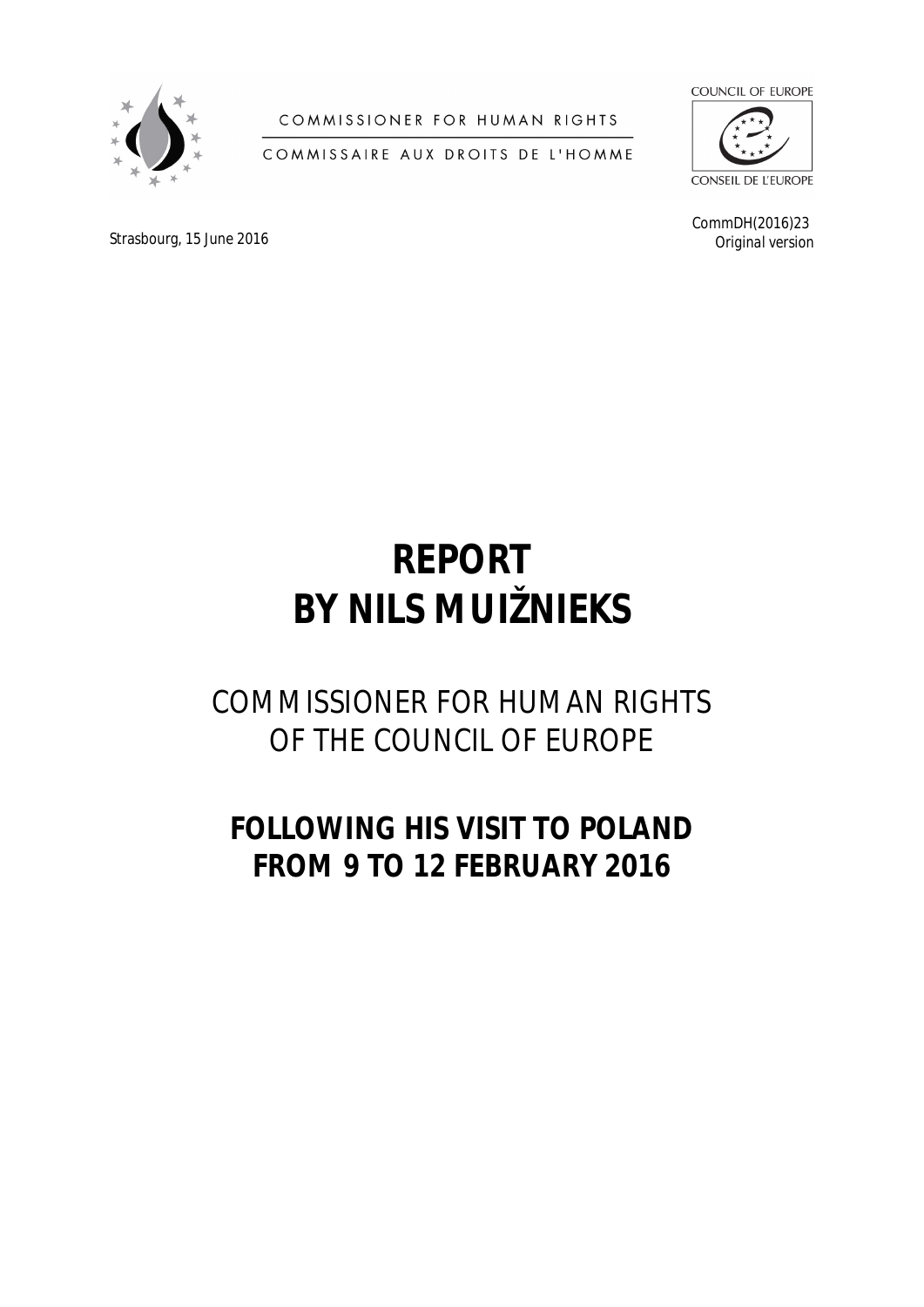| 1              | Legal and institutional framework for the protection and promotion of human rights |  |
|----------------|------------------------------------------------------------------------------------|--|
| 1.1            |                                                                                    |  |
| 1.1.1          |                                                                                    |  |
| 1.2            |                                                                                    |  |
| 1.2.1          |                                                                                    |  |
| 1.2.2          |                                                                                    |  |
| 1.2.3          |                                                                                    |  |
| 1.3            |                                                                                    |  |
| 1.3.1          |                                                                                    |  |
| 1.4            |                                                                                    |  |
| 1.4.1          |                                                                                    |  |
| $\overline{2}$ |                                                                                    |  |
| 2.1            |                                                                                    |  |
| 2.1.1          |                                                                                    |  |
| 2.2            |                                                                                    |  |
| 2.2.1          |                                                                                    |  |
| 2.3            |                                                                                    |  |
| 2.3.1          |                                                                                    |  |
| 2.4            |                                                                                    |  |
| 2.4.1          |                                                                                    |  |
| 3              |                                                                                    |  |
| 3.1            |                                                                                    |  |
| 3.1.1          |                                                                                    |  |
|                |                                                                                    |  |
| 3.1.2          |                                                                                    |  |
| 3.2            |                                                                                    |  |
| 3.2.1          |                                                                                    |  |
| 3.2.2          |                                                                                    |  |
| 3.2.3          |                                                                                    |  |
| 4              |                                                                                    |  |
|                |                                                                                    |  |
| 4.1            |                                                                                    |  |
| 4.1.1          |                                                                                    |  |
| 4.2<br>4.2.1   |                                                                                    |  |
| 4.3            |                                                                                    |  |
| 4.3.1          |                                                                                    |  |
| 4.4            |                                                                                    |  |
| 4.4.1          |                                                                                    |  |
| 4.5            |                                                                                    |  |
| 4.5.1          |                                                                                    |  |
| 4.5.2          |                                                                                    |  |
| 4.5.3          |                                                                                    |  |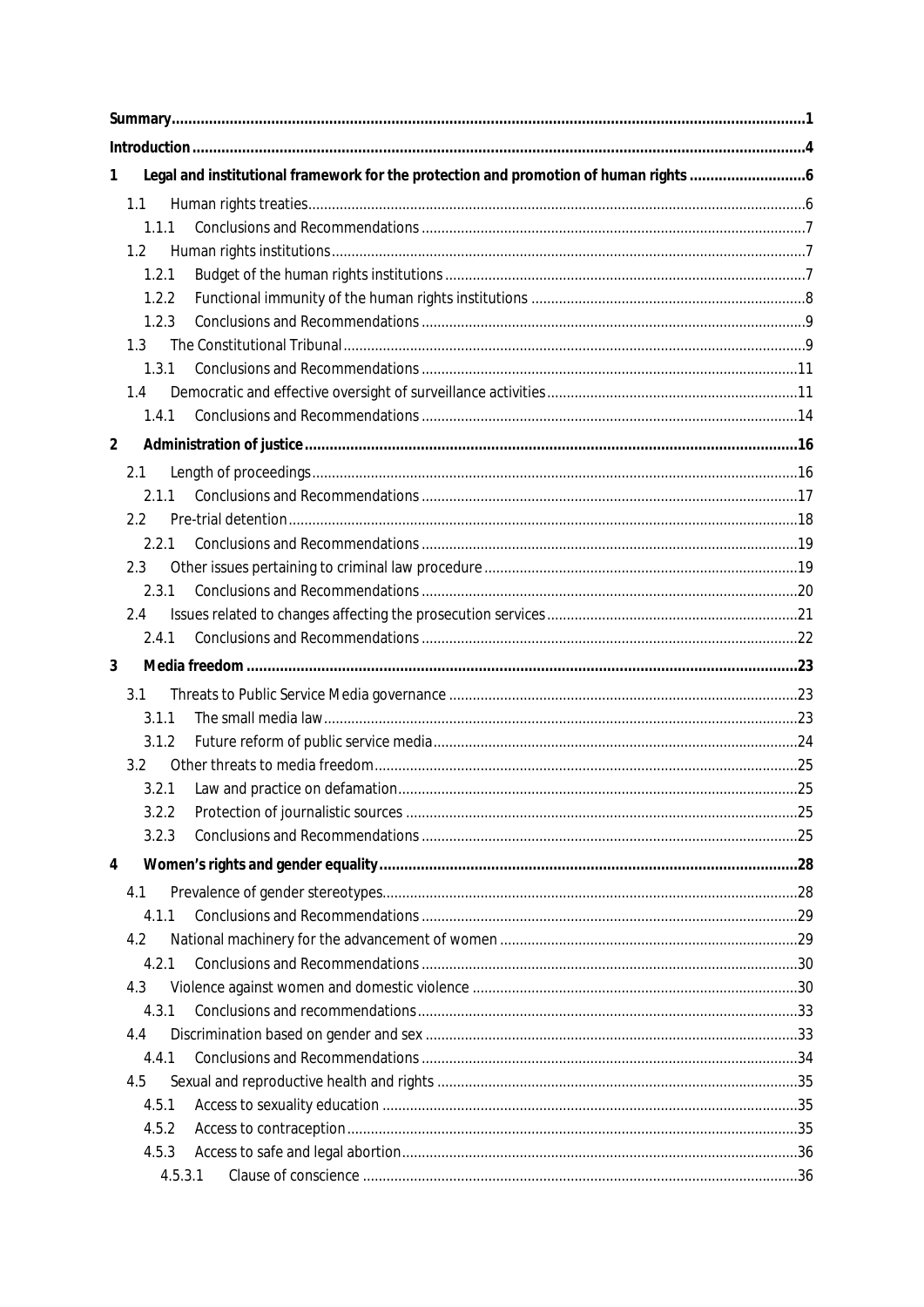|  | 4.5.3.2 Appeal procedure against refusal to perform prenatal testing and/or a legal abortion37 |  |
|--|------------------------------------------------------------------------------------------------|--|
|  |                                                                                                |  |
|  | 4.5.4 Conclusions and Recommendations ……………………………………………………………………………………………38                    |  |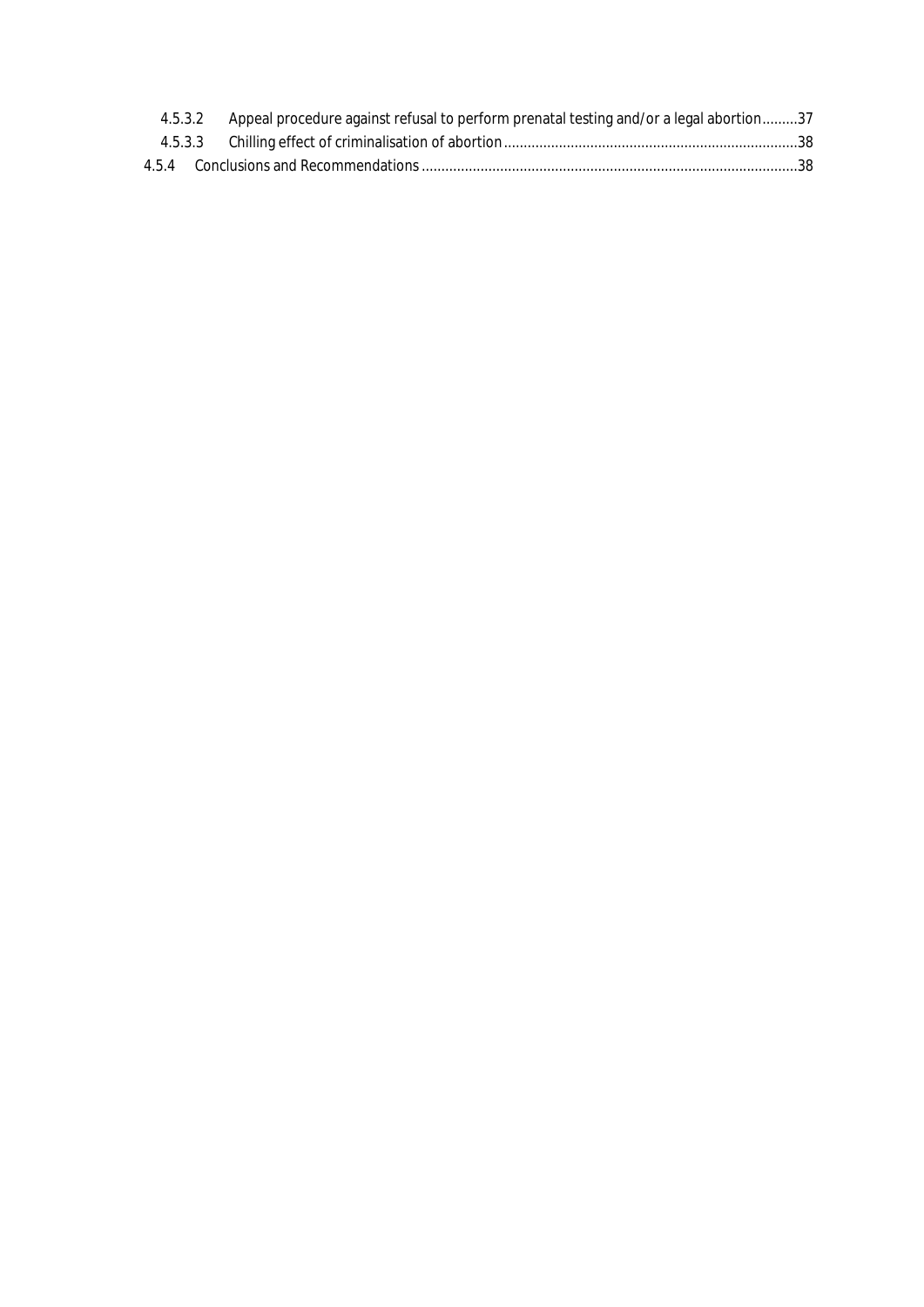# <span id="page-3-0"></span>**SUMMARY**

Commissioner Nils Muižnieks and his team visited Poland from 9 to 12 February 2016. In the course of the visit the Commissioner held discussions with state authorities and non-governmental organisations. The present report focuses on the following human rights issues:

**Legal and institutional framework for the protection and promotion of human rights** 

While Poland possesses a solid legal and institutional framework for protecting and promoting human rights, recent far-reaching legal changes have raised important concerns both in the field of human rights and as regards the country's full adherence to the rule of law and democratic principles, on which the protection of human rights ultimately depends. A worrying common feature of the new changes is their hasty adoption and the lack of an inclusive debate that is required in a democratic society. The Commissioner is concerned in particular at the current paralysis of the Constitutional Tribunal which prevents it from playing its crucial role in upholding the human rights of all Polish citizens. He calls on the Polish authorities to urgently find a way out of the current deadlock, following the related Opinion of the Venice Commission. As stated by the latter institution, the rule of law requires that any such solution be based on the respect and full implementation of the judgments of the Tribunal.

Given the key role the Polish Ombudsman plays in the protection and promotion of human rights, the Commissioner calls on the Polish authorities to guarantee its full independence by ensuring that it can rely on stable and sufficient funding to carry out its mandates effectively, and by safeguarding the fairness, transparency and impartiality of the procedure for lifting the Ombudsman's immunity in the context of criminal proceedings.

Another recent change that has raised concern relates to a new law on surveillance activities, which was adopted following a July 2014 judgment of the Constitutional Tribunal requesting that several shortcomings in the previous legislation be addressed. In the Commissioner's view, the law raises serious concerns of incompatibility with international human rights law as it expands the powers of law enforcement agencies, police forces and security services without establishing the corresponding safeguards to avoid abuse. The Polish authorities should review the legislation applicable to surveillance activities to ensure that it complies with the recent case law of the European Court of Human Rights (hereinafter: the Court) and establish a democratic. independent and efficient system of control of surveillance activities.

The Commissioner is pleased to note that the Polish authorities have ratified a significant number of human rights treaties and recommends the ratification of some additional ones including the revised European Social Charter and its Additional Protocol providing for a collective complaints mechanism, and Protocol No. 12 to the European Convention on Human Rights (ECHR) providing for a general prohibition of discrimination.

#### **Administration of justice**

The Commissioner welcomes the efforts made by the Polish authorities in addressing the problem of the excessive length of judicial proceedings. Noting that the problems which generate excessively long proceedings and the dysfunction of the domestic remedy currently in place have already been clearly identified, the Commissioner urges the authorities to accelerate the adoption and implementation of measures capable of solving these problems, and to fully and effectively execute the recent pilot judgment of the Court on this matter.

The Commissioner also notes the positive developments regarding pre-trial detention, including a steady decrease in its use and duration in recent years, and encourages the Polish authorities to promote the use of alternatives to pre-trial detention. Noting recent legal amendments which allow for the use of pre-trial detention solely on the ground of the severity of the penalty faced, the Commissioner recalls the applicable case-law of the Court and calls on the Polish authorities to align their legislation with it.

The Commissioner expresses concern at a number of recent amendments to the Code of Criminal Procedure, which may jeopardise the protection of the right to a fair trial in criminal proceedings as protected by Article 6 of the ECHR. In particular, the use of illegally obtained evidence should be regulated in full compliance with the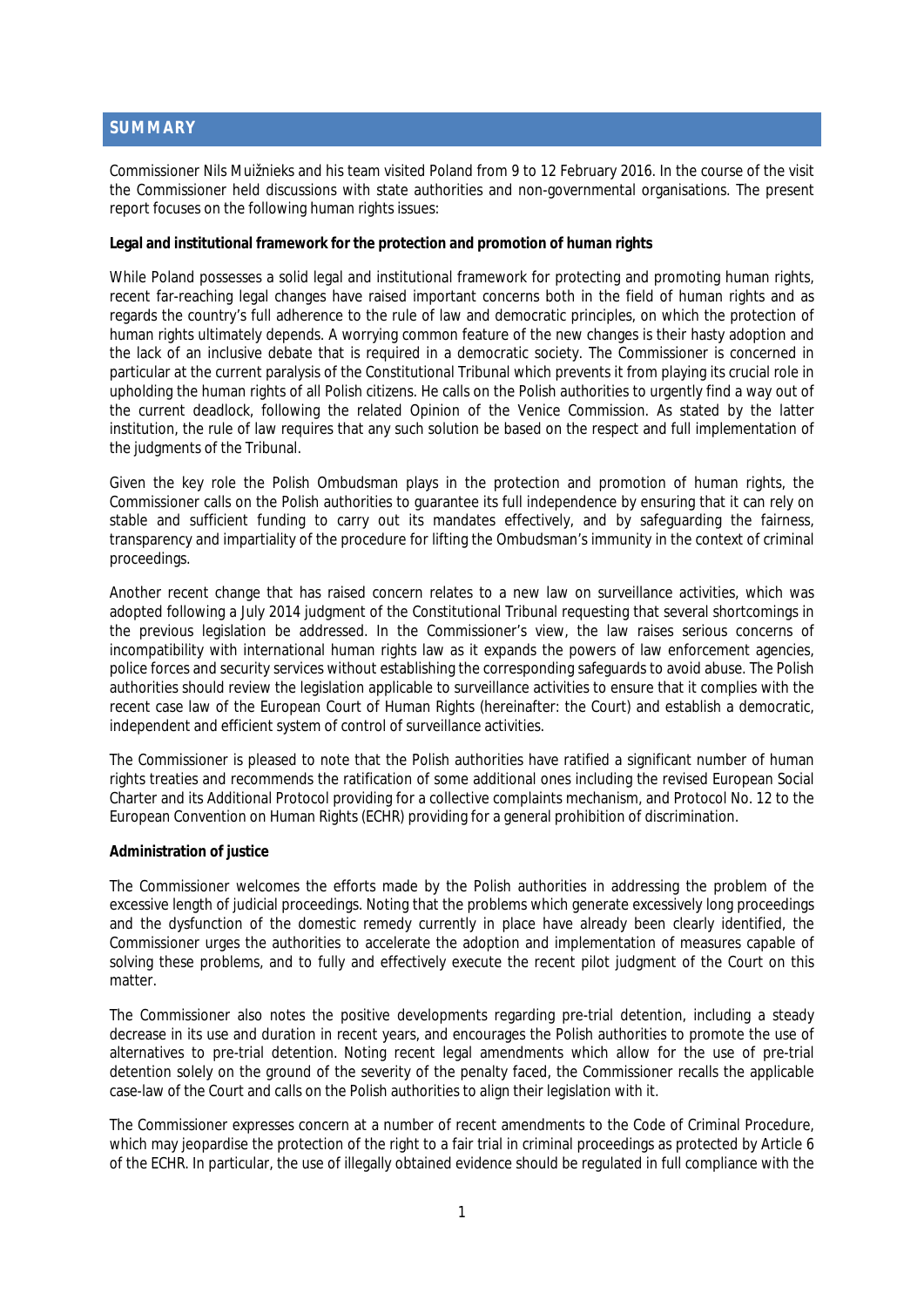case-law of the Court. Furthermore, the many fundamental changes in criminal proceedings introduced in recent years, going in some cases in opposite directions, could potentially affect the quality of administration of justice. Prosecutors and judges must therefore be trained and given all necessary resources to implement the Code of Criminal Procedure in full respect of human rights, in particular the right to a fair trial.

Recent amendments to the Law on Prosecution that came into effect in March 2016 have reversed previous reforms in a way that raises important human rights concerns. As a result, the Minister of Justice and the Prosecutor General will be one and the same person again. This change, coupled with the attribution of new, extensive powers to the Prosecutor General/Minister of Justice without the establishment of corresponding sufficient safeguards to avoid abuse of powers, poses a considerable threat to human rights in the context of criminal law procedures, including the right to a fair trial, the presumption of innocence and the right to defence. The Commissioner recommends that the Polish authorities review the new legislation on prosecution services in light of European standards and best practice in order to secure the autonomy and independence of the prosecution services from political and other interference.

#### **Media Freedom**

In recent months, the situation of media freedom in Poland has been the subject of considerable national and international attention and concern, notably following the introduction of sweeping changes to the governance system of public television and radio broadcasters through the so-called "Small Media Law". While political influence on public service media is an issue that pre-exists the current reforms, the Commissioner emphasises that putting public television and radio under the direct control of the government is clearly not a solution and runs contrary to Council of Europe standards on media freedom. Of particular concern are the immediate termination of office mandates of management and supervisory board members and the elimination of pluralistic criteria of the composition of the boards.

A more comprehensive regulation of public service media (the "Big Media Law") was under preparation during the visit and is to be adopted in the summer of 2016. The Commissioner notes that the draft legislation has been presented to Parliament without the inclusive debate that is required in a democratic society when considering changes in such vital areas. He recommends that, in consultation with all relevant national and international partners, the Polish authorities introduce safeguards to guarantee the independence of public service media from political influence and that this be reflected in the composition and selection mechanism of any public service media governance institution that is to be created. It is also crucial to ensure that the new arrangements fully preserve the role the Constitution gives to the National Broadcasting Council in the field of safeguarding freedom of expression, the right to information and the public interest in radio broadcasting and television.

Noting that defamation is still criminalised in Poland, the Commissioner encourages the Polish authorities to consider repealing all criminal provisions against defamation and to deal with it through strictly proportionate civil sanctions only. In view of recent threats to the protection of journalistic sources, the Commissioner recalls the importance of the protection of journalistic sources for press freedom in a democratic society and the potentially chilling effect an order of source disclosure has on the exercise of that freedom.

#### **Women's rights and gender equality**

Noting the reported prevalence of gender stereotypes which are detrimental to women in Poland, the Commissioner urges the Polish authorities to take long-term measures to fight against gender-based stereotypes in all sectors and in particular education and the media, in consultation with women's rights and gender equality experts. He strongly recommends that the Polish authorities reinforce the national machinery for the advancement of women's rights and gender equality by providing all the necessary financial and human resources to institutions dealing with discrimination on the grounds of sex and gender and ensuring that the Government Plenipotentiary for Equal Treatment and Civil Society puts stronger emphasis on gender equality issues.

The Commissioner welcomes the ratification by Poland of the Council of Europe Convention on Preventing and Combating Violence against Women and Domestic Violence and the many legislative and other measures taken by the authorities to combat domestic violence. He recommends that the authorities proceed with the full implementation of the Convention and of their National Programme for the Prevention of Domestic Violence.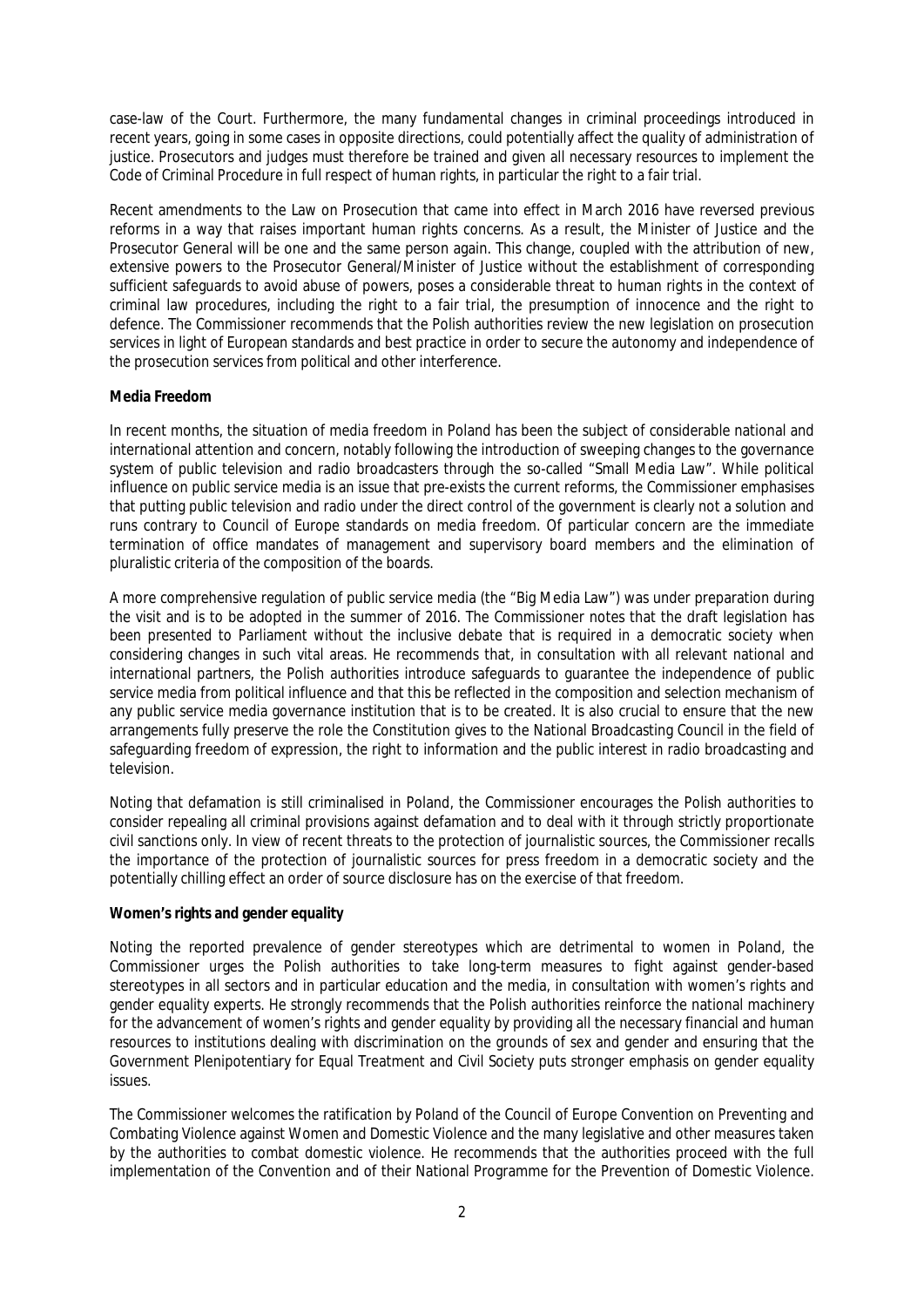Women victims of domestic violence and gender-based violence are still confronted with gender bias on the part of medical staff, police, prosecutors and judges. While the number of restraining orders issued by courts against perpetrators is on the rise, there is a need to allow for the issuing of these orders even before a criminal procedure begins and in emergency situations. The procedure of "Blue Cards" aiming at preventing further domestic violence from occurring and implementing individual assistance plans by local interdisciplinary teams remains too cumbersome and needs to be reviewed. Concerning shelters for victims of domestic violence, while the public-run centres are sometimes not sufficiently specialised, the NGO-run shelters are not sufficiently and adequately funded by the authorities.

As concerns violence against women outside the sphere of domestic violence, the Commissioner recommends that the Polish authorities better take the gender aspect of the problem into account and develop genderbased campaigns to counter violence against women.

The Commissioner notes with concern the continuing gender gap in employment and the prevalence of other forms of discrimination affecting women in Poland. A lack of training and awareness may explain the absence of related case-law. Special efforts are needed to address the lack of understanding of the need for temporary special measures aimed at preventing or compensating for deep-rooted gender inequalities where women have been disadvantaged for decades.

Stressing that women's sexual and reproductive health and rights are human rights, the Commissioner addresses a number of concerns in this field. He recalls that women, including adolescent girls, are entitled to receive sexual and reproductive health information that is evidenced-based, non-discriminatory, and respectful of their dignity and autonomy. The Commissioner urges the Polish authorities to ensure that mandatory, comprehensive sexuality education that is age-appropriate, evidence-based, and non-judgmental be taught in all schools in Poland. Noting that access to contraception is hindered by several factors, the Commissioner recommends that the Polish authorities take all necessary measures to remove barriers in access to contraception for all women throughout Poland.

As concerns access to safe and legal abortion, the Commissioner notes the many obstacles hampering women's access to abortion in practice, including as a result of the clause of objection invoked by doctors or medical institutions and the difficulty in appealing against a refusal to perform prenatal testing and/or a legal abortion. The Polish authorities should take the necessary measures to remove all barriers and ensure that access to safe and legal abortion as provided by law is fully implemented in practice, notably by fully and effectively executing the three judgments of the Court on access to abortion in Poland. Noting the chilling effect of the criminalisation of abortion on doctors willing to perform the procedure, the Commissioner encourages the Polish authorities to further decriminalise abortion within reasonable gestational limits. In view of proposals to introduce a total ban on abortion, the Commissioner stresses that such a ban would constitute serious backsliding on women's rights. He therefore strongly urges the Polish authorities to keep lawful, at a minimum, abortions performed to preserve the physical and mental health of women, or in cases of fatal foetal abnormality, rape or incest.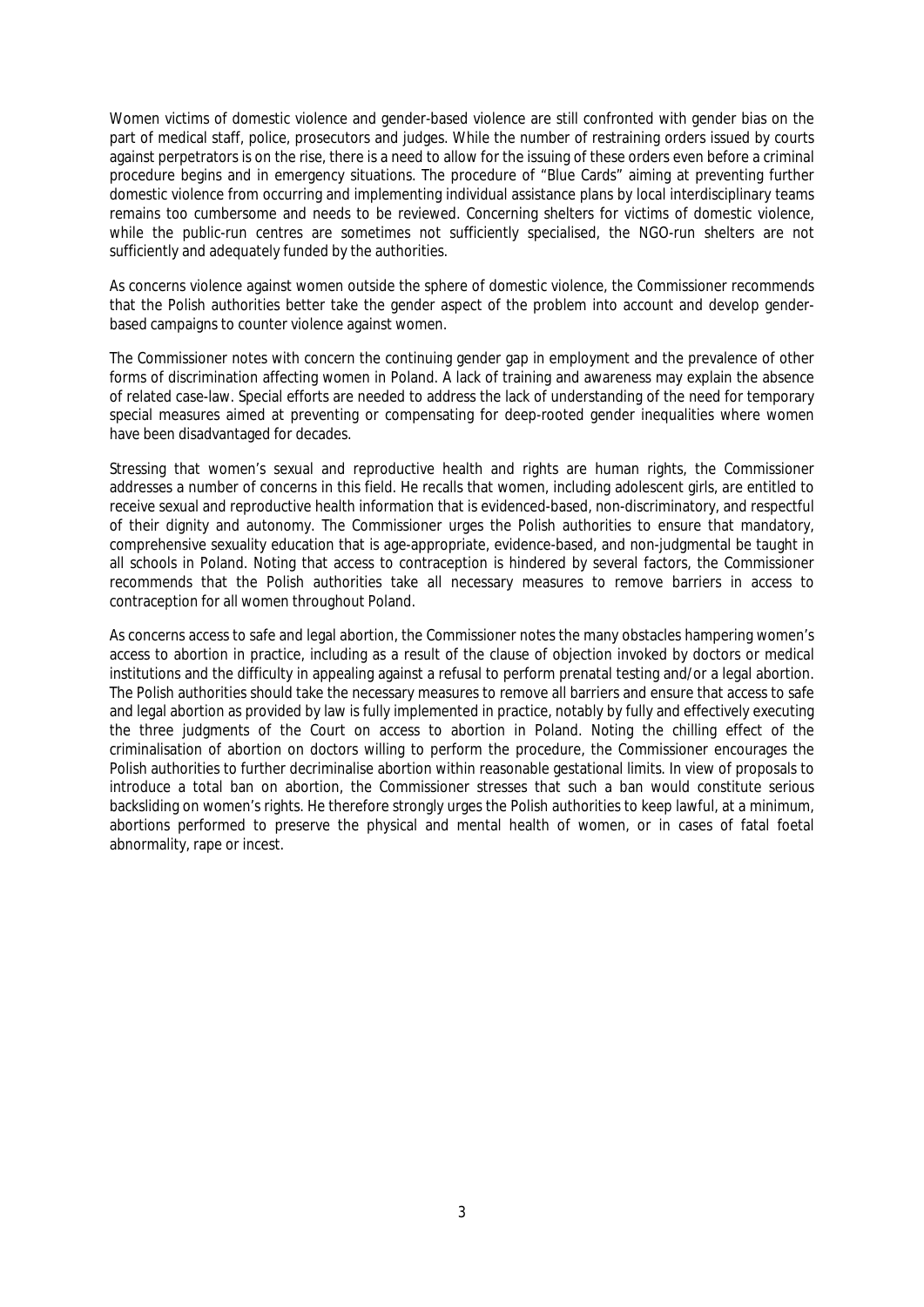#### <span id="page-6-0"></span>**INTRODUCTION**

- 1. The Commissioner for Human Rights of the Council of Europe, Mr Nils Muižnieks (the Commissioner), conducted a visit to Poland from 9 to 12 February 2016.<sup>1</sup> The visit focused on four sets of issues: the legal and institutional framework for the protection and promotion of human rights; the administration of justice; media freedom; and women's rights and gender equality.
- 2. During his visit, the Commissioner held discussions with the Polish authorities, including the Deputy Prime Minister and Minister of Culture and National Heritage, Mr Piotr Gliński; the Minister of Justice, Mr Zbigniew Ziobro; the Minister of Foreign Affairs, Mr Witold Waszczykowski; and the Minister in the Prime Minister's Chancellery, Mr Maciej Wąsik. He also met the Deputy Ministers in the Ministries of: Foreign Affairs, Mr Aleksander Stępkowski; Justice, Mr Łukasz Piebiak; Family, Labour and Social Policy, Ms Renata Szczęch; Interior and Administration, Mr Tomasz Zdzikot; Culture and National Heritage, Mr Krzysztof Czabański; the Treasury, Mr Filip Grzegorczyk; and the Deputy Minister and Government Plenipotentiary for Civil Society and Equal Treatment, Mr Wojciech Kaczmarczyk. The Commissioner had further meetings with the Marshal of the Sejm (the lower house of Parliament), Mr Marek Kuchciński; the Marshal of the Senate, Mr Stanisław Karczewski; and the Chairperson of the Polish Delegation to the Parliamentary Assembly of the Council of Europe, Mr Włodzimierz Bernacki. He also met with the First President of the Supreme Court, Ms Małgorzata Gersdorf; the President of the Constitutional Tribunal, Mr Andrzej Rzepliński; and the President of the National Council of the Judiciary, Mr Dariusz Zawistowski; as well as the Polish Commissioner for Human Rights, Mr Adam Bodnar, and the Commissioner for the Rights of the Child, Mr Marek Michalak.
- 3. The Commissioner also met with police officers from the Warsaw Police Headquarters and from the General Police Headquarters. He held meetings with representatives of international and nongovernmental organisations and visited a shelter and a counselling centre for women victims of domestic violence, run by an NGO in Warsaw.
- 4. The Commissioner wishes to thank sincerely the Polish authorities in Strasbourg and in Warsaw for their assistance in organising his visit and facilitating its independent and smooth execution. He also extends his thanks to all his interlocutors for their willingness to share with him their knowledge and views.
- 5. The aim of the Commissioner's visit was to examine the situation in the four human rights areas mentioned above and in that context, to follow up on some of the issues raised in the 2007 Memorandum addressed to the Polish Government by his predecessor.<sup>2</sup> However, the Commissioner's visit also coincided with the rapid unfolding in Poland of several events that have attracted international attention and raised important concerns both in the field of human rights and as regards the country's full adherence to the rule of law and democratic principles, on which the protection of human rights ultimately depends. The background for these events is a context of deep political polarisation which, while not a new phenomenon in Poland, appears to have heightened since the October 2015 parliamentary elections. Since then, far-reaching legal changes affecting the protection of human rights in Poland have been introduced, including as regards the composition and functioning of the Constitutional Tribunal, the organisation and powers of the prosecution authorities, the role of Public Service Media and the carrying out of surveillance activities, which the Commissioner decided to cover in this report.
- 6. A common feature of the new changes is their hurried adoption and the lack of an inclusive debate that is required in a democratic society. Very important laws publicly announced by the government have been tabled in Parliament in haste and through private member's bills to the detriment of the democratic debate that would otherwise be the rule. While insufficient public consultation is not a new phenomenon in Poland, this tendency has significantly worsened in recent months. As already stated at the end of his visit, the Commissioner hopes that in the future the Polish authorities will

<sup>1</sup> The Commissioner was accompanied by Mr Giancarlo Cardinale, Deputy to the Director of his Office, and by Ms Claudia Lam and Ms Alessandra Ricci Ascoli, Advisers.

<sup>&</sup>lt;sup>2</sup> Memorandum to the Polish Government, Assessment of the progress made in implementing the 2002 recommendations of the Council of Europe Commissioner for Human Rights, CommDH(2007)13, 20 June 2007.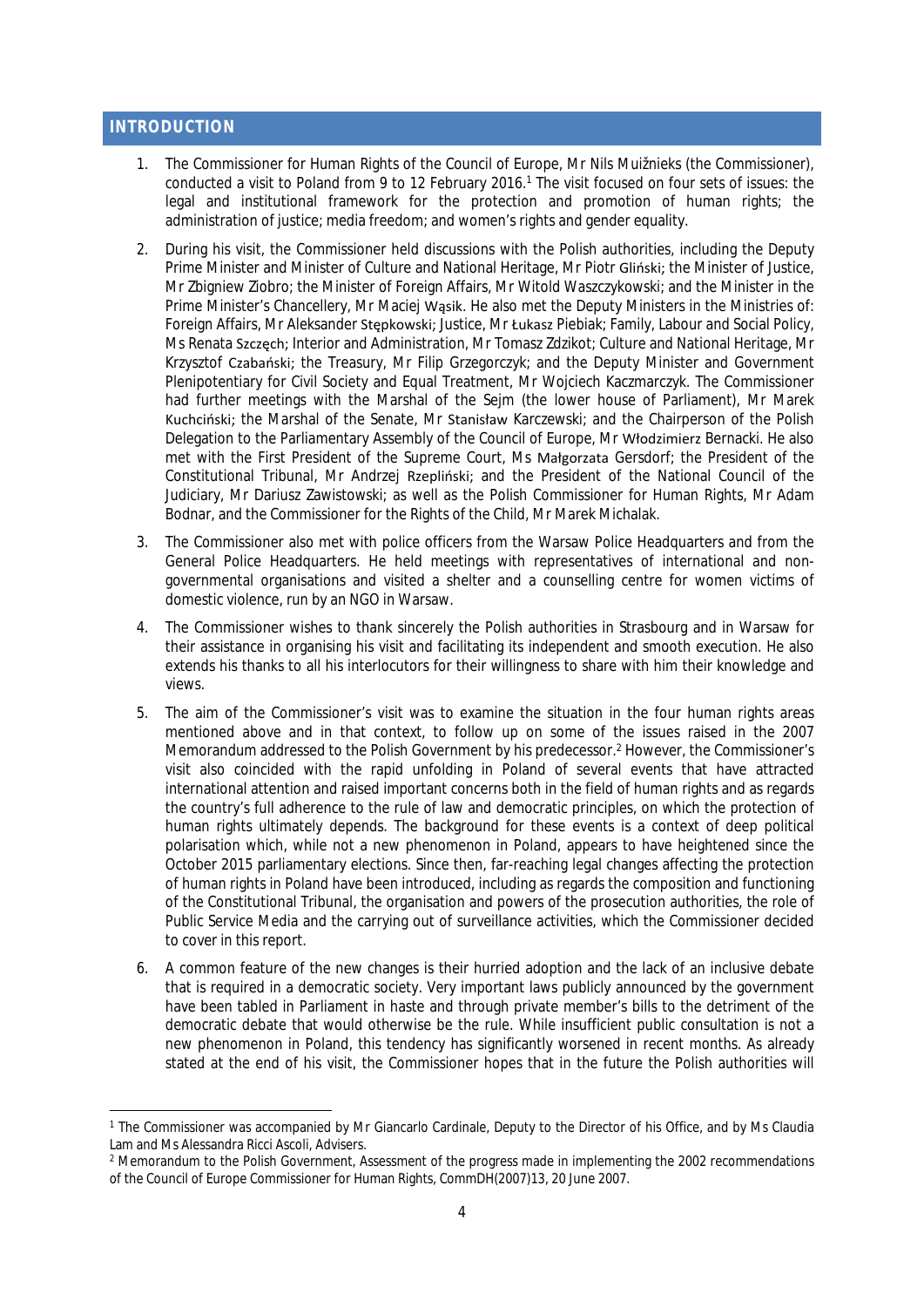secure the public debate that is required in a democratic society when drafting legislation impacting on human rights and take the time needed to consult civil society, the Council of Europe, and all national and international partners.<sup>3</sup>

- 7. Another trend that has evoked concern is the rhetoric used by members of government and other politicians against judges and the practice of announcing possible prosecution or other forms of investigation or even sanctions in reaction to decisions rendered by judges or judicial authorities at the highest level. Such forms of pressure threaten the independence of justice and undermine public trust in the justice system. In the Commissioner's view, the government and politicians should refrain from taking any action that would constitute a threat to the independence of justice and the further erosion of the system of checks and balance.
- 8. In addition, many stakeholders voiced concerns about controversial appointments and recruitment procedures introduced in recent months concerning senior or strategic positions not just in the Public Service Media as addressed in this report, but also in the administration and other public sectors. In particular, as a result of amendments to the law on civil service adopted in December 2015, the competition procedure for appointing senior officials was eliminated and replaced by one that was criticised for guaranteeing neither a transparent and fair recruitment nor the expertise, political neutrality and independence of the civil servants appointed. Apart from strengthening public perceptions of cronyism, these changes could be problematic both as concerns the right to equal access to public services and the right to good administration.
- 9. While all these concerns relate to human rights, they have also raised questions about respect for the rule of law and democratic principles. The Commissioner notes that following the orientation debate of 13 January 2016, the European Commission decided to initiate the structured dialogue under the Rule of Law Framework<sup>4</sup> by sending a letter to the Polish Government with a view to clarifying the situation in Poland, in particular on the situation concerning the Constitutional Tribunal and on the changes in the legislation on Public Service Media. This mechanism, triggered for the first time since its creation in March 2014, allows the European Commission to initiate a dialogue with a European Union member state to prevent the escalation of systemic threats to the rule of law.
- 10. In recent months and since the visit of the Commissioner in February 2016, there have been other developments of relevance to human rights, including the announcement by the Minister of Justice of a reform of the judiciary and in particular the National Council of the Judiciary that has already raised concerns among human rights stakeholders. At the time of finalising this report, the government was also preparing a draft law on anti-terrorism measures which would *inter alia* further affect surveillance powers.<sup>5</sup> The Commissioner is not in a position to comment on these two developments in this report but he hopes that any human rights concern raised about these reforms will fully be taken into account notably through wide and in-depth consultation processes.
- 11. These developments have provided the background to the four issues covered in this report: legal and institutional framework for the protection and promotion of human rights (section 1); administration of justice (section 2); media freedom (section 3); and women's rights and gender equality (section 4). Each section of the report contains the Commissioner's conclusions and recommendations addressed to the Polish authorities. The Commissioner wishes to continue his constructive dialogue with the authorities on these issues. He trusts that this dialogue will be facilitated by the present report.

<sup>3</sup> [Press release](http://www.coe.int/en/web/commissioner/country-report/poland/-/asset_publisher/rgDH7Zss0nLx/content/poland-slow-down-and-consult-on-legislation-to-avoid-human-rights-backsliding?inheritRedirect=false&redirect=http%3A%2F%2Fwww.coe.int%2Fen%2Fweb%2Fcommissioner%2Fcountry-report%2Fpoland%3Fp_p_id%3D101_INSTANCE_rgDH7Zss0nLx%26p_p_lifecycle%3D0%26p_p_state%3Dnormal%26p_p_mode%3Dview%26p_p_col_id%3Dcolumn-1%26p_p_col_pos%3D1%26p_p_col_count%3D2) of the Commissioner for Human Rights at the end of his visit to Poland, 12 February 2016.

<sup>4</sup> [http://europa.eu/rapid/press-release\\_MEMO-16-62\\_en.htm](http://europa.eu/rapid/press-release_MEMO-16-62_en.htm)

<sup>&</sup>lt;sup>5</sup> See Amnesty International, <u>[Poland: Rushed anti-terrorism bill a blight on human rights](http://www.amnesty.ca/news/poland-rushed-anti-terrorism-bill-blight-human-rights),</u> 11 May 2016.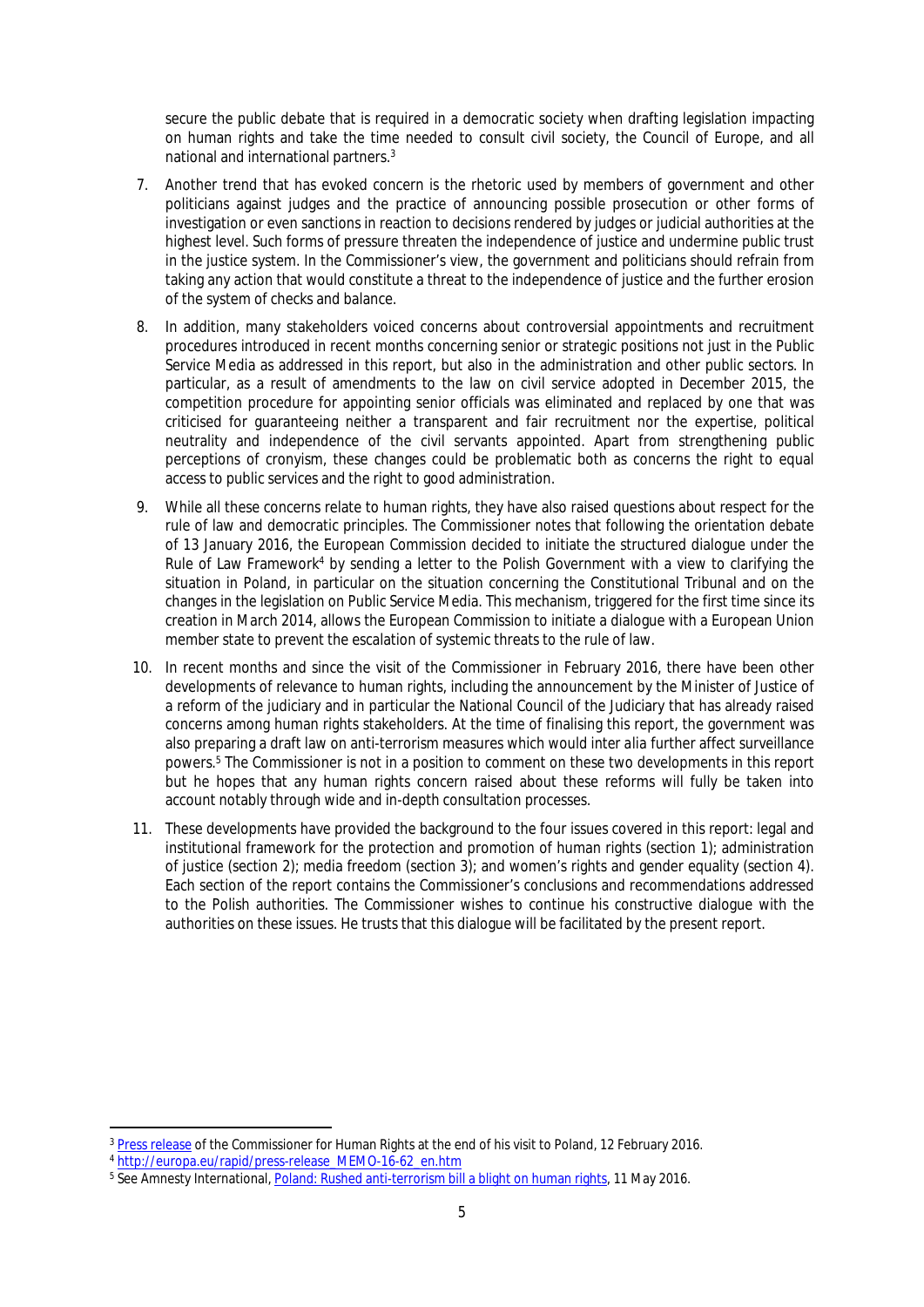# <span id="page-8-0"></span>**1 LEGAL AND INSTITUTIONAL FRAMEWORK FOR THE PROTECTION AND PROMOTION OF HUMAN RIGHTS**

# <span id="page-8-1"></span>1.1 HUMAN RIGHTS TREATIES

- 12. Since the 2007 Memorandum to the Polish Government by the Commissioner's predecessor, Poland has ratified a number of international instruments of relevance to human rights, including: the Council of Europe Convention on Action against Trafficking in Human Beings, which entered into force in respect of Poland on 1 March 2009; the UN Convention on the Rights of Persons with Disabilities (UNCRPD), which entered into force on 25 October 2012; the Council of Europe Convention on Cybercrime and its Additional Protocol concerning the criminalisation of acts of a racist and xenophobic nature committed through computer systems, which entered into force on 1 June 2015; the Council of Europe Convention on the Protection of Children against Sexual Exploitation and Sexual Abuse, which entered into force on 1 June 2015; and the Council of Europe Convention on Preventing and Combating Violence against Women and Domestic Violence, which entered into force on 1 August 2015.
- 13. However, the Commissioner notes that a number of human rights conventions have not yet been signed or ratified. These include the Optional Protocol to the UNCRPD, which allows for individual communications to be submitted to the UNCRPD Committee, and the International Convention on the Protection of the Rights of All Migrant Workers and Members of their Families.
- 14. As for Protocol No. 12 to the ECHR, which provides for a general prohibition of discrimination, the Polish authorities have indicated that the Ministry of Foreign Affairs is analysing the compatibility of Polish law with the Protocol and will soon take a decision on whether Poland may ratify this instrument<sup>6</sup>
- 15. Poland is a party to the 1961 European Social Charter; it signed the revised European Social Charter in 2005 but has not yet ratified it. The Polish authorities have explained that the analysis of the compliance of Polish law with the provisions of the European Social Charter is updated on an on-going basis. An assessment of the costs of implementation of the changes that would ensure the compatibility of Polish legislation with certain provisions of the 1961 Charter has been postponed until the fourth quarter of 2016. The Commissioner hopes that the assessment will be finalised soon. As for the Additional Protocol to the Charter providing for a collective complaints mechanism, the Commissioner notes with regret that at present Poland does not plan to be bound by it.<sup>7</sup>
- 16. Regarding the ECHR, the Commissioner notes that in February 2014, the Justice and Human Rights Committee and the Foreign Affairs Committee of the Sejm jointly established a permanent Sub-Committee on the execution of judgments of the Court. During his visit, the Commissioner was informed that the Sub-Committee was not functioning anymore and raised the issue with the Marshal of the Sejm, who indicated that there were plans to re-establish it.
- 17. As concerns the status of international human rights treaties in domestic law, Article 91 of the Constitution provides that after promulgation, a ratified international agreement shall constitute part of the domestic legal order and shall be applied directly, unless its application depends on the enactment of a statute. This article also states that an international agreement ratified upon prior consent granted by statute shall have precedence over conflicting statutes. Therefore, it is generally admitted that once ratified, an international treaty becomes a source of domestic law and may be relied on in court and administrative proceedings. It should also be noted that under Article 8 of the Constitution, constitutional provisions (including those protecting human rights) can be applied directly by Polish courts unless the Constitution provides otherwise.

<sup>6</sup> See Polish Ministry of Foreign Affairs, Report on the implementation by Poland of the recommendations of the Council of Europe Commissioner for Human Rights of 29 May 2007, 5 February 2016.

<sup>7</sup> Ibid.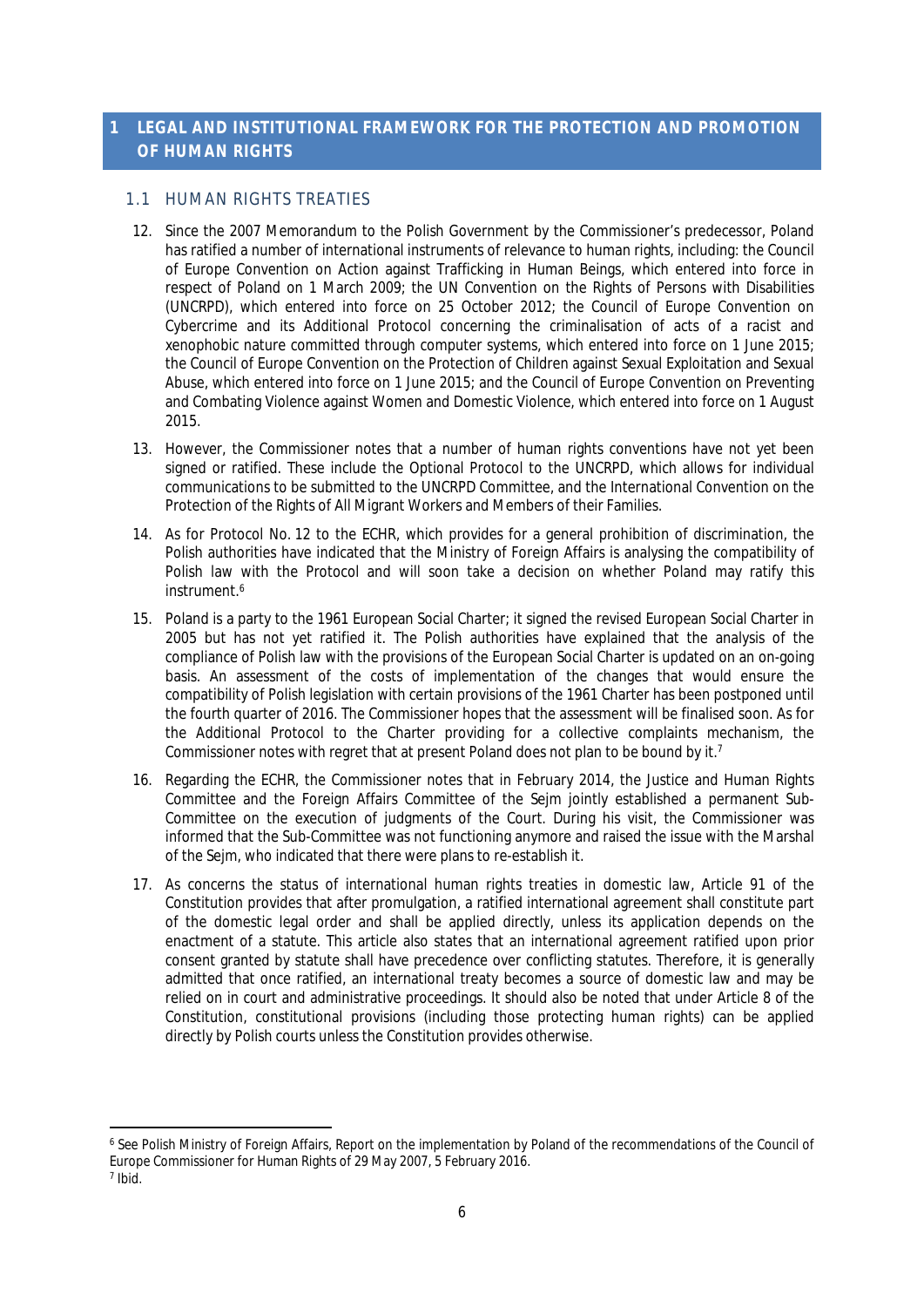# <span id="page-9-0"></span>1.1.1. CONCLUSIONS AND RECOMMENDATIONS

- 18. The Commissioner is pleased to note that the Polish authorities have ratified a significant number of human rights treaties. He urges them to ratify the revised European Social Charter and its Additional Protocol providing for a collective complaints mechanism. The Commissioner strongly urges the Polish authorities to ratify Protocol No. 12 to the European Convention on Human Rights, the International Convention on the Protection of the Rights of All Migrant Workers and Members of their Families, and the Optional Protocol to the UNCRPD.
- 19. The Commissioner welcomes the plans to re-establish the sub-committee on the execution of judgments of the Court, which strengthens the involvement of the parliament in the execution of these judgments and fosters dialogue between the authorities and civil society. He strongly encourages the Sejm to establish this subcommittee without delay.

## <span id="page-9-1"></span>1.2 HUMAN RIGHTS INSTITUTIONS

- 20. Established in 1987 and enshrined in the 1997 Constitution, the institution of the Polish Commissioner for Human Rights (hereinafter: the Ombudsman) safeguards the freedoms and human and citizen's rights as set forth in the Constitution and other normative acts, including the principle of equal treatment. Article 210 of the Constitution guarantees the independence of the Ombudsman. The Ombudsman has a broad mandate that includes the handling of individual complaints alleging human rights violations and bringing laws that may be conflicting with human rights before the Constitutional Tribunal. In November 2012, the Ombudsman was re-accredited with an "A" status by the International Coordinating Committee of National Institutions for the Promotion and Protection of Human Rights, which means that this institution is considered to be fully compliant with the Paris Principles by the Coordinating Committee.<sup>8</sup>
- 21. The institution of the Commissioner for the Rights of the Child (hereinafter: the Ombudsman for Children) was set up in 2000. Its task is to safeguard the rights of the child defined in the Constitution, the UN Convention on the Rights of the Child and other normative acts, while respecting parents' responsibilities, rights and duties. Since its creation, this institution has been strengthened notably through the attribution of additional powers.

#### <span id="page-9-2"></span>1.2.1 BUDGET OF THE HUMAN RIGHTS INSTITUTIONS

- 22. The Commissioner notes that for several years the Ombudsman has asked for an increase in the budget of the office, notably to meet the needs resulting from an increase in its responsibilities. These include the new roles of: the National Prevention Mechanism under the Optional Protocol to the Convention against Torture and other Cruel, Inhuman or Degrading Treatment or Punishment (NPM) since 2007; the independent mechanism handling complaints about misconduct by police or border guard officers since 2008; the body implementing the EU equal treatment legislation since the adoption of the relevant antidiscrimination legislation in 2010<sup>9</sup> ; and the national institution tasked with monitoring the implementation of the UNCRPD since 2012. The Commissioner notes that, for instance, the Ombudsman's role as NPM entails the obligation to monitor on a regular basis over 1,800 places of deprivation of liberty, while the current capacities only permit the monitoring of 120 places a year.
- 23. Several international and European human rights bodies, including the European Committee for the Prevention of Torture and Inhuman or Degrading Treatment or Punishment (CPT)<sup>10</sup>, the Committee on the Elimination of Discrimination against Women<sup>11</sup> and the Committee on the Elimination of Racial

<sup>&</sup>lt;sup>8</sup> See the <u>[Document](http://nhri.ohchr.org/EN/AboutUs/ICCAccreditation/Documents/Chart%20of%20the%20Status%20of%20NHRIs%20%2823%20May%202014%29.pdf)</u> on accreditation status and the <u>Report</u> and Recommendations of the Session of the Sub-Committee on Accreditation (SCA), Geneva, 19-23 November 2012, p. 22.

<sup>9</sup> Law of 3 December 2010 on the implementation of some regulations of European Union regarding equal treatment.

<sup>&</sup>lt;sup>10</sup> See CPT, [Report](http://www.cpt.coe.int/documents/pol/2014-21-inf-eng.pdf) to the Polish Government on the visit to Poland, visit from 5 to 17 June 2013, paragraph 12.

<sup>11</sup> See Committee on the Elimination of Discrimination against Women, Concluding [observations](http://tbinternet.ohchr.org/_layouts/treatybodyexternal/Download.aspx?symbolno=CEDAW/C/POL/CO/7-8&Lang=En) on Poland (2014), CEDAW/C/POL/CO/7-8, paragraphs 14-15.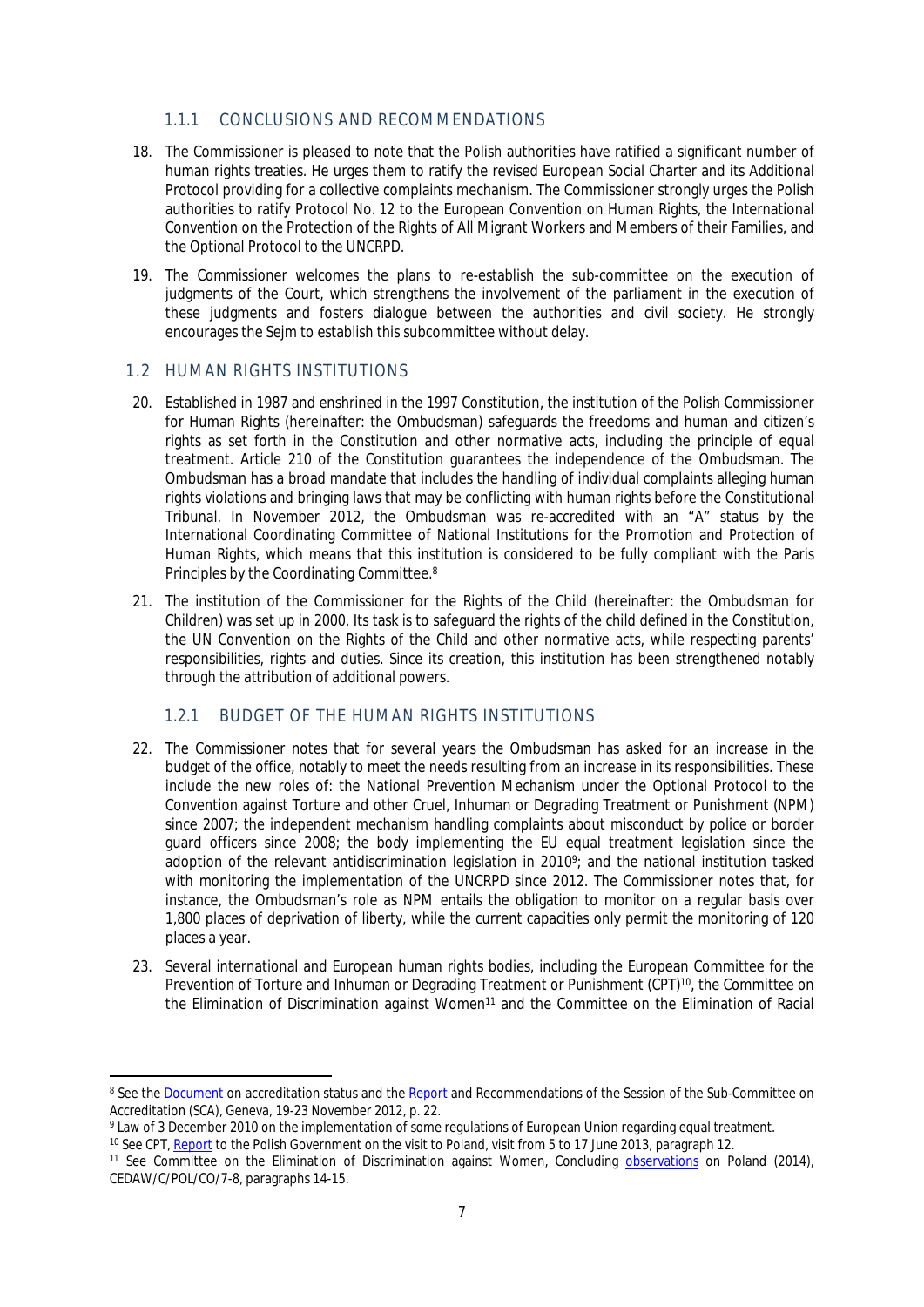Discrimination,<sup>12</sup> have raised in recent years the issue of insufficient financial resources given to the Ombudsman to perform all its tasks.

- 24. In 2015, the whole budget of the Office was of PLN 38,602,000 (approximately EUR 9,000,000). The Ombudsman asked for an increase of 18% (PLN 45,566,000) in the 2016 budget in order to be able to fulfill all its functions but also to renovate the seat of the office and bring it in line with labour law and disability requirements, and to increase the wages of the staff (amounting to 292 staff members as of 31 March 2016) which have been frozen since 2008. However, the Parliament decided not only to refuse the increase (as had already been the case in previous years) but also to reduce the budget, to PLN 35,619,000 for 2016 (approx. EUR 8,100,000).
- 25. As concerns the way the budget of the Ombudsman is voted, the Commissioner notes that the previous Ombudsman brought a petition to the Constitutional Tribunal in July 2015 against what she considered as an undue interference of the executive power in the Ombudsman's budgetary matters. The problem relates to a practice implemented since 2011 of including the Ombudsman among the entities covered by supplementary budgetary acts – and not by the main state budget act. According to the Ombudsman, using this procedure gives the government the possibility to propose to the Parliament a budget for the Ombudsman that is different from the one requested by the Ombudsman and this, without consulting the latter. The Ombudsman considers that the procedure to be used instead should be the one for the main budgetary acts whereby the request of the Ombudsman is transmitted to the Parliament for decision without the government being able to modify the proposed budget. According to the Ombudsman, this practice results in the breach of the budgetary autonomy of the Ombudsman and therefore also a breach of the constitutional principle of the independence of the Ombudsman, as it allows for an interference by the executive power.<sup>13</sup> It should also be noted that the budgets of the Constitutional Tribunal and the courts in general are also concerned by this practice.
- 26. Regarding the budget of the Ombudsman for Children, the Commissioner is pleased to note that a 14% increase in the budget was planned to be allocated in 2016, even if that increase does not fully meet the 21% increase requested by the Ombudsman for Children in order to increase the wages of the staff which have been frozen since 2008, and to hire 10 more staff members.

#### <span id="page-10-0"></span>1.2.2 FUNCTIONAL IMMUNITY OF THE HUMAN RIGHTS INSTITUTIONS

- 27. In addition to sustainable financial resources, the independence of a human rights institution requires effective provisions guaranteeing immunity of the institution from a misuse of the criminal legal system against it. Under Article 211 of the Polish Constitution, the Ombudsman enjoys immunity in that he/she shall not be held criminally responsible, nor deprived of liberty without prior consent granted by the Sejm and shall be neither detained nor arrested except for cases when he/she has been apprehended in the commission of an offence and in which such detention is necessary for securing the criminal proceedings.
- 28. A draft Law was introduced by a group of MPs on 3 December 2015 establishing a procedure for lifting the immunity of the Ombudsman in the context of criminal proceedings. The Commissioner understands that since there is no legal act regulating the procedure for lifting the immunity of the Ombudsman, this draft aims at filling a legal gap. However, the draft law raises a number of concerns and the Commissioner notes that, following a request by the Ombudsman himself the Office for Democratic Institutions and Human Rights of the OSCE (hereinafter: OSCE/ODIHR) issued an opinion on the draft in February 2016.<sup>14</sup>
- 29. The Commissioner notes that according to the OSCE/ODIHR's Opinion, "the existing Polish legal framework fails to provide sufficient safeguards to protect the [Ombudsman] and his or her staff from

<sup>&</sup>lt;sup>12</sup> See Committee on the Elimination of Racial Discrimination, Concluding [observations](http://tbinternet.ohchr.org/_layouts/treatybodyexternal/Download.aspx?symbolno=CERD/C/POL/CO/20-21&Lang=En) on Poland (2014), CERD/C/POL/CO/20-21, paragraph 9.

<sup>&</sup>lt;sup>13</sup> Request of the Polish Commissioner for Human Rights to the Constitutional Tribunal of 22 July 2015.

<sup>14</sup> OSCE Office for Democratic Institutions and Human Rights, Final Opinion on the Draft Act Amending the Act on the Commissioner for Human Rights of Poland, Warsaw, 16 February 2016, Opinion-Nr. NHRI-POL/282/2016 [AlC], available in English and Polish at: <http://www.legislationline.org/countries/country/10> , see paragraph 37.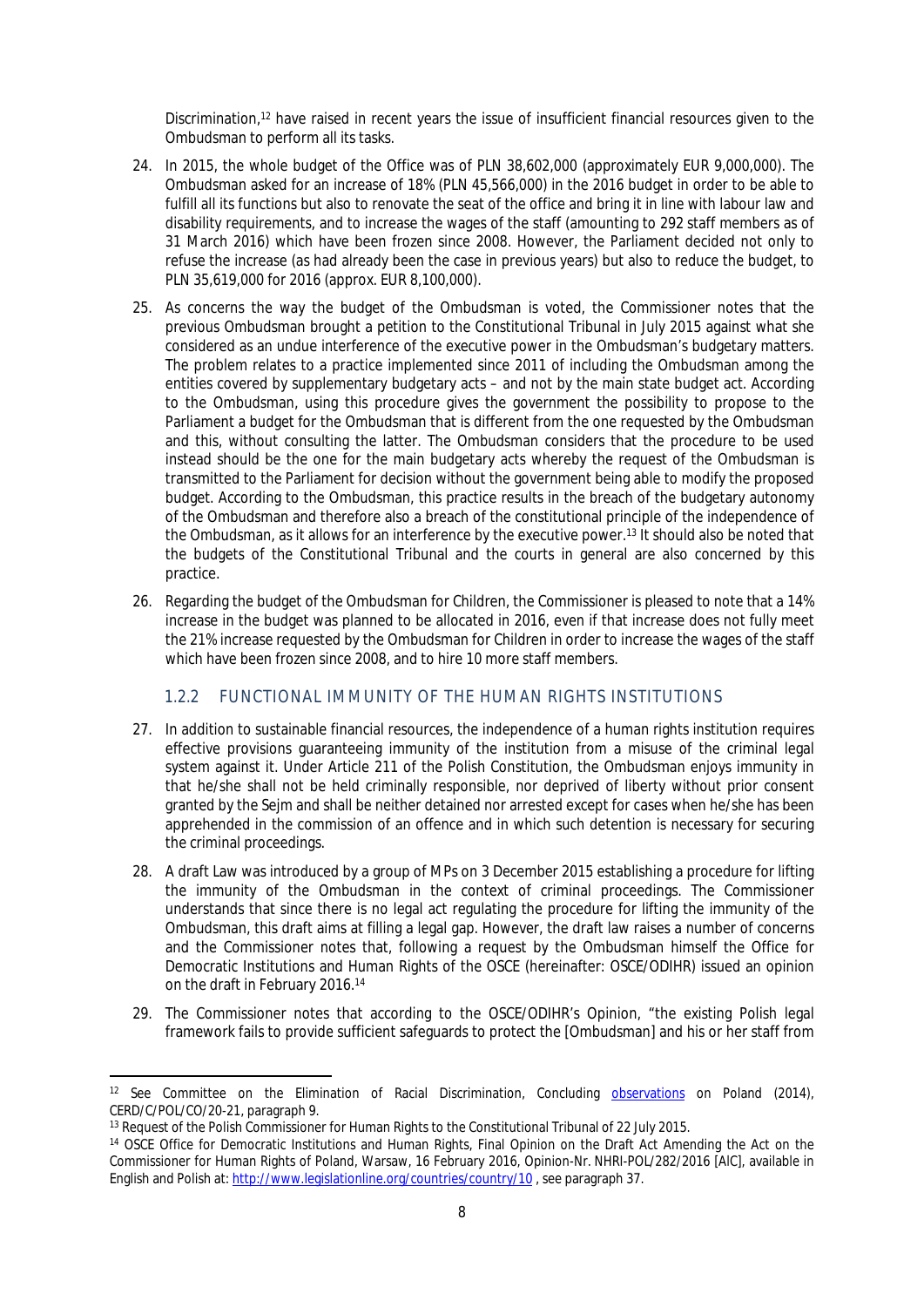civil, administrative and criminal liability for words spoken or written, decisions made, or acts performed in good faith in their official capacities ("functional immunity"). Moreover, the Draft Law does not indicate with sufficient clarity the modalities and criteria to be taken into account by the Sejm (or its competent authority) to ensure the fairness, transparency and impartiality of the procedure for lifting the [Ombudsman's] immunity in the context of criminal proceedings".<sup>15</sup> In particular, it is important that a higher majority in the Seim than the absolute majority currently foreseen in the draft Law regarding the decision to lift the immunity be provided. This would depoliticise the procedure and guarantee that an Ombudsman could never be removed from office simply because his or her legal acts, undertaken in good faith, are disapproved of or questioned by the governmental majority in Parliament.<sup>16</sup> There should be clear provisions ensuring the principle of presumption of innocence and therefore preventing the Sejm from having access to the criminal case file and analysing the merits of the criminal case when deciding to lift the immunity or not.

30. The Commissioner notes that the draft Law envisages similar amendments as concerns the procedures for lifting the immunity of the Ombudsman for Children, the Inspector General for Personal Data Protection and several other institutions, with a view to ensuring harmonisation of the procedures. Given the important role the Ombudsman for Children and the Inspector General for Personal Data Protection play in the human rights infrastructure, the Commissioner considers that they should also benefit from a transparent procedure that includes all necessary safeguards to guarantee their independence.

# <span id="page-11-0"></span>1.2.3 CONCLUSIONS AND RECOMMENDATIONS

- 31. Given the crucial role the Ombudsman plays in providing accessible protection to victims of human rights violations and expert advice to the government on human rights-compliant legislation and practices, the Commissioner strongly urges the Polish authorities to ensure that this institution enjoys full independence in practice. To this end, he strongly recommends that the Polish authorities ensure that it can rely on stable and sufficient funding to carry out its mandates fully. Consideration should also be given to strengthening the financial independence of this institution from the executive by avoiding any form of interference from the latter in the adoption of the budget. While welcoming the intention to specify the procedure for lifting the Ombudsman's immunity, the Commissioner urges the Polish authorities to ensure the fairness, transparency and impartiality of the procedure for lifting the Ombudsman's immunity in the context of criminal proceedings. In this respect, he draws attention to the OSCE/ODIHR's final Opinion on the Draft Act amending the Act on the Commissioner for Human Rights of Poland.
- 32. The Commissioner also recommends increasing the budget and the financial independence of the Ombudsman for Children.

# <span id="page-11-1"></span>1.3 THE CONSTITUTIONAL TRIBUNAL

- 33. In accordance with the Constitution, the Constitutional Tribunal (hereinafter: the Tribunal) rules on: the conformity with the Constitution of a final decision by a court or a public administration which might infringe the constitutional freedom or rights of a person; the conformity of statutes (legislative acts) and international agreements with the Constitution; the conformity of a statute with ratified international agreements whose ratification required prior consent granted by statute; the conformity of legal provisions issued by central state organs with the Constitution, ratified international agreements and statutes; and the conformity of the purposes or activities of political parties with the Constitution.<sup>17</sup>
- 34. The Constitutional Tribunal plays a crucial role in the institutional framework for the protection and promotion of human rights, as widely illustrated by the case-law it has developed since its creation. Therefore, the Commissioner is deeply concerned at the crisis regarding the Tribunal which unfolded

<sup>15</sup> Ibid., paragraph 9.

<sup>16</sup> Ibid., paragraph 59.

<sup>&</sup>lt;sup>17</sup> Articles 79 and 188 of the Constitution.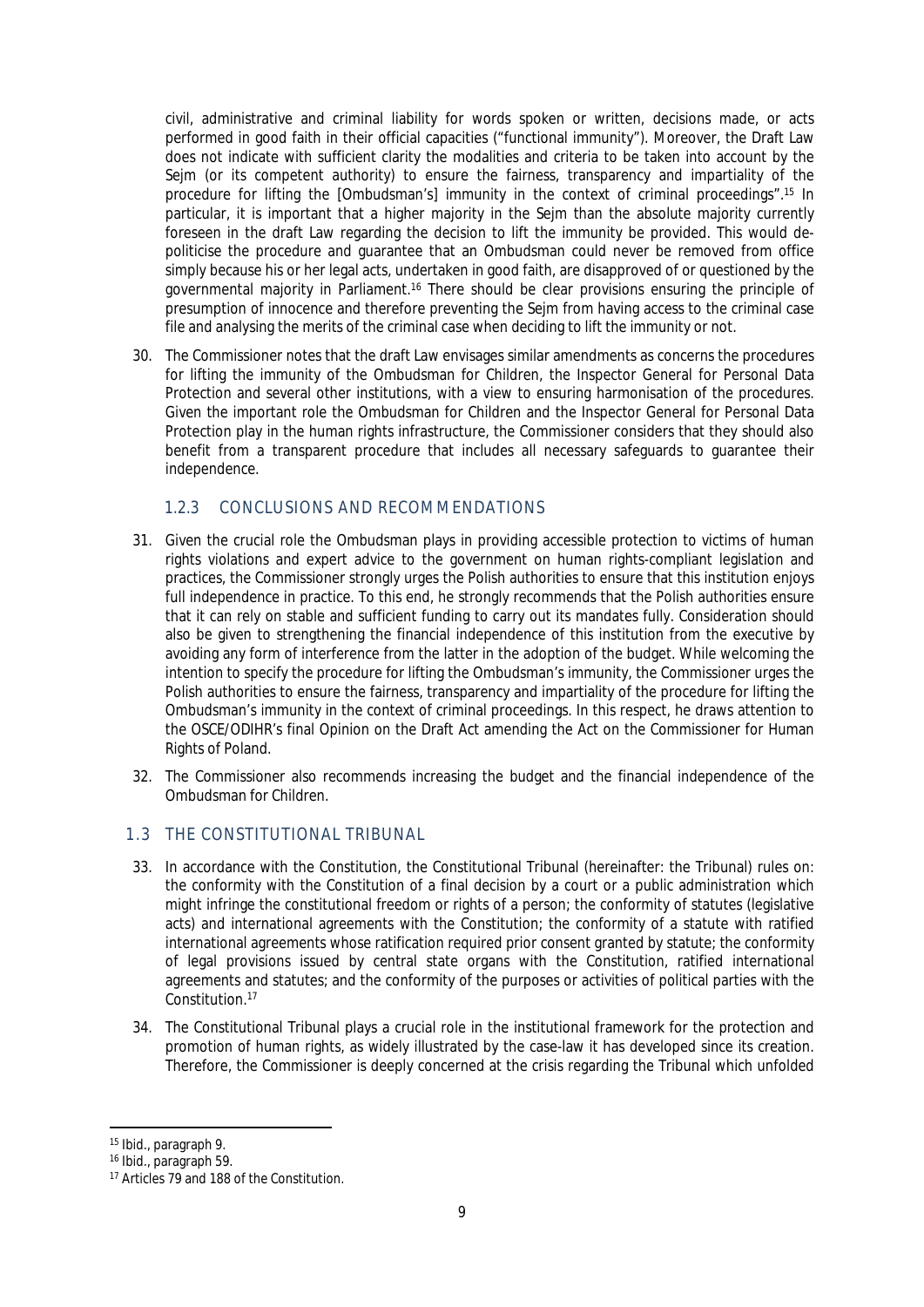shortly before his visit to Poland and which has resulted in the current paralysis of this fundamental institution. Regrettably, this crisis remained unsolved at the time of preparing this report.

- 35. The Tribunal consists of fifteen judges appointed by the Sejm (by an absolute majority of votes in the presence of at least half of the deputies) for a 9-year non-renewable term. On 25 June 2015, the Sejm in its 7<sup>th</sup> term adopted the Law on the Constitutional Tribunal, which entered into force on 30 August 2015. Pursuant to Article 137 of this Law, on 8 October 2015, the Sejm elected five judges to replace those whose mandate would end that year, including two judges whose mandate would expire only after the end the Sejm's own term. The President of Poland has refused to swear into office these five judges. On 25 October 2015 the parliamentary elections took place. The Law and Justice Party (PiS) obtained the absolute majority both in the Sejm and in the Senate. On 19 November 2015, despite a call from the Commissioner not to do so<sup>18</sup>, new amendments to the Law on the Constitutional Tribunal were rushed through Parliament in its new term introducing, among others: a period of 30 days for the President of Poland to take the oath of a constitutional judge; a three-year mandate for the President and the Vice-President of the Constitutional Tribunal, renewable once; and the end of the mandate of the current President and Vice-President. The Polish President signed the law one day later.
- 36. On 2 December 2015, the Sejm in its new term elected five new judges, four of whom were sworn into their office the same night. A fifth judge took his oath on 9 December. On 3 December 2015, the Tribunal ruled on an appeal introduced by a group of deputies challenging the constitutionality of the election of the judges of 8 October 2015. The Tribunal found the election of the two judges replacing those whose mandate terminated after the previous term of the Sejm to be unconstitutional, while it declared valid the election of the three other judges. On 9 December 2015, following applications submitted by the Ombudsman, a group of Sejm deputies, the National Council of the Judiciary and the First President of the Supreme Court, the Tribunal ruled that the aforementioned amendments to the Law on the Constitutional Tribunal adopted on 19 November were unconstitutional, except for the provision introducing a three-year mandate for the Tribunal's President and Vice-President, whose reelection, however, would not be legitimate as it might undermine their independence.
- 37. On 22 December 2015, the Sejm passed a law introducing changes to the modus operandi of the Tribunal. After the swift approval by the Senate, the law was signed by the President on 28 December 2015 and entered into force without *vacatio legis*. The act introduced, among others, the following changes: adjudications by a full bench must involve the participation of at least 13 judges of the Tribunal (instead of nine); these adjudications require a two-thirds majority (instead of the simple majority); hearings may not take place earlier than three months from the day of the notification of their date (six months for cases adjudicated in full bench); the early expiration of the mandate of a judge would be declared by the Sejm after a motion by the General Assembly of the Tribunal (instead of by the latter only) and disciplinary proceedings towards a constitutional judge and their dismissal are initiated upon application by the President of Poland or the Minister of Justice.
- 38. The President of the Tribunal assigned two of the five judges elected in December 2015 to cases. At the time of writing, there are therefore 12 sitting judges, and two groups of three judges (those elected in October who were not sworn and those elected in December who were sworn into office by the President) who have no cases assigned.
- 39. The First President of the Supreme Court, two groups of Sejm deputies, the Ombudsman and the National Council of the Judiciary filed an application with the Tribunal on the constitutionality of the provisions of the law of 22 December. On 9 March 2016, the Tribunal ruled, by a majority of 10 votes, that these provisions were unconstitutional. At the time of writing, the Prime Minister has not published the judgment on the ground that the procedure through which it was issued violated the law of 22 December.
- 40. On 30 January 2016, the Sejm passed a law reducing the Tribunal's budget by 10%.
- 41. On 11 March 2016 the European Commission for Democracy through Law (the Venice Commission) published an Opinion on the Law of 25 June 2015, which was requested by the Minister of Foreign

<sup>18</sup> See Commissioner's [tweet](https://twitter.com/commissionerhr/status/667348615233310721), 19 November 2015.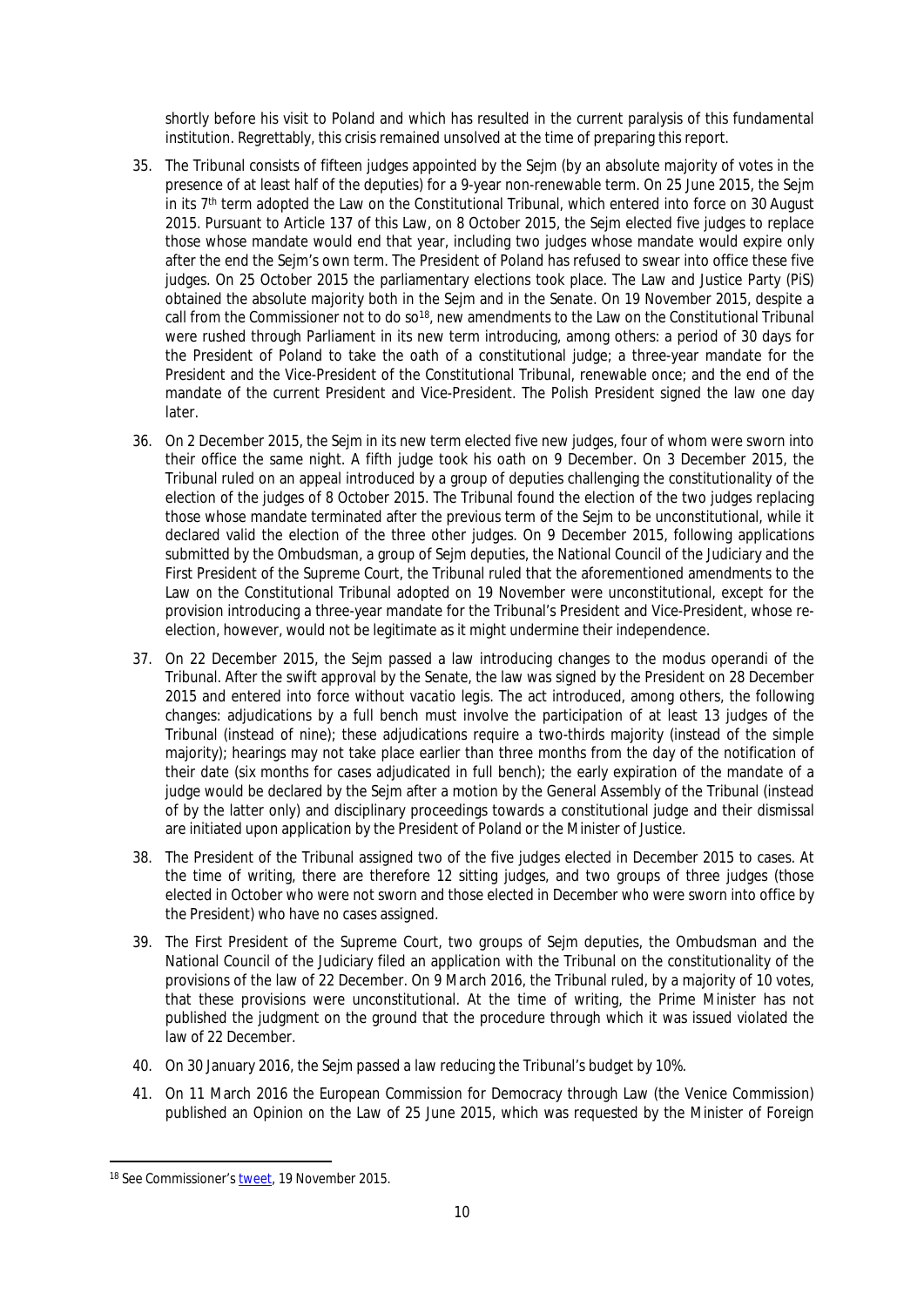Affairs.<sup>19</sup> The Venice Commission concluded that "as long as the situation of constitutional crisis related to the Constitutional Tribunal remains unsettled and as long as the Constitutional Tribunal cannot carry out its work in an efficient manner, not only the rule of law is in danger, but so is democracy and human rights". It also stated that "the publication of the judgment [of 9 March 2016] and its respect by the authorities are a precondition for finding a way out of this constitutional crisis".<sup>20</sup> The Speaker of the Sejm decided to appoint a group of experts which would examine the Venice Commission's Opinion and draw up recommendations for future parliamentary work.

42. Most representatives of civil society expressed their concern that the current crisis prevented the Tribunal from functioning properly. The Polish authorities stressed that the crisis is not legal in nature, but political, and that the amendments taken by the current Parliament aim at putting right a situation which had been created by the previous legislator. The Commissioner notes that the current paralysis of the Tribunal has a serious impact on the protection of human rights in Poland as shown by the number of lingering motions brought by the Ombudsman to the Tribunal concerning recent legislative changes that the Ombudsman considers as having a detrimental effect on human rights in Poland.<sup>21</sup> The Commissioner is also concerned at the statements made by the Minister of Justice towards the President of the Tribunal threatening disobedient judges with punitive measures, referring to constitutional judges operating outside the constitutional and legal framework.

#### <span id="page-13-0"></span>1.3.1 CONCLUSIONS AND RECOMMENDATIONS

- 43. The Commissioner is seriously concerned at the current paralysis of the Constitutional Tribunal which bears heavy consequences for the human rights of all Polish citizens. He calls on the Polish authorities to urgently find a way out of the current deadlock following the Opinion of the Venice Commission. As already stated by the latter institution, the rule of law requires that any such solution be based on respect and full implementation of the judgments of the Tribunal. As the Commissioner stated at the end of his visit, there can be no real human rights protection without mechanisms guaranteeing the rule of law, in particular by ensuring checks and balances among the different state powers. The Commissioner is particularly concerned that proceedings regarding the compliance of statutes and decisions with human rights obligations and standards in Poland might be left in limbo for an undetermined period.
- 44. The Commissioner stresses that when adopting statutes amending vital provisions like those affecting the functioning of the Constitutional Tribunal, a broad debate with all relevant stakeholders, including civil society organisations and academia, is indispensable.

# <span id="page-13-1"></span>1.4 DEMOCRATIC AND EFFECTIVE OVERSIGHT OF SURVEILLANCE ACTIVITIES

- 45. The oversight of security services is fundamental to ensuring that these institutions both contribute to the protection of the populations they serve (including their human rights) and respect the rule of law and human rights in undertaking this task. Yet the Edward Snowden revelations, the involvement of some European security services in the secret detention and extraordinary rendition of terrorist suspects in the past decade and ongoing allegations of other impropriety in various countries have cast significant doubt on the capacity of national oversight systems to perform this role.<sup>22</sup>
- 46. In Poland the need for democratic and effective oversight of surveillance activities has also gained prominence following revelations of illegal surveillance of a journalist in recent years. The court of appeal in Warsaw confirmed in 2013 a 2012 ruling by the civil court of first instance according to which the Central Anti-Corruption Bureau (CBA) violated the right to protection of privacy of Bogdan Wróblewski, a journalist whose telecommunication data were gathered by the CBA for six months in the years 2005-2007. The CBA was ordered to apologize publicly to the journalist and to delete all collected data relating to him that the agency had obtained.

<sup>&</sup>lt;sup>19</sup> European Commission for Democracy through Law, [Opinion](http://www.venice.coe.int/webforms/documents/?pdf=CDL-AD(2016)001-e) on Amendments to the Act of 25 June 2015 on the Constitutional Tribunal of Poland, adopted on 11-12 March 2016.

<sup>20</sup> Ibid. paragraphs 135 and 143.

<sup>&</sup>lt;sup>21</sup> [Speech](https://www.rpo.gov.pl/en/content/fully-independent-and-efficient-constitutional-tribunal-guarantees-existence-real-rights-and) of the Ombudsman before the Constitutional Tribunal, 8 March 2016.

<sup>&</sup>lt;sup>22</sup> See the Commissioner's [Issue Paper](https://wcd.coe.int/ViewDoc.jsp?p=&Ref=CommDH/IssuePaper(2015)2&Language=lanAll&direct=true) on "Democratic and effective oversight of national security services", 2015.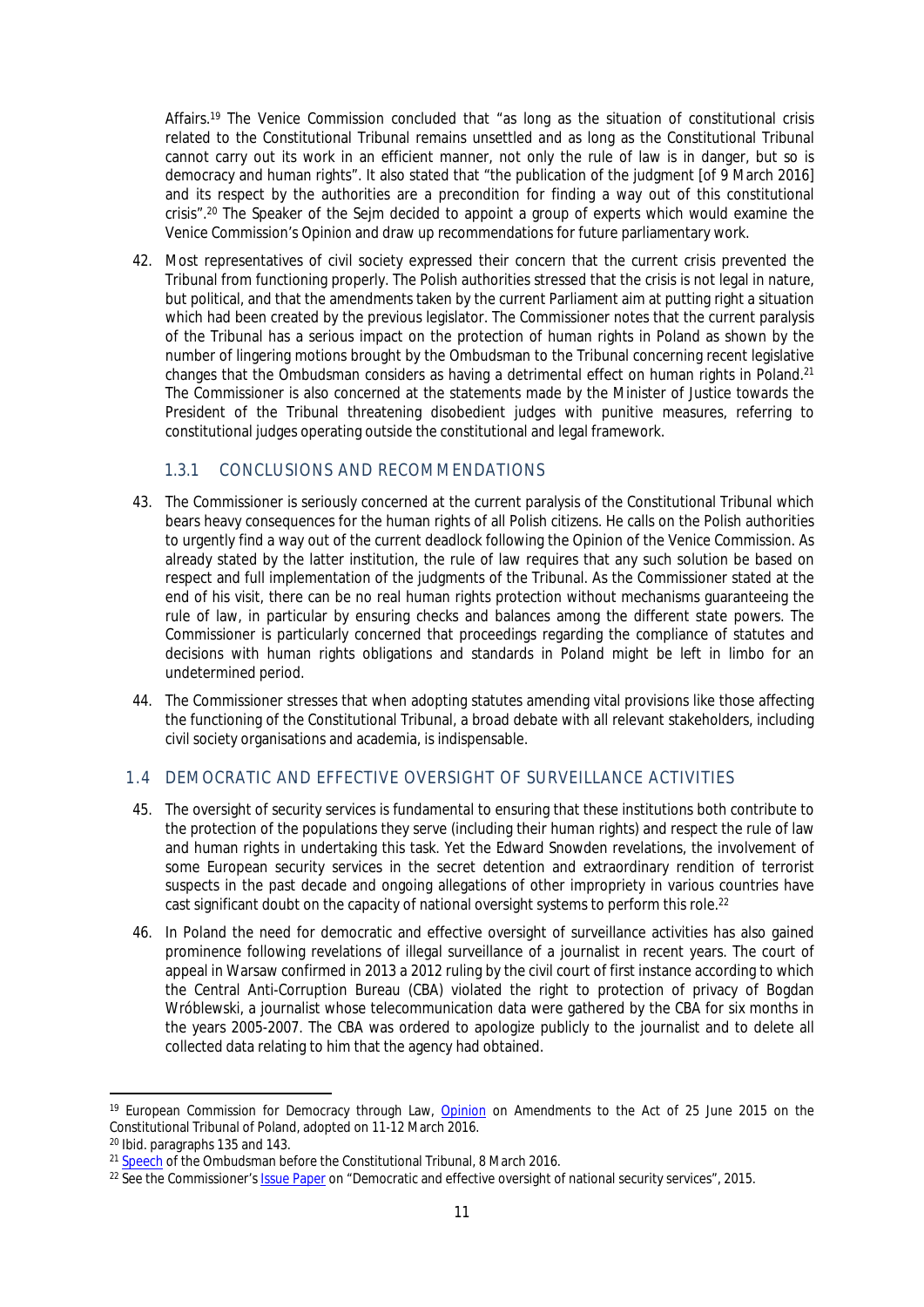- 47. According to the Venice Commission there are indications that "serious failings occurred in the democratic system of control over the security and intelligence services" involved in the two cases that were brought to the European Court of Human Rights against Poland concerning the country's participation in the CIA-run extraordinary rendition programme.<sup>23</sup>
- 48. During the visit, the Commissioner received numerous reports that the framework in place in Poland on surveillance powers, and in particular new legislation which just entered into force, raised serious human rights issues.
- 49. Article 47 of the Constitution guarantees the right to the protection of privacy and Article 51 protects the "right to informational self-determination", that is control of the disclosing of information about oneself to other individuals or entities and on the information itself once in the hands of others. Article 49 guarantees the right to protection of privacy of communication.
- 50. In Poland, there are several services enjoying special powers, including the aforementioned CBA and intelligence services such as the Internal Security Agency, the Foreign Intelligence Agency, the Military Counter-Intelligence Service, and the Military Intelligence Service. These special services have full powers to access and use personal data including telecommunication and internet data outside the scope of criminal investigations. The police and other law enforcement forces<sup>24</sup> also have access to operational surveillance tools and therefore to some personal data in the scope of their respective missions that fall outside the realm of criminal law proceedings.
- 51. The Parliamentary Committee on Special Services has the powers of giving opinions on draft laws, making recommendations, evaluating candidates for heads of intelligence services and examining annual reports on the activity of the special services. However, the Commissioner was informed that the structure of the Parliamentary Committee was recently modified with the effect of reducing the role of the opposition MPs in it.
- 52. The Data Protection Authority (Inspector General for Personal Data Protection) is not entitled to handle complaints from individuals or to issue binding decisions related to data processing activities by security services.<sup>25</sup> At present, there is therefore no expert oversight body in Poland that would have the required expertise and the necessary competencies and powers to place the activities of special services under review.
- 53. The Commissioner notes that the lack of clarity of the legal rules governing the work of intelligence services raised serious criticism and led to a lawsuit before the Constitutional Tribunal resulting in a decision (No. K23/11)<sup>26</sup> released on 30 July 2014 requesting that measures be taken to fill some legal gaps which threatened human rights. In particular, the Constitutional Tribunal ruled that the provisions regulating the activities of law enforcement forces or security services were contrary to the right to the protection of privacy (Article 47 of the Constitution) and the right to protection of privacy of communication (Article 49 of the Constitution) insofar as they did not provide for an independent supervision of the process of granting access to telecommunication data.
- 54. Another problem raised by the Constitutional Tribunal was that the legal provisions in question did not contain guarantees for the immediate, witnessed and recorded destruction of material containing information that cannot be used as evidence or that is irrelevant to the proceedings.
- 55. The Constitutional Tribunal declared that all these legal provisions would become unconstitutional 18 months after the publication of the ruling, that is on 7 February 2016, in order to give the legislator time to enact new provisions that would be in accordance with the Constitution.

<sup>&</sup>lt;sup>23</sup> See European Commission for Democracy through Law (Venice Commission), [Update](http://www.venice.coe.int/webforms/documents/default.aspx?pdffile=CDL-AD(2015)006-e) of the 2007 Report on the democratic oversight of the security services and report on the democratic oversight of Signal Intelligence Agencies, adopted by the Venice Commission at its 102<sup>nd</sup> Plenary Session (Venice, 20-21 March 2015), on the basis of comments by Mr Iain Cameron, Member, Sweden, CDL-AD(2015)006, study No. 719/2013, 7 April 2015. The two cases in question are: Al Nashiri v. Poland, Application No. [28761/11,](http://hudoc.echr.coe.int/eng?i=001-146044) 24 July 2014, and Husayn (Abu Zubaydah) v. Poland, Application No. [7511/13](http://hudoc.echr.coe.int/eng?i=001-146047), 24 July 2014.

<sup>&</sup>lt;sup>24</sup> This includes border guards, military police and law enforcement forces, fiscal control authorities, and customs services.

<sup>&</sup>lt;sup>25</sup> See European Union Agency for Fundamental Rights (FRA), Surveillance by Intelligence Services: Fundamental Rights Safeguards and Remedies in the EU, Mapping Member States' Legal Framework, 2015, p. 48.

<sup>&</sup>lt;sup>26</sup> Constitutional Tribunal, 30 July 2014, Case No. [K23/11,](http://trybunal.gov.pl/s/k-2311/) also available in [English.](http://trybunal.gov.pl/en/hearings/judgments/art/8821-okreslenie-katalogu-zbieranych-informacji-o-jednostce-za-pomoca-srodkow-technicznych-w-dzialani/)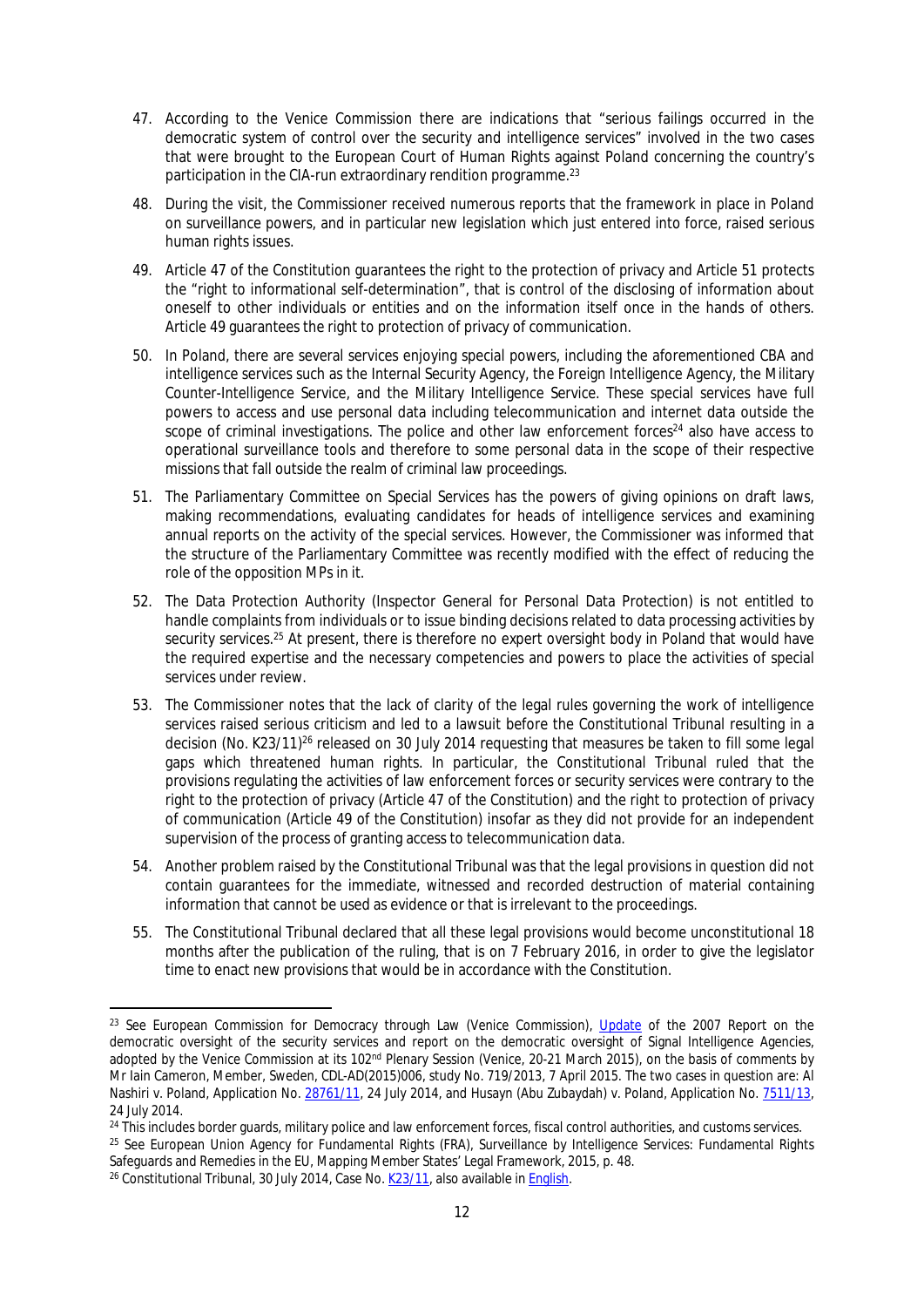- 56. As concerns judicial control, there is no mechanism ensuring a prior authorisation to retrieve or obtain telecommunication or internet metadata, including data regarding contacts with those working under professional secrecy such as lawyers, journalists or doctors. This means that there is no *ex ante*  independent control over access and use of telecommunication and internet metadata by security services and law enforcement forces. It is true that a mechanism for prior judicial control exists for information obtained through operational activities and that the use of such information as evidence in criminal proceedings requires both an authorisation by the court via a prosecutor and the condition that it is in the interest of justice. However, the Commissioner understands that the decision of a court to declare admissible information covered by professional secrecy which was obtained through operational surveillance in criminal proceedings is not subject to an appeal by the defendant.
- 57. In addition, operational surveillance is possible for up to 18 months, which constitutes a disproportionately long term in the opinion of the Ombudsman. Another problem is that operational and other forms of surveillance can take place without the person subjected to surveillance being informed of it *ex post*. Against this background, it seems that Polish law does not provide for an efficient access to remedies for private individuals in case of unlawful surveillance.
- 58. On the basis of a proposal from a group of MPs deposited on 23 December 2015, the Sejm passed a Law on Police and other entities relating to surveillance on 15 January 2016 and the Senate accepted it without amendment on 29 January 2015. On 3 February 2016, the President signed the Act into law and it then entered into force on 7 February 2016. The new draft law was not submitted to consultation but was subject to strong criticism by many stakeholders from the outset.<sup>27</sup> Some have stressed that this new legislation amounted to Poland "legalising mass surveillance of its citizens".<sup>28</sup> The Ombudsman lodged a motion to the Constitutional Tribunal on 18 February 2016 considering that "the provisions which are the subject of this application not only do not implement the cited judgment of the Constitutional Tribunal, but also seriously violate constitutional human rights and freedoms, and the standards set out in international law".<sup>29</sup>
- 59. The main criticism against the new provisions is that, instead of implementing the 2014 decision of the Constitutional Tribunal, they expand the powers of law enforcement agencies, police forces and security services to collect and use metadata. While previously only telecommunication metadata (such as billing data, geolocalisation, etc.) were concerned, now these authorities can also collect and use internet metadata (e.g. metadata of sent and received messages, contacts, internet profile, etc.). One of the problems lies in that this expansion of powers was not accompanied by measures establishing clear limits and an efficient and independent control that would avoid abuse of powers by the relevant authorities and breaches of the right to protection of privacy and other human rights.
- 60. In addition, the scope of cases where access to such telecommunication and internet metadata is possible has been extended from "supporting ongoing investigation" to include "detecting, preventing, investigating or collecting and recording evidence of crimes or for the purpose of saving human life or health or the support of search or rescue operations." It should be noted that there is no requirement in the law that the offences concerned be of a particular gravity. There seems to be no rule of proportionality ensuring that such surveillance would only be used if there are no other less intrusive ways of obtaining the same type of information.
- 61. Concerns have been raised that this new legal framework provides for the possibility of concluding agreements with operators based in Poland granting a fast, direct and long-term access to telecom and internet data to the surveillance authorities.
- 62. While no *ex ante* control has been introduced, the *ex post* control established by the new legislation consists in a semi-annual report by the police to the relevant district court containing the number of cases of telecommunication or internet data acquisition during the reporting period and the qualification of legal acts in connection with which such data were requested or information about the

<sup>&</sup>lt;sup>27</sup> See for instance the [Joint Statement](https://panoptykon.org/wiadomosc/organizacje-apeluja-do-poslow-o-rezygnacje-z-niebezpiecznych-propozycji-i-zapewnienie) issued by 10 NGOs urging the Parliament not to pass the bill (in Polish), 12 January 2016.

<sup>&</sup>lt;sup>28</sup> See [Platform](http://www.coe.int/en/web/media-freedom/all-alerts?p_p_id=sojdashboard_WAR_coesojportlet&p_p_lifecycle=0&p_p_state=normal&p_p_mode=view&p_p_col_id=column-1&p_p_col_pos=2&p_p_col_count=4&_sojdashboard_WAR_coesojportlet_mvcPath=%2Fhtml%2Fdashboard%2Fsearch_results.jsp&_sojdashboard_WAR_coesojportlet_yearOfIncident=0&_sojdashboard_WAR_coesojportlet_selectedCategories=11709560&_sojdashboard_WAR_coesojportlet_fulltext=1) to promote the protection of journalism and safety of journalists, "Poland Legalises Mass Surveillance of its Citizens", 25 January 2016, updated on 29 February 2016.

<sup>&</sup>lt;sup>29</sup> See the Ombudsman's [Application](https://www.rpo.gov.pl/en/content/application-constitutional-tribunal-amendment-act-police) to the Constitutional Tribunal on the amendment to the Act on the Police.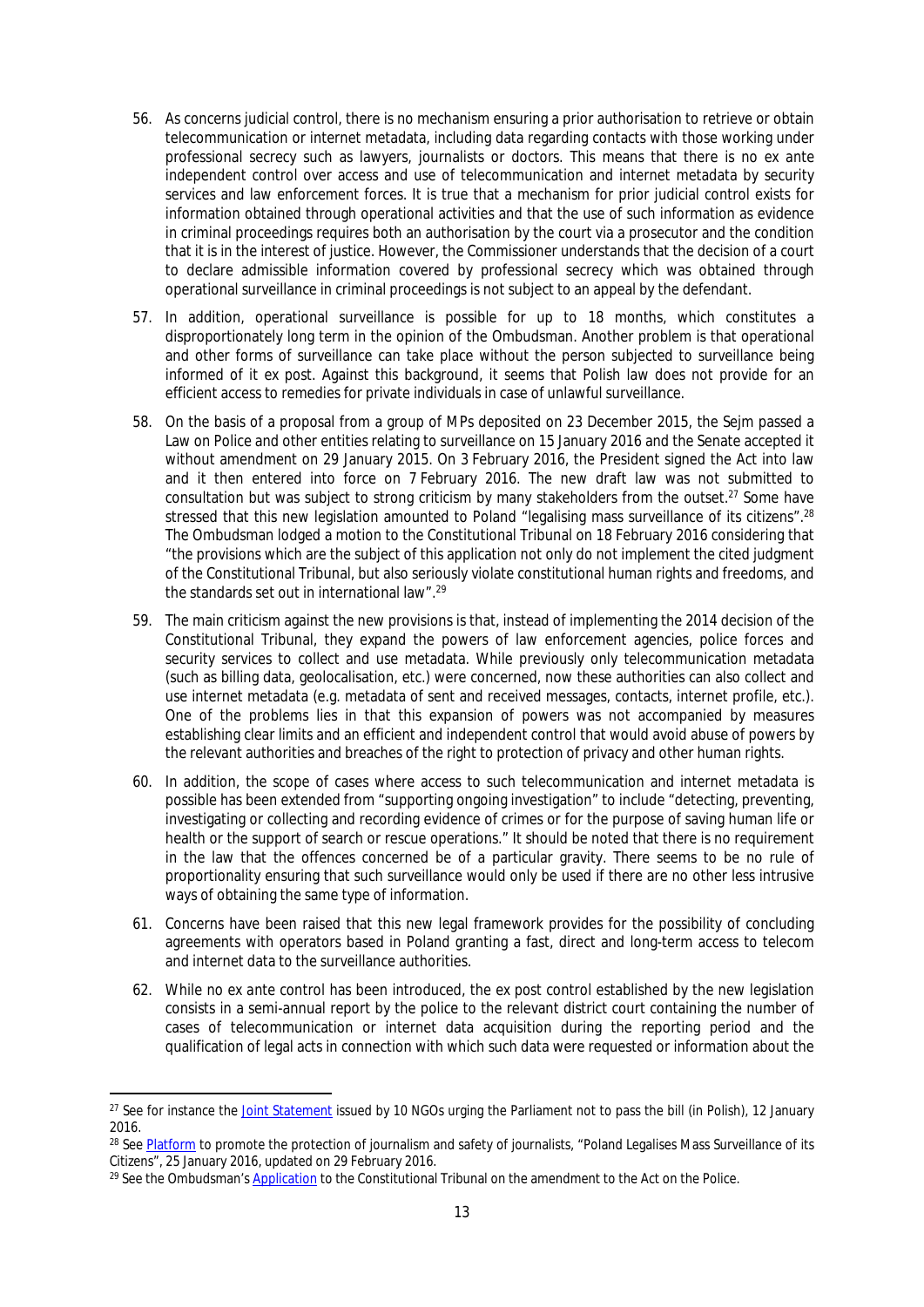need to save human life or health or to support search and rescue operations. However, this does not include detailed information that would allow for an in-depth evaluation of the lawfulness of the surveillance activity. In addition, while the district court may review the data contained in the report and indicate where it found a problem, there is no obligation for it to do so. Furthermore, the court will not be in a position to request that the data concerned be destroyed in case of a problem identified. This system has been described by the Ombudsman and other stakeholders as at best illusory in nature.

#### <span id="page-16-0"></span>1.4.1 CONCLUSIONS AND RECOMMENDATIONS

- 63. As stressed by the European Court of Human Rights in its leading judgment *Klass and Others v. Germany* and ensuing case-law, while some legislation granting powers of secret surveillance over mail, post and telecommunications is, under exceptional conditions, necessary in a democratic society in the interests of national security and/or for the prevention of disorder or crime, states do not enjoy an unlimited discretion to subject persons within their jurisdiction to secret surveillance.<sup>30</sup>
- 64. The Commissioner considers that the Polish authorities should review the legislation applicable to surveillance activities to ensure that human rights are fully protected against any abuse by relevant services. In so doing, the Polish authorities should ensure full compliance with the most recent caselaw of the Court concerning the protection of privacy and personal data in the field of surveillance.<sup>31</sup> They should fully implement the 2014 ruling of the Constitutional Tribunal notably which requires the creation of an independent and efficient supervision of surveillance activities.
- 65. The Polish authorities should ensure first of all that the law be precise and clear as to the offences, activities and people subjected to surveillance, and that it sets out strict limits on its duration, as well as rules on the disclosure and destruction of surveillance data. Secondly, rigorous procedures should be in place to order the examination, use and storage of the data obtained, and those subjected to surveillance should be given a chance, for instance through a procedure of notification *ex post*, to exercise their right to an effective remedy. Thirdly, the Polish authorities should set up bodies supervising the use of surveillance that are independent, and appointed by and accountable to parliament, rather than the executive.<sup>32</sup> A solution would be to establish an expert oversight body with competence to take authoritative decisions on the lawfulness of the activities supervised. Oversight bodies should also have access to all information, regardless of its level of classification, which they deem to be relevant to the fulfillment of their mandates. Access to information by oversight bodies should be enshrined in law and supported by recourse to investigative powers and tools which ensure such access.
- 66. The Polish authorities should take into consideration the Commissioner's Issue Paper on the Rule of Law and Internet<sup>33</sup> and the Commissioner's Issue Paper on Democratic and effective oversight of national security services<sup>34</sup> as well as recent guidelines published by the European Union Agency for Fundamental Rights<sup>35</sup> and the Venice Commission<sup>36</sup> in this field. The Commissioner also draws the attention of the Polish authorities to the set of guidelines, called "Necessary and Proportionate"<sup>37</sup> put

<sup>30</sup> See ECtHR, Klass and Others v. Germany, paragraph 56, and Kennedy v. the United Kingdom, Application No. [26839/05](http://hudoc.echr.coe.int/eng?i=001-98473), 18 May 2010, paragraph 167.

<sup>31</sup> ECtHR, Grand Chamber, 4 December 2015, Roman Zakharov v. Russia, Application No. 47143/06.

<sup>32</sup> See Council of Europe Commissioner for Human Rights, [Human Rights Comment](http://www.coe.int/en/web/commissioner/-/human-rights-at-risk-when-secret-surveillance-sprea-1?inheritRedirect=true&redirect=%2Fen%2Fweb%2Fcommissioner%2Fthematic-work%2Fcounter-terrorism) entitled "Human rights at risk when secret surveillance spreads".

<sup>&</sup>lt;sup>33</sup> [Issue Paper,](https://wcd.coe.int/ViewDoc.jsp?Ref=CommDH/IssuePaper(2014)1&Language=lanAll) "The rule of law on the Internet and in the wider digital world", 2014.

<sup>&</sup>lt;sup>34</sup> [Issue Paper,](https://wcd.coe.int/ViewDoc.jsp?Ref=CommDH/IssuePaper(2015)2&Language=lanAll) "Democratic and effective oversight of national security services", 2015.

<sup>35</sup> European Union Agency for Fundamental Rights (FRA), [Surveillance by Intelligence Services: Fundamental Rights](http://fra.europa.eu/en/publication/2015/surveillance-intelligence-services)  [Safeguards and Remedies in the EU, Mapping Member States' Legal Framework,](http://fra.europa.eu/en/publication/2015/surveillance-intelligence-services) 2015.

<sup>&</sup>lt;sup>36</sup> European Commission for Democracy through Law (Venice Commission), [Update](http://www.venice.coe.int/webforms/documents/default.aspx?pdffile=CDL-AD(2015)006-e) of the 2007 Report on the democratic oversight of the security services and report on the democratic oversight of signal intelligence agencies, adopted by the Venice Commission at its 102nd Plenary Session (Venice, 20-21 March 2015), on the basis of comments by Mr Iain Cameron, Member, Sweden, CDL-AD(2015)006, study No. 719/2013, 7 April 2015.

<sup>37</sup> [Necessary and Proportionate:](https://en.necessaryandproportionate.org/text) International Principles on the Application of Human Rights to Communications Surveillance, May 2014.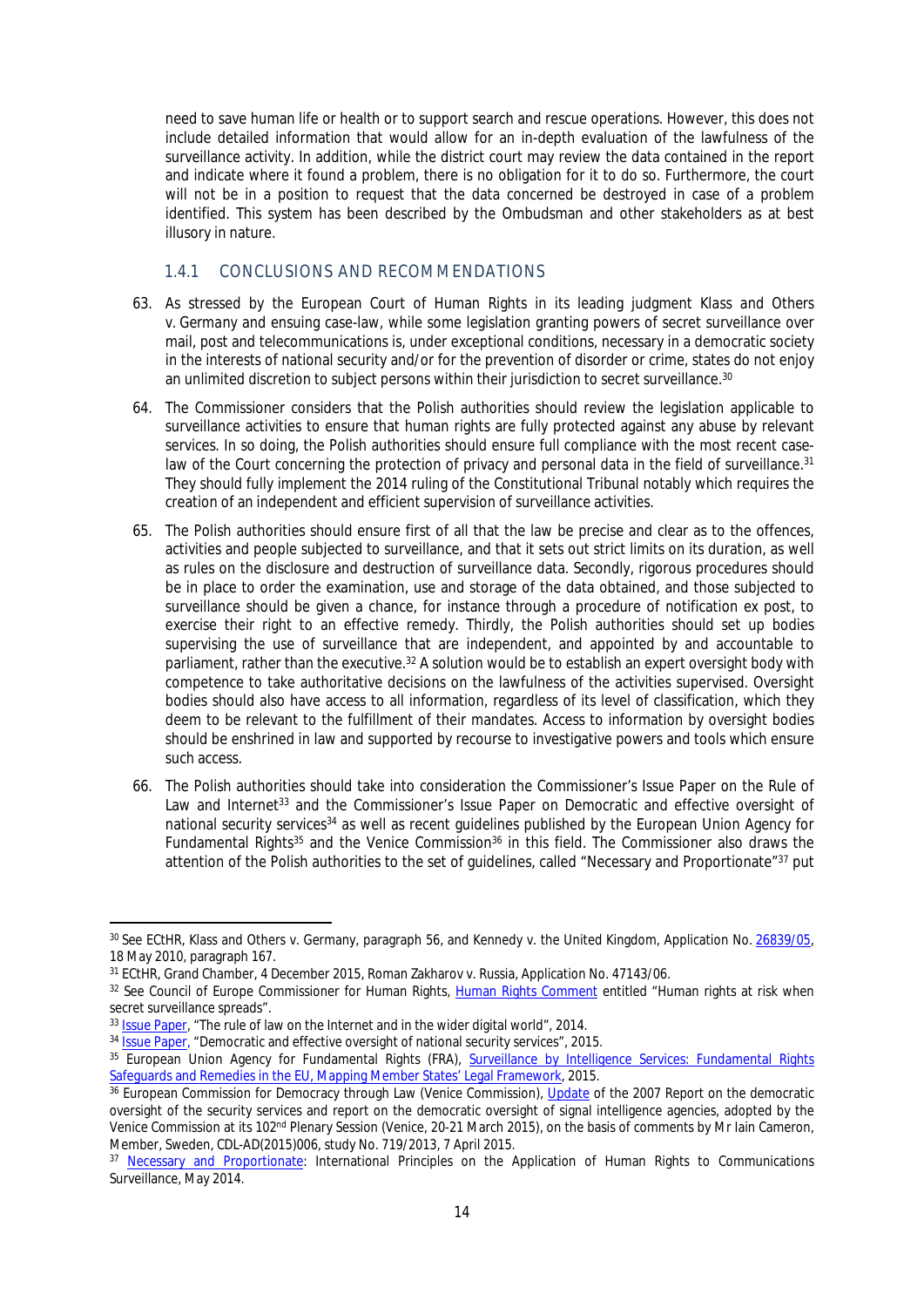together by a large number of civil society groups, and industry and international experts, which can be helpful in this regard. Also, the Global Network Initiative, GNI, has set out practical steps to protect human rights online in the report on Digital Freedoms in International Law.<sup>38</sup>

<sup>38</sup> Global Network Initiative (GNI), [Report](https://globalnetworkinitiative.org/sites/default/files/Digital%20Freedoms%20in%20International%20Law.pdf) on Digital Freedoms in International Law, June 2012.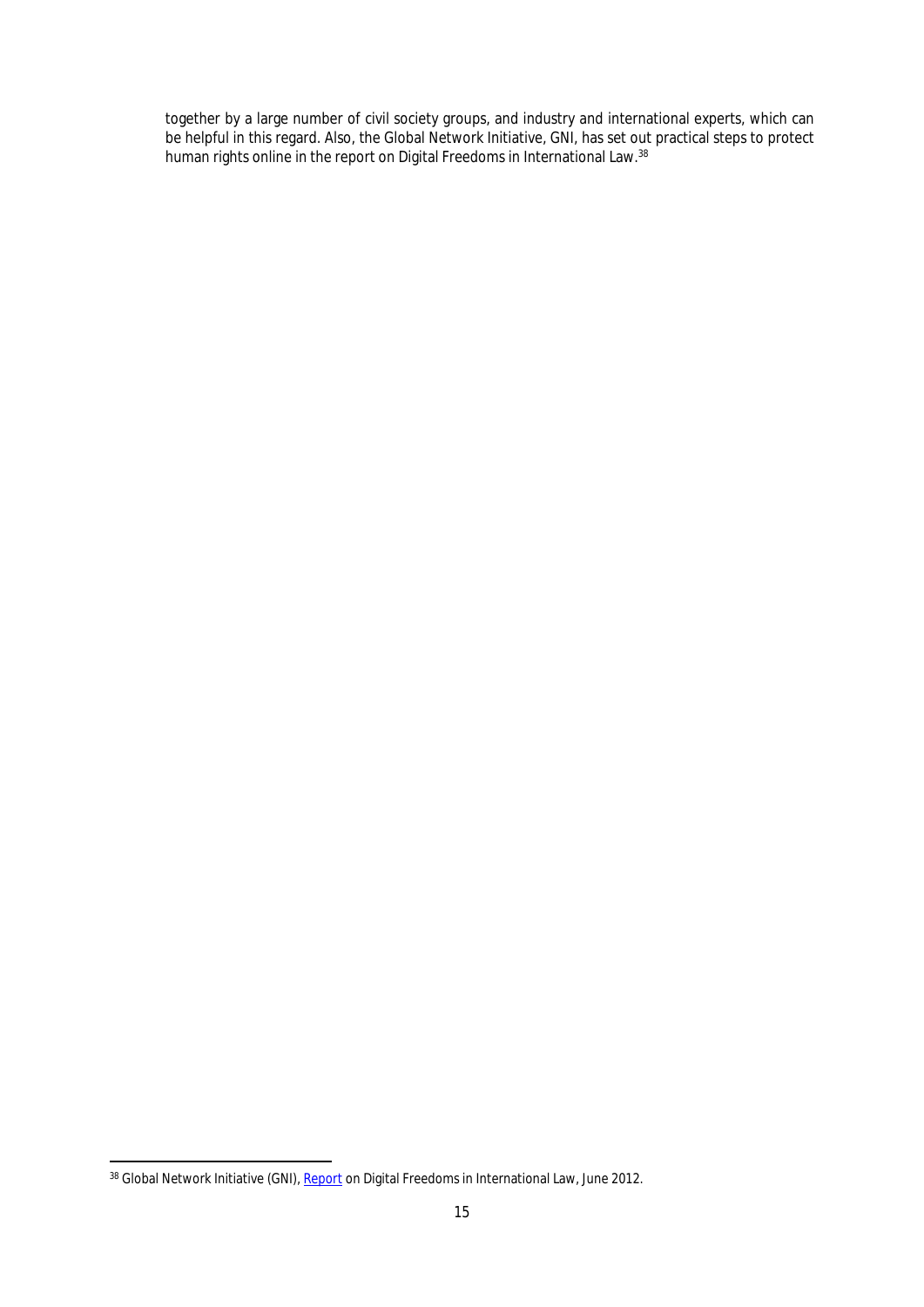# <span id="page-18-0"></span>**2 ADMINISTRATION OF JUSTICE**

#### <span id="page-18-1"></span>2.1 LENGTH OF PROCEEDINGS

- 67. In his Memorandum to the Polish government published in 2007, the Commissioner's predecessor examined the long-standing issue of the length of criminal and civil proceedings in Poland and the effectiveness of the domestic remedy for excessive length of judicial proceedings, which had been established in a law of 2004.<sup>39</sup>
- 68. The Commissioner notes that in its July 2015 pilot judgment in Rutkowski and Others v. Poland,<sup>40</sup> the Court acknowledged the general measures adopted since 2007 in Poland in execution of a previous judgment,<sup>41</sup> which had three principal aims: the simplification and acceleration of the proceedings; the transfer of some responsibilities from judges to non-judicial officers where appropriate; and limitation of the scope of the courts' jurisdiction by transferring some cases traditionally examined by the courts to other legal professions, for instance public notaries. The Court also recalled the organisational measures already taken which included: the supervision by the Ministry of Justice of the courts' administrative activities; continued computerisation; and an increase in the number of judges and in the courts' budgets. Despite all these measures, the Court identified the existence of a systemic problem giving rise to many similar applications, unanimously finding a violation of Article 6 § 1 (right to a hearing within a reasonable time) and a violation of Article 13 (right to an effective remedy). It noted that, given the scale and complexity of the problem of excessive length of proceedings, Poland must continue to make further, consistent long-term efforts to achieve compliance by the national courts with the "reasonable-time" requirement laid down in Article 6 § 1.
- 69. The Court therefore went on to find that the unreasonable length of proceedings in Poland was a multifaceted problem, identifying in particular problems with the belated submission of expert reports and inefficiency in collecting expert evidence; lack of proper case-management and adequate organisation of trials; and the repetition of remittals ordered on appeal.<sup>42</sup> These findings were confirmed to the Commissioner during his visit both by the authorities and civil society. In December 2015, the Committee of Ministers noted that the Polish authorities' responded to these Court's criticisms by closely monitoring and following-up the measures already adopted to combat the excessive length of proceedings.<sup>43</sup>
- 70. During the visit, the Polish authorities have informed the Commissioner that they continued their efforts aimed at reducing the length of court proceedings, for example by recruiting new auxiliary staff, court referees (registrars) and assistant judges, increasing the courts' budgets and improving the system of recording court proceedings. Legislative action had also been taken to speed up and simplify civil and criminal proceedings and supervisory activities related to unjustified delays were put in place on an ongoing basis. On 23 December 2015, the Minister of Justice adopted a Regulation extending priority status to, among others, cases where complaints pursuant to the 2004 Law were allowed and cases where the Court had found a violation of the right to a hearing within a reasonable time. As a consequence, in these cases it is possible to schedule the hearings with disregard to the order of filing with the court. They also acknowledged that cases were unequally allocated; therefore as of 1 January 2016 an equal load of adjudications was introduced.
- 71. As for the effectiveness of the existing remedy for those affected by the excessive length of proceedings, the Court indicated in the pilot judgment that it had all the features of an effective remedy in law, but criticised its functioning in practice. It identified two main problems: the fragmentation of the proceedings, whereby the domestic courts do not take into account the entirety

<sup>&</sup>lt;sup>39</sup> Law on Complaints for Violation of a Party's Right to Trial within a Reasonable Time, 17 June 2004

<sup>40</sup> ECtHR, Rutkowski and Others v. Poland, pilot judgment, Applications Nos [72287/10,](http://hudoc.echr.coe.int/eng?i=001-156206) 13927/11 and 46187/11, 7 July 2015, (final on 7 October 2015).

<sup>41</sup> ECtHR, Kudła v. Poland, Grand Chamber, Application No [30210/96](http://hudoc.echr.coe.int/eng?i=001-58920), 26 October 2000.

<sup>42</sup> ECtHR, Rutkowski and Others (see above). par. 207.

<sup>43</sup> CM-DH 1243rd meeting, 8-10 December 2015. For more details on the measures taken by the authorities, see the Polish authorities' Action Plan, [DH-DD\(2015\)1146E of 27/10/15.](https://wcd.coe.int/ViewDoc.jsp?p=&Ref=DH-DD%282015%291146&Language=lanEnglish&Site=CM&direct=true)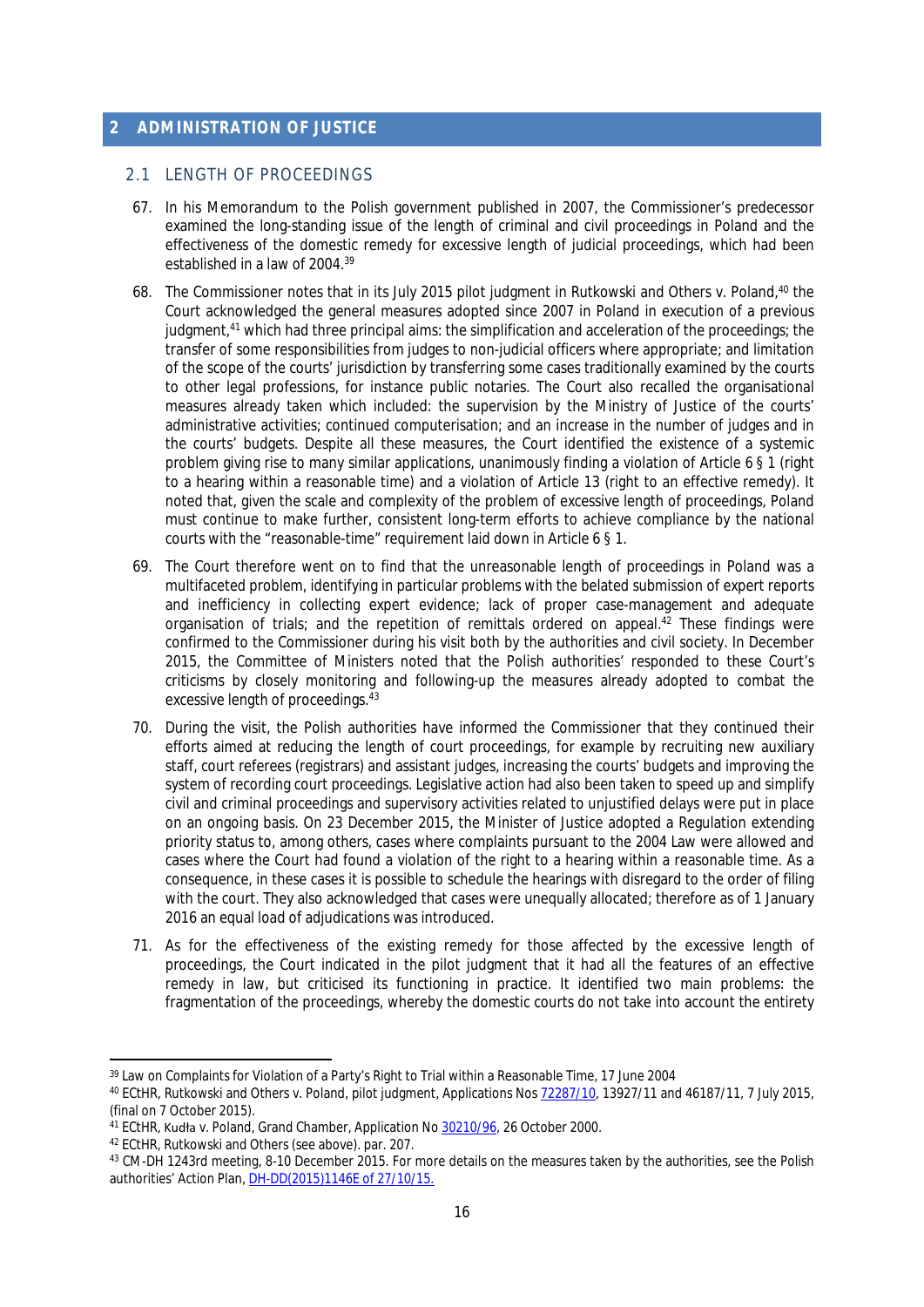of the proceedings when evaluating their duration; and the low amounts of compensation awarded by the domestic courts.

- 72. Responding to the criticisms in the pilot judgment, in October 2015 the authorities announced to the Committee of Ministers their aim to improve the practice of domestic courts when applying the remedy through various awareness raising measures. The Committee noted this along with the proposed amendments to the 2004 Law which should address the problem of fragmentation by obliging domestic courts to take into account the whole course of the proceedings for the purposes of calculating awards of compensation. Those amendments will also set minimum levels for such awards, in order to remedy the problem of excessively low awards of compensation.<sup>44</sup>
- 73. The Polish authorities also informed the Commissioner that since 2012 the National School of Judiciary and Public Prosecution organises systematic training courses on the ECHR for judges and prosecutors, while since 2014 common court judges are provided with tailor-made workshops which focus on the issue of excessive length of proceedings. Also, a Polish translation of European Court of Human Rights judgments is available on the website of the Ministry of Justice.
- 74. Despite all these measures, the Polish authorities recognise that "the significant number of cases relating to the length of judicial proceedings that still continue to be brought against Poland before the European Court of Human Rights suggests that further efforts are still necessary to accelerate judicial proceedings and increase the efficiency of the domestic remedy in this area".<sup>45</sup>
- 75. In December 2015, the Committee of Ministers of the Council of Europe declared<sup>46</sup> the examination of two groups of 205 old cases closed, having noted that the facts of these cases occurred in the absence of any remedy, that a remedy to complain against the excessive length of proceedings was introduced in 2004 and reformed in 2009 and that, in its pilot-judgment, the Court confirmed that this remedy had all the features of an effective remedy in law, revealing only some lacunae in its functioning. As to the remaining cases<sup>47</sup>, the Committee reaffirmed that it would focus its supervision on the further measures to reduce the length of proceedings and secure improvements in the functioning of the remedy, strongly encouraging the authorities to bring forward their proposed amendments to the 2004 law.<sup>48</sup>

# <span id="page-19-0"></span>2.1.1 CONCLUSIONS AND RECOMMENDATIONS

- 76. The Commissioner welcomes the efforts made by the Polish authorities in addressing the problem of the excessive length of judicial proceedings and in acknowledging the causes of it. However, further efforts are clearly still necessary to accelerate judicial proceedings and increase the effectiveness of domestic remedies for excessive duration of these proceedings. Noting that the problems generating excessive length of proceedings and the dysfunction of the domestic remedy have already been clearly identified, the Commissioner urges the authorities to accelerate the adoption and implementation of measures capable of solving those problems.
- 77. In particular, concerning the effectiveness of the existing remedy for those affected by the excessive length of proceedings, it is important that the Polish authorities address the two main outstanding problems, namely the fragmentation of the proceedings, whereby the domestic courts do not take into account the entirety of the proceedings when evaluating their duration; and the low amounts of compensation awarded by the domestic courts. The Commissioner encourages the Polish authorities

<sup>44</sup> For more details on the plans for amending the 2004 Law, see the Polish authorities' Action Plan, [DH-DD\(2015\)1146E of](https://wcd.coe.int/ViewDoc.jsp?p=&Ref=DH-DD%282015%291146&Language=lanEnglish&Site=CM&direct=true)  [27/10/15,](https://wcd.coe.int/ViewDoc.jsp?p=&Ref=DH-DD%282015%291146&Language=lanEnglish&Site=CM&direct=true) p. 18.

<sup>45</sup> Report on the implementation by Poland of the recommendations of the Council of Europe Commissioner for Human Rights, 5 February 2016.

<sup>46</sup> Final Resolution [CM/ResDH\(2015\)248](https://wcd.coe.int/ViewDoc.jsp?p=&Ref=CM/ResDH(2015)248&Language=lanEnglish&Ver=original&Site=&BackColorInternet=DBDCF2&BackColorIntranet=FDC864&BackColorLogged=FDC864&direct=true) adopted by the Committee of Ministers on 9 December 2015 at the 1243rd meeting of the Ministers' Deputies.

<sup>&</sup>lt;sup>47</sup> The Bak group, concerning criminal proceedings (ECtHR, Bak v. Poland, Application No. 7870/04, 16 January 2007) and the Majewski group, concerning civil proceedings (ECtHR, Majewski v. Poland, Application No. 52690/99, 11 October 2005). 48 Committee of Ministers, 1243rd meeting, 8-9 December 2015, Supervision of the execution of the Court's judgments -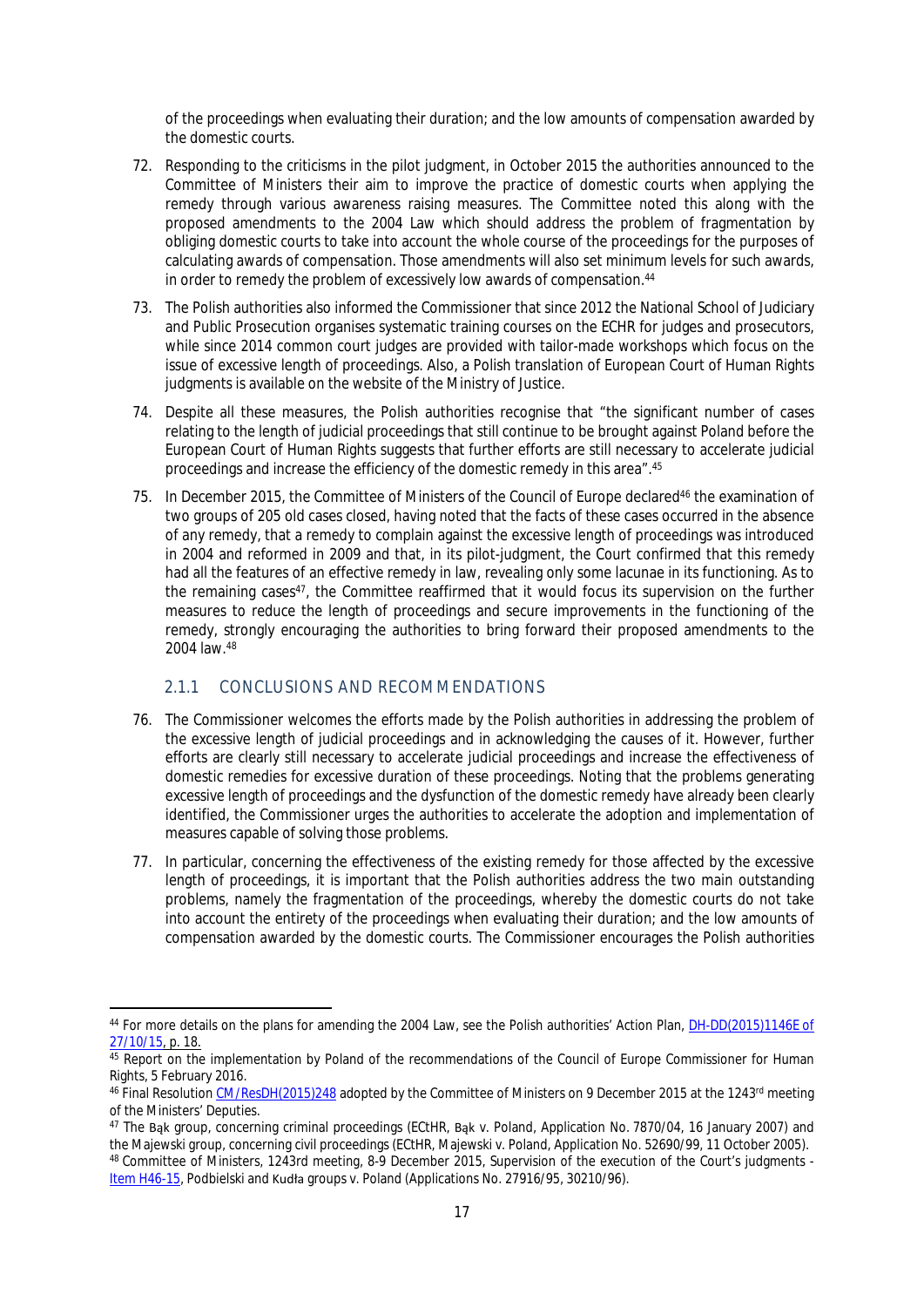to go ahead with their plans for amending the 2004 Law for that purpose as also recommended by the Committee of Ministers.

#### <span id="page-20-0"></span>2.2 PRE-TRIAL DETENTION

- 78. The Commissioner's predecessor noted that the European Court of Human Rights had repeatedly found violations of Article 5 § 3 of the Convention (right of a person subject to pre-trial detention to be tried within a reasonable time) in respect of Poland. Noting that examples of cases brought to Strasbourg where pre-trial detention had lasted between four to six years were not uncommon, he urged the Polish authorities to review the application of pre-trial detention.
- 79. Considerable progress has been achieved since then. The Polish authorities informed the Commissioner that from 2008 to 2013 the Code of Criminal Procedure was amended to significantly restrict the application of pre-trial detention and that the statistical data collected from 2008 to 2014 reveals a consistent trend towards more limited use of pre-trial detention, with a simultaneous reduction in its duration.<sup>49</sup> They also stated that the Minister of Justice conducts supervisory activities in cases where pre-trial detention lasted longer than a year.
- 80. These positive developments were confirmed by the final resolution of the Committee of Ministers of December 2014, which closed the supervision over the execution of the Trzaska group of cases<sup>50</sup> and was reflected also by the Parliamentary Assembly of the Council of Europe, which in a report of September 2015 stated that "some countries, such as Poland, have made considerable progress in reducing pretrial detention, by implementing substantial reforms to execute relevant judgments of the European Court of Human Rights".<sup>51</sup>
- 81. During the visit, some interlocutors expressed the view that the decrease in pre-trial detention was mainly due to the attitude of prosecutors, who required it less often. They expressed doubts on whether this trend would continue once the new changes affecting the functioning of the prosecution service (see Section 2.4 below) enter into force. Representatives of civil society also pointed out that new legal amendments extend the range of persons to whom pre-trial detention might be applied and might be conducive to its excessive length.
- 82. In this respect, during the visit the Commissioner was informed that the grounds for pre-trial detention would soon be amended. On 15 April 2016, the Law on Amending the Criminal Procedure Code and some Other Laws entered into force. Pursuant to the new wording of Article 258 § 2, pretrial detention might be imposed when a person has been charged for a crime for which the maximum possible sentence is at least eight years imprisonment or in case of a conviction in first instance to a sentence of three years imprisonment or more (instead of the previous provision which required a sentence of more than three years imprisonment). As a result, pre-trial detention can be applied on the sole ground of the gravity of the sentence and does not require a specific behavior obstructing the proper course of the proceedings by the defendant.
- 83. The Commissioner notes that in accordance with the standards established by the Court, the authorities must justify having examined the presence of the legal grounds for detention in view of the circumstances of each case, including consideration of alternatives to detention. The Court has repeatedly held that although the severity of the sentence faced is a relevant element in the assessment of the risk that an accused might abscond or reoffend, the need to continue the deprivation of liberty cannot be assessed from a purely abstract point of view, taking into consideration only the gravity of the offence.<sup>52</sup> Moreover, "the Court has frequently found a violation of Article 5 § 3 of the Convention where the domestic courts have extended an applicant's detention

<sup>49</sup> Report on the implementation by Poland of the recommendations of the Council of Europe Commissioner for Human Rights, 5 February 2016.

<sup>50</sup> Committee of Ministers, Final Resolution, CM/ResDH(2014)268 on Application No. 25792/94, 11 July 2000.

<sup>&</sup>lt;sup>51</sup> Parliamentary Assembly of the Council of Europe, Report on the Abuse of pre-trial detention in States Parties to the European Convention of Human Rights, [Doc. 13863](http://semantic-pace.net/tools/pdf.aspx?doc=aHR0cDovL2Fzc2VtYmx5LmNvZS5pbnQvbncveG1sL1hSZWYvWDJILURXLWV4dHIuYXNwP2ZpbGVpZD0yMTk5MiZsYW5nPUVO&xsl=aHR0cDovL3NlbWFudGljcGFjZS5uZXQvWHNsdC9QZGYvWFJlZi1XRC1BVC1YTUwyUERGLnhzbA==&xsltparams=ZmlsZWlkPTIxOTky), 7 September 2015.

<sup>&</sup>lt;sup>52</sup> ECtHR, Idalov v. Russia, Application No. [5826/03,](http://hudoc.echr.coe.int/eng?i=001-110986) 22 May 2012, paragraph 145.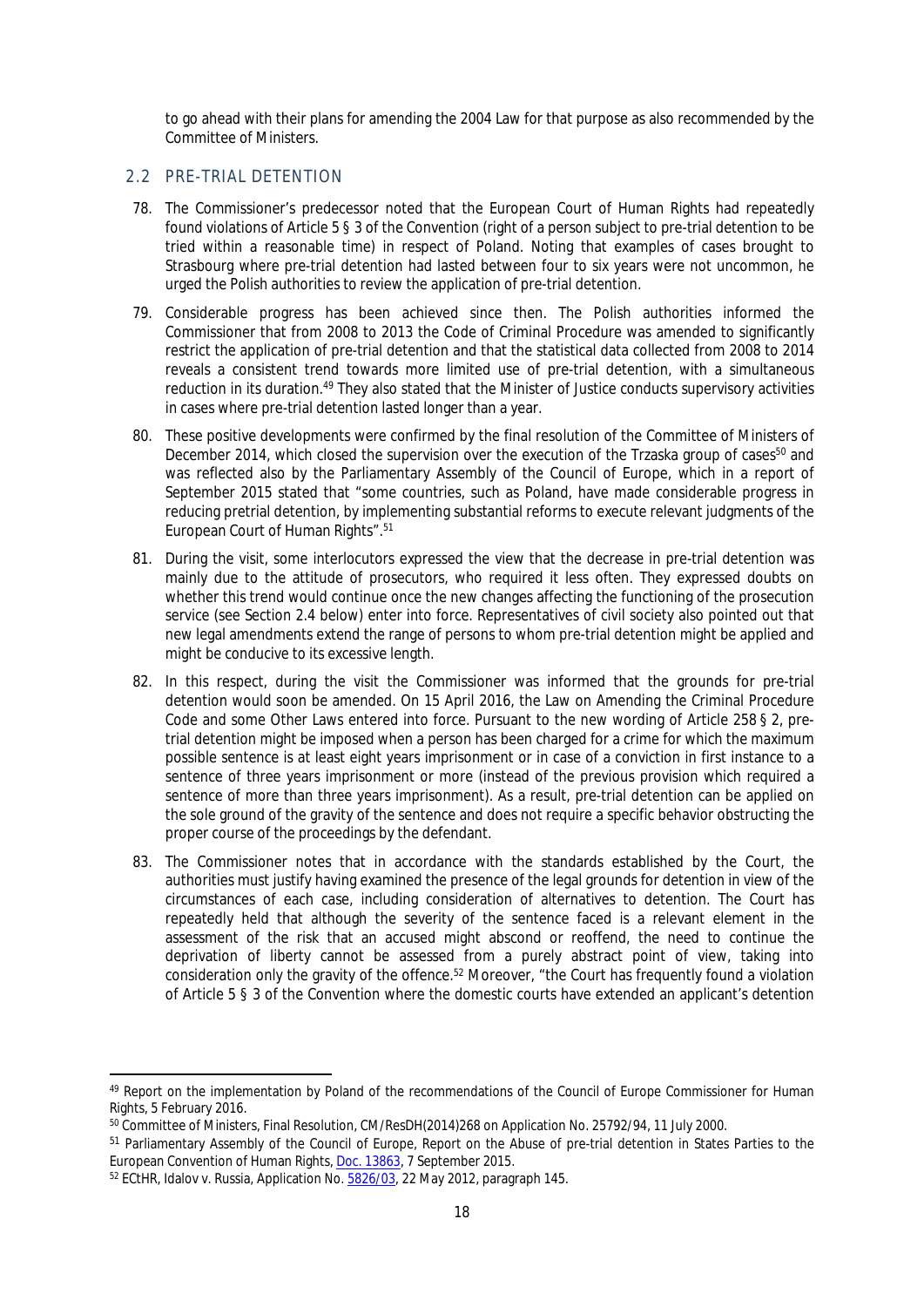relying essentially on the gravity of the charges and using stereotyped formulae without addressing specific facts or considering alternative preventive measures".<sup>53</sup>

# <span id="page-21-0"></span>2.2.1 CONCLUSIONS AND RECOMMENDATIONS

- 84. The Commissioner notes the positive developments regarding pre-trial detention in Poland, including a steady decrease in its use and duration in recent years. The Commissioner encourages the use of alternatives to pre-trial detention and recalls the standards developed by the Council of Europe Committee of Ministers in its Recommendation on the use of remand in custody.<sup>54</sup>
- 85. The Commissioner is concerned at recent legal amendments allowing for the use of pre-trial detention solely on the ground of the severity of the penalty. He recalls the applicable case-law of the European Court and calls on the Polish authorities to ensure that their legislation fully complies with it.

### <span id="page-21-1"></span>2.3 OTHER ISSUES PERTAINING TO CRIMINAL LAW PROCEDURE

- 86. Further to a legislative process that started in 2009, the Code of Criminal Procedure (CCP) was significantly changed in 2012 with a view notably to reinforcing the adversarial nature of the criminal procedure, accelerating the course of proceedings and strengthening procedural guarantees in the application of preventive measures.<sup>55</sup> These changes entered into force on 1 July 2015. However, since then a Law amending the CPP was adopted in January 2016 and entered into force on 15 April 2016 for most of its provisions. The Commissioner notes that the new reform partially rolls back the shift towards adversarial criminal proceedings which had just been introduced. He also notes that according to most national human rights observers, that shift had brought about improvements in the field of human rights protection, although it was reversed before an assessment of its concrete impact could confirm this. While several stakeholders, including the Ombudsman's office, had an opportunity to raise concerns on the draft introducing the latest changes to the CPP, the Commissioner was informed that these concerns were not addressed in the final draft.
- 87. One recently introduced provision that has raised particular concern establishes that unlawfully obtained evidence cannot as such be declared inadmissible by the criminal courts (illegally obtained evidence is generally referred to as the "fruit of the poisonous tree" in Poland). In 2013, a provision was inserted in the CCP to regulate the use of illegally obtained evidence in line with the Supreme Court's case-law. However this provision was amended again on 11 March 2016. Under the new provision of Article 168a CCP, evidence cannot be considered inadmissible solely on the basis that it was obtained in violation of procedural rules, except for the case where said evidence was obtained as a result of committing a homicide, causing intentional harm to health or deprivation of liberty by a public official while in the exercise of her/his functions. Human rights NGOs have stressed that this new provision could run against the right to a fair trial as interpreted by the Court as it would oblige courts to accept unlawfully obtained evidence in almost all cases. As for the practice of domestic courts, in a case concerning a politician accused of corruption on the basis of illegally installed cameras and wire-taps, the Court of Appeal of Warsaw ruled that the entrapment organised by agents of the Anti-Corruption Bureau (CBA) was illegal and could not be used as evidence against the person entrapped in such a way.<sup>56</sup> In March 2014, the Supreme Court upheld the acquittal declaring the CBA's actions—including its entrapment of the politician —illegal.
- 88. The Commissioner notes that Article 6 ECHR (right to a fair trial) does not lay down any rules on the admissibility of evidence as such. However, the case law of the Court indicates that an assessment under Article 6 of the fairness of proceedings as a whole, can include an examination of the way in which the evidence was obtained.<sup>57</sup> This means that the use of evidence unlawfully obtained should be examined in the context of a more general assessment of the fairness of the whole criminal procedure.

<sup>53</sup> Ibid. paragraph 147.

<sup>&</sup>lt;sup>54</sup> Council of Europe Committee of Ministers, [Recommendation](https://search.coe.int/cm/Pages/result_details.aspx?ObjectID=09000016805d743f) (2006)13.

<sup>55</sup> See also above 2.2 Pre-trial detention.

<sup>56</sup> Judgment of the Second Penal Department of the Court of Appeal in Warsaw, II Aka 70:13.

<sup>&</sup>lt;sup>57</sup> See ECtHR, Welke and Białek v. Poland, Application No. [15924/05,](http://hudoc.echr.coe.int/eng?i=001-103743) 1 March 2011.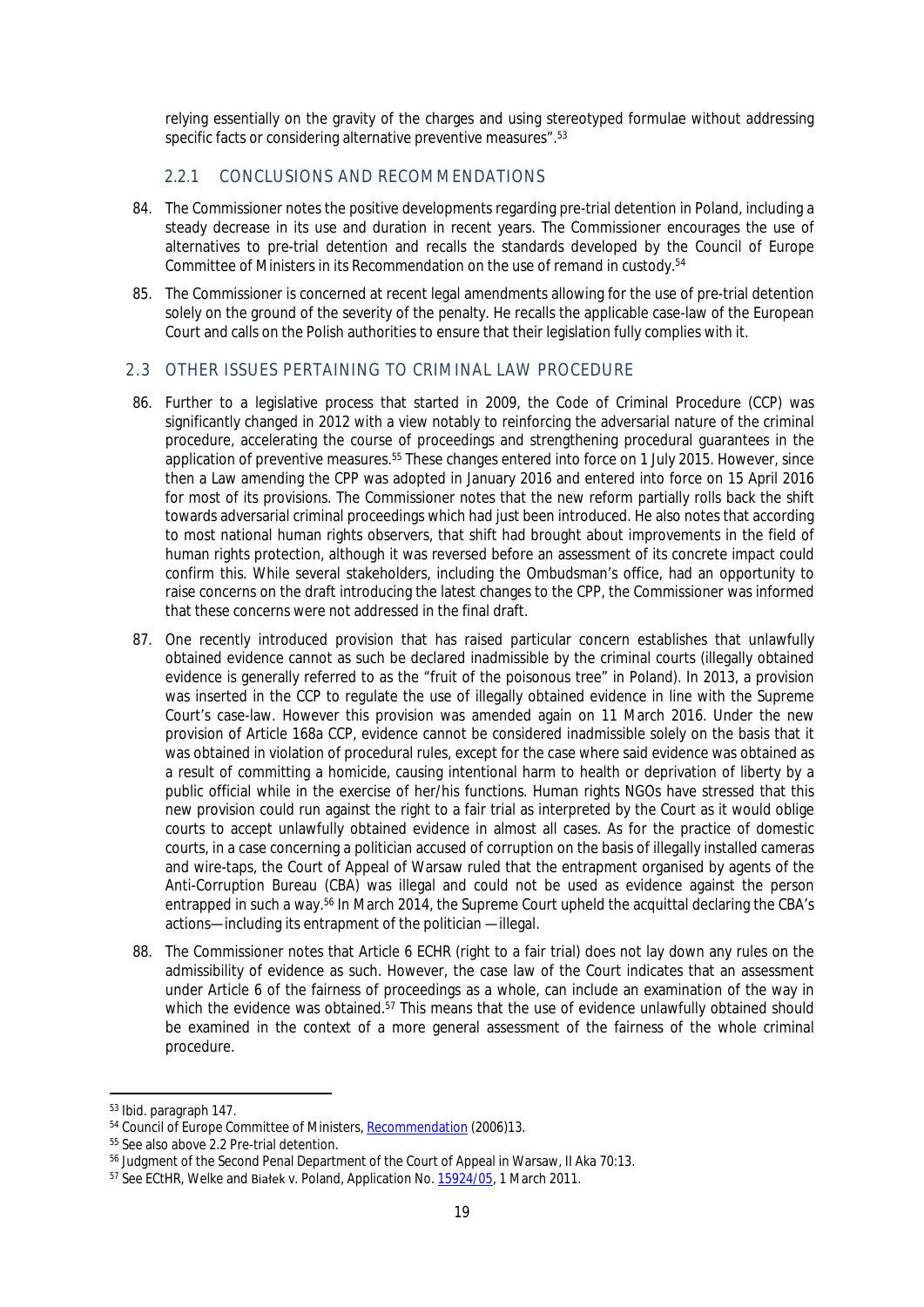- 89. In this context, it is clear from the Court's case-law that the use in criminal proceedings of statements obtained as a result of a violation of Article 3 ECHR renders the proceedings as a whole automatically unfair, in breach of Article 6 when the facts amount to torture. As to statements obtained as a result of an act classified as inhuman treatment, Article 6 will only be breached if it has been shown that the breach of Article 3 had a bearing on the outcome of the proceedings against the defendant, that is, had an impact on his or her conviction or sentence.<sup>58</sup>
- 90. As to the use of entrapment as evidence, the Court has emphasised that the police may act undercover but not incite, which means that the use of evidence obtained via entrapment is in breach of Article 6 § 1.<sup>59</sup> Concerning the use of special investigative powers, the Court has considered that such a use can be acceptable only if adequate and sufficient safeguards against abuse are in place, in particular a clear and foreseeable procedure for authorising, implementing and supervising the investigative measures in question.<sup>60</sup>
- 91. In its Recommendation on the role of public prosecution in the criminal justice system, the Council of Europe Committee of Ministers stressed that "[p]ublic prosecutors should not present evidence against suspects that they know or believe on reasonable grounds was obtained through recourse to methods which are contrary to the law. In cases of any doubt, public prosecutors should ask the court to rule on the admissibility of such evidence".<sup>61</sup> The Commissioner also notes that Principle XV of the 2014 Rome Charter provides that "[p]rosecutors should refuse to use evidence reasonably believed to have been obtained through recourse to unlawful methods, in particular when they constitute a grave violation of human rights. They should seek to ensure that appropriate sanctions are taken against those responsible for using such methods or for other violations of the law".<sup>62</sup> The Commissioner also notes that the Ombudsman brought a case to the Constitutional Tribunal against Article 168a of the CCP.<sup>63</sup>

# <span id="page-22-0"></span>2.3.1 CONCLUSIONS AND RECOMMENDATIONS

- 92. The Commissioner expresses his concern at a number of amendments recently brought to the Code of Criminal Procedure which may jeopardise the protection of the right to a fair trial in criminal proceedings as protected by Article 6 of the ECHR. In particular, he stresses that the use of illegally obtained evidence should be regulated in full compliance with the case-law of the European Court of Human Rights. He recommends that the Polish authorities review the new provisions in order to ensure their compliance with Article 6 of the ECHR.
- 93. The Commissioner is also concerned that the numerous fundamental changes in criminal proceedings in recent years, going in some cases in opposite directions, could potentially affect the quality of administration of justice, as judges are obliged to adapt quickly to different procedures and in some cases, apply different procedures at the same time. In particular, the most recent changes discussed above have been introduced in haste without proper evaluation of the previous changes. It is therefore important that prosecutors and judges be trained and given all necessary financial and human resources to enable them to implement the CCP in the best possible conditions and in full respect of human rights, in particular the right to a fair trial.

<sup>58</sup> See European Court of Human Rights, [Guide](http://www.echr.coe.int/Documents/Guide_Art_6_criminal_ENG.pdf) on Article 6 – Right to a fair trial (criminal limb), paragraphs 134 *et s*., 2014, Report prepared by the Research Division.

<sup>59</sup> See, for instance, ECtHR, Khudobin v. Russia, Application No. [59696/00](http://hudoc.echr.coe.int/eng?i=001-77692), 26 October 2006, paragraphs 132-137.

<sup>60</sup> See European Court of Human Rights, [Guide](http://www.echr.coe.int/Documents/Guide_Art_6_criminal_ENG.pdf) on Article 6 – Right to a fair trial (criminal limb), paragraphs 134 *et s*., 2014, report prepared by the Research Division.

<sup>&</sup>lt;sup>61</sup> Council of Europe Committee of Ministers, [Recommendation](https://rm.coe.int/CoERMPublicCommonSearchServices/DisplayDCTMContent?documentId=09000016804be55a) Rec(2000)19 on the Role of Public Prosecution in the Criminal Justice System and Explanatory Memorandum, 6 October 2000, see paragraph 28.

<sup>62</sup> Consultative Council of European Prosecutors (CCPE), Rome Charter contained in the [Opinion](https://wcd.coe.int/ViewDoc.jsp?p=&Ref=CCPE(2014)4&Language=lanEnglish&Ver=original&BackColorInternet=DBDCF2&BackColorIntranet=FDC864&BackColorLogged=FDC864&direct=true) No.9 (2014) of the Consultative Council of European Prosecutors to the Committee of Ministers of the Council of Europe on European norms and principles concerning prosecutors, CCPE(2014)4Final, Strasbourg, 17 December 2014.

<sup>&</sup>lt;sup>63</sup> See the Ombudsman's [motion](https://www.rpo.gov.pl/pl/content/wniosek-do-TK-w-sprawie-owocow-zatrutego-drzewa-art-168a-Kpk) of 10 May 2016 (in Polish).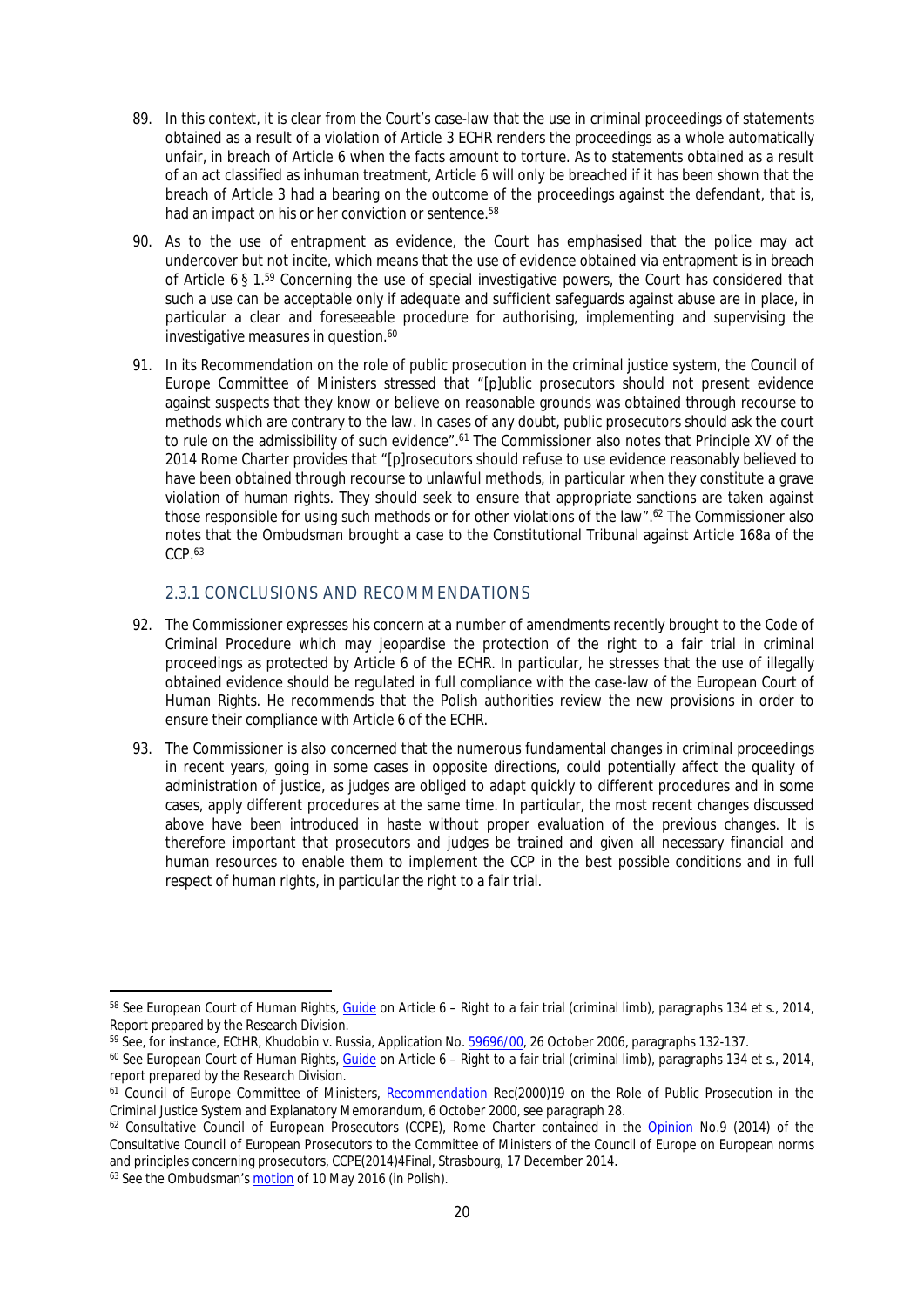# <span id="page-23-0"></span>2.4 ISSUES RELATED TO CHANGES AFFECTING THE PROSECUTION SERVICES

- 94. The Commissioner notes that in 2009, the functions of Minister of Justice and Prosecutor General (PG) were split with a view to reinforcing the independence of the PG from political pressure, while ensuring accountability by means of an obligation for the PG to present annual reports to the Parliament. This reform was generally considered to be a first step in the right direction that would need further improvements, notably to ensure full accountability of the PG. However, recent amendments to the Prosecution Act that came into effect in March 2016 have reversed this reform in a way that raises important human rights concerns. The amendments were introduced, in haste and without consultation, in December 2015 on the basis of two private members' bills.
- 95. In accordance with the new provisions, the Minister of Justice and the PG will be one and the same person. There is no requirement of having served as prosecutor or judge for becoming the PG (under the previous system 10 years of service as prosecutor or criminal judge were required). Crucially, the new provisions have also considerably increased the competencies and powers of the PG/Minister of Justice without setting the corresponding clear and solid safeguards against abuse of such powers. The PG/Minister of Justice now has the power to intervene at each stage of legal proceedings led by any prosecutor by issuing instructions, guidelines and orders on specific measures relating to individual cases. The PG/Minister of Justice can also revoke or modify decisions taken by prosecutors. The Commissioner was informed by the authorities that such interventions are to be issued in written form. The PG/Minister of Justice has also been empowered to appoint and dismiss prosecutors on the basis of a discretionary decision and in the absence of a competitive process that would ensure a transparent and open recruitment procedure, and to exercise disciplinary powers against any prosecutor.
- 96. Another provision that has raised considerable concerns enables the PG/Minister of Justice to release to the media information concerning any investigation. Under Article 12(2) of the revised Law on Prosecution, the Prosecutor General may communicate to the media information about a pending pretrial case or about the operation of the prosecution service, except if such information is classified, with due consideration to important public interest. The Court recalled in the *Garlicki v. Poland* case<sup>64</sup> its case-law according to which while Article 6§2 (presumption of innocence) does not prevent the authorities from informing the public about criminal investigations in progress, it requires that they do so with all the discretion and circumspection necessary if the presumption of innocence is to be respected. This case concerned statements made by the then PG/Minister of Justice during a press conference in violation of the presumption of innocence.
- 97. Another issue of concern lies in the creation of a new department within the Prosecution Office responsible for prosecuting the most serious crimes committed by judges and prosecutors. The potential chilling effect of this on judges and prosecutors and the ensuing negative repercussions on the independence of the justice system were underlined by many of the Commissioner's interlocutors during the visit.
- 98. The Commissioner also notes the concerns jointly raised by the bureaus of the Consultative Council of European Judges (CCJE) and the Consultative Council of European Prosecutors (CCPE) in a 2016 report. They stated that "(t)he Polish public prosecution services were reformed in 2009. In this reform, the independence of the prosecution was guaranteed. However, there is still no guarantee of the independence of the prosecution service or the Prosecutor General in the constitution. This, according to the information received from the CCPE member from Poland, leaves the door wide open for majorities in parliament to change the relations between the prosecution and the executive at will and to lower the level of independence already achieved. Moreover, a new reform is under discussion which would remove the separation of functions of the Prosecutor General and the Ministry of Justice. Since a separation of the executive and the prosecution and clear rules on the relations between the two institutions are crucial guarantees for independence, this reform would have a negative effect on the independence of the public prosecution. According to the CCPE member in respect of Poland,

<sup>&</sup>lt;sup>64</sup> See ECtHR, Mirosłav Garlicki v. Poland, Application No. [36921/07,](http://hudoc.echr.coe.int/eng?i=001-105121) 14 June 2011, paragraphs 132 and 133.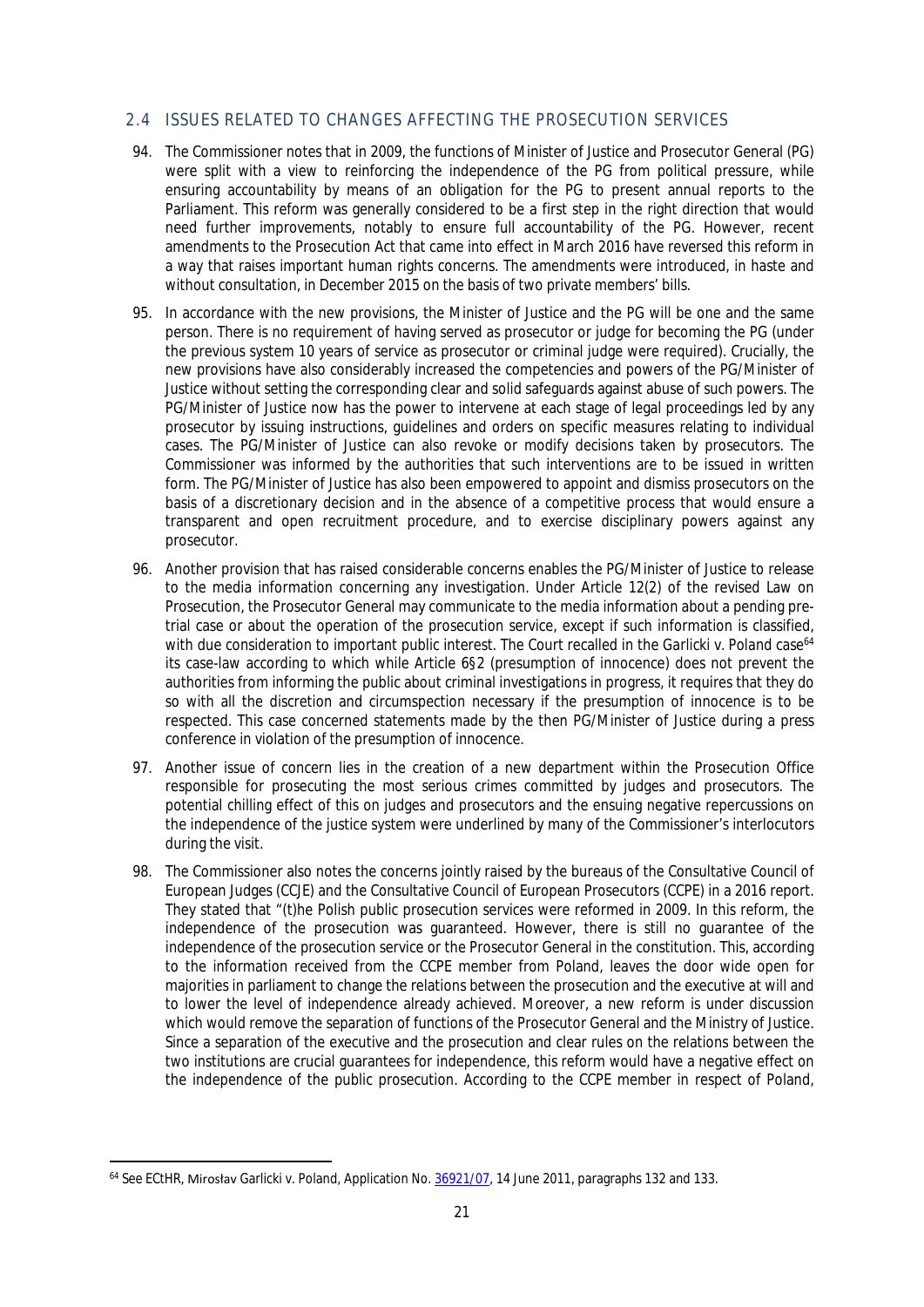another serious risk was the high level of prosecutors being politicized, which made it possible to abuse the prosecution as a political instrument".<sup>65</sup>

# <span id="page-24-0"></span>2.4.1 CONCLUSIONS AND RECOMMENDATIONS

- 99. While a plurality of models for the organisation of the prosecution services exist in Europe, only a few countries belonging to the Council of Europe have a prosecutor's office forming part of the executive authority and subordinate to the Ministry of Justice. The Council of Europe Committee of Ministers stressed in its Recommendation Rec(2000)19 on the Role of Prosecution in the Criminal Justice System that where the public prosecution is part of or subordinate to the government, states should take effective measures guaranteeing transparency and procedures compliant with international treaties, national legislation and general principles of law.<sup>66</sup> Instruction in a specific case should be made in writing and instructions not to prosecute in a specific case should, in principle, be prohibited.
- 100. The Commissioner notes that the Venice Commission considered in 2010 that there was a widespread tendency to allow for a more independent prosecutor's office, rather than one subordinated or linked to the executive. The Venice Commission noted that while in those countries with a subordination link the executive was particularly careful not to intervene in individual cases, in such systems, there may be no formal safeguards against such intervention. It added that the appearance of intervention can be as damaging as real interference.<sup>67</sup>
- 101. The Commissioner also recalls that, according to the 2014 Rome Charter "the independence and autonomy of the prosecution services constitute an indispensable corollary to the independence of the judiciary. Therefore, the general tendency to enhance the independence and effective autonomy of the prosecution services should be encouraged" (Principle IV). "Prosecutors should be autonomous in their decision-making and should perform their duties free from external pressure or interference, having regard to the principles of separation of powers and accountability (Principle V)". Furthermore, according to this Charter, "the recruitment and career of prosecutors, including promotion, mobility, disciplinary action and dismissal, should be regulated by law and governed by transparent and objective criteria, in accordance with impartial procedures, excluding any discrimination and allowing for the possibility of impartial review"(Principle XII).
- 102. In this context, the Commissioner considers that the combination of several provisions recently introduced, such as the merging of the functions of the Minister of Justice and the Prosecutor General, the increase in the powers of the Prosecutor General/Minister of Justice in the field of appointing and dismissing prosecutors, in giving instructions to prosecutors in individual cases and in deciding to communicate information to the media pertaining to prosecutorial files, is an issue of concern. Admittedly, much will depend on the way the new law will be interpreted and implemented in practice, for instance when it comes to the notion of "public interest" to be taken into account in respect of disciplinary proceedings and information communicated to the media. Nonetheless, the attribution of such extensive powers to a politically appointed figure without the establishment of corresponding sufficient safeguards to avoid abuse of powers poses a considerable threat to human rights in the context of criminal law procedures, including the right to a fair trial, the presumption of innocence and the right to defence.
- 103. The Commissioner recommends that the Polish authorities review the new legislation on prosecution services in light of European standards and best practice in the field of securing more autonomy and independence to the prosecution services from political and other interference.

<sup>65</sup> See "Challenges for judicial independence and impartiality in the member states of the Council of Europe", [Report](http://www.coe.int/t/DGHL/cooperation/ccje/textes/SGInf(2016)3rev%20Challenges%20for%20judicial%20independence%20and%20impartiality.pdf) prepared jointly by the Bureau of the CCJE and the Bureau of the CCPE for the attention of the Secretary General of the Council of Europe as a follow-up to his 2015 report entitled "State of Democracy, Human Rights and the Rule of Law in Europe – a shared responsibility for democratic security in Europe", SG/Inf(2016)3rev, 24 March 2016, paragraphs 141 and 142.

<sup>&</sup>lt;sup>66</sup> Committee of Ministers of the Council of Europe, [Recommendation](https://rm.coe.int/CoERMPublicCommonSearchServices/DisplayDCTMContent?documentId=09000016804be55a) Rec(2000)19 on the Role of Public Prosecution in the Criminal Justice System, 6 October 2000, Explanatory Memorandum on Paragraph 13.

<sup>67</sup> See European Commission for Democracy through Law (Venice Commission), [Report](http://www.coe.int/t/dghl/cooperation/capacitybuilding/Source/judic_reform/europeanStandards_en.pdf) on European Standards as regards the independence of the Judicial System, Part II – The Prosecution Service, 85<sup>th</sup> session, (Venice, 17-18 December 2010), CDL-AD(2010)040, study No. 494/2008, Strasbourg, 3 January 2011, paragraph 26.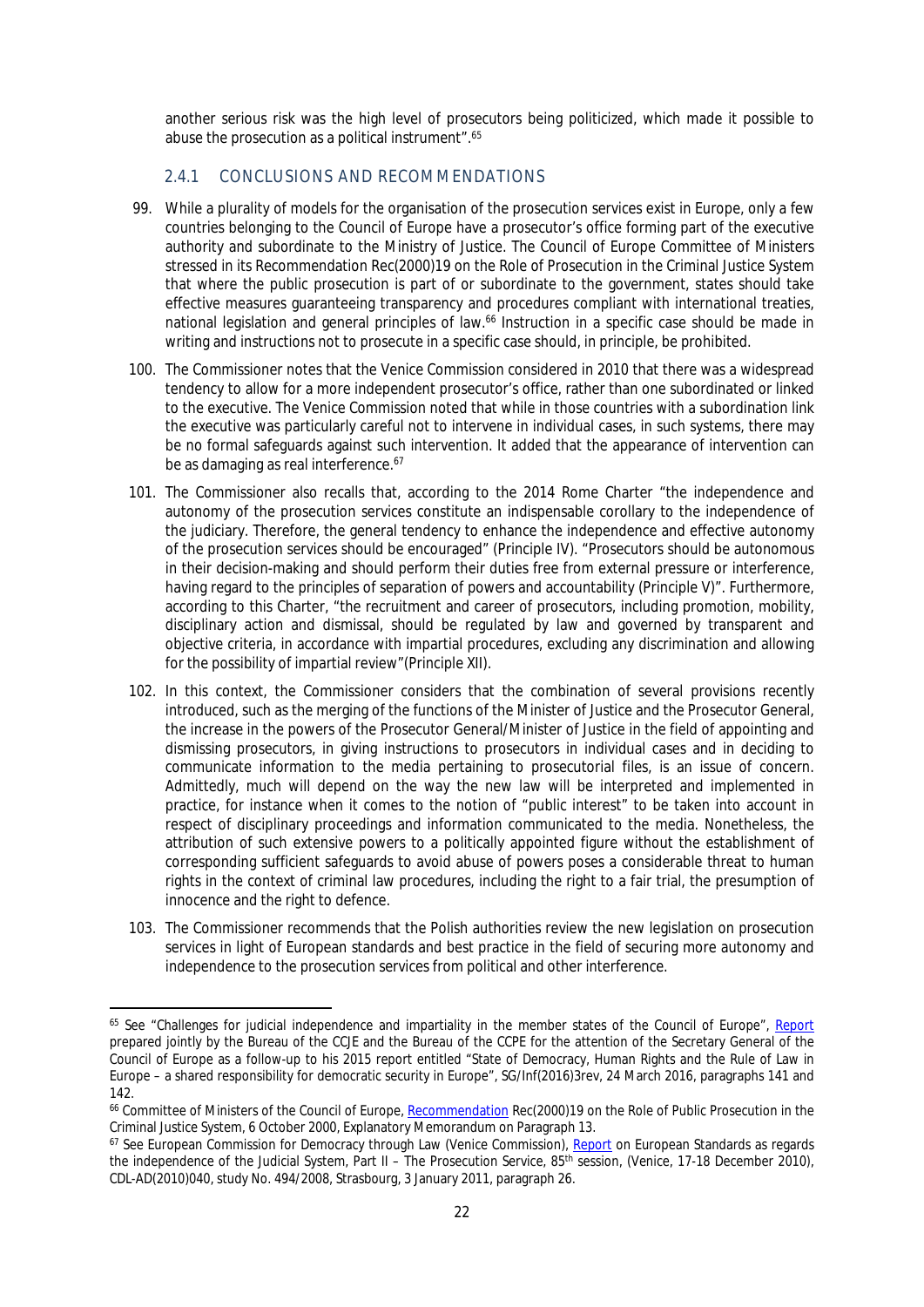#### <span id="page-25-0"></span>**3 MEDIA FREEDOM**

- 104. The Polish Constitution contains provisions guaranteeing freedom of expression (Article 54) and freedom of the press and other means of social communication (Article 14). Its Article 54 (2) in particular provides that "preventive censorship of the means of social communication and the licensing of the press shall be forbidden. Statutes may require the receipt of a permit for the operation of a radio or television station". The Constitution also establishes the National Council of Radio Broadcasting and Television (hereafter: National Broadcasting Council) as the entity that shall safeguard freedom of speech, the right to information and the public interest regarding radio broadcasting and television (Article 213). Its members are appointed by the President of the Republic, the Sejm and the Senate.
- 105. In recent months, the situation of media freedom in Poland has been the subject of considerable national and international attention and concern further to the introduction of sweeping changes to the governance system of public television and radio broadcasters.

#### <span id="page-25-1"></span>3.1 THREATS TO PUBLIC SERVICE MEDIA GOVERNANCE

# <span id="page-25-2"></span>3.1.1 THE SMALL MEDIA LAW

- 106. The Law amending the Public Broadcasting Service Law of 1992 was adopted by the Polish Parliament on 30 December 2015 and signed by the President on 7 January 2016. This law is also called the "Small Media Law" as it is transitional legislation, which will be in force until 30 June 2016. The Polish authorities have explained that by that date another law regulating Poland's public media more comprehensively will be adopted.
- 107. The Small Media Law introduced the immediate expiration of the term of office of members of the management and supervisory boards of public television and radio, allowing the Minister of Treasury to dismiss discretionally and appoint for an indefinite term the members of these boards. On 5 January, the Commissioner called on the President of Poland not to sign the law and to uphold the independence of Poland's public service television and radio.<sup>68</sup>
- 108. The Commissioner warned that by placing public service media under direct government control, the amendments brought by this law contradicted Council of Europe standards which notably require that public service media remain independent of political or economic interference. While the operation of the National Broadcasting Council had not been immune from criticism regarding political dependence in the past, before the entry into force of the Small Media Law, the institution used to select members of supervisory boards of public radio and television through public and open competitions. It also appointed the members of the management boards from candidates selected in a competition held by the supervisory boards. The candidates would only include persons with management as well as radio and television broadcasting experience.
- 109. The Commissioner notes that on 24 March 2016, the Ombudsman lodged a complaint with the Constitutional Tribunal arguing that the law violates the constitutional guarantees of freedom of speech and media freedom, by subordinating public service broadcasting directly to the government and restricting the constitutional role of the National Broadcasting Council.<sup>69</sup>
- 110. The manner in which the Small Media Law was adopted is also a matter of concern. It was adopted by Parliament within three days, without previous consultation and in spite of wide national and international calls for caution,<sup>70</sup> and entered into force without *vacatio legis.* The Commissioner also

<sup>68</sup> Commissioner for Human Rights' [Statement](http://www.coe.int/en/web/commissioner/-/call-on-polish-president-not-to-sign-new-media-law) of 5 January 2016. See also the [Letter](https://rm.coe.int/CoERMPublicCommonSearchServices/DisplayDCTMContent?documentId=090000168049a74c) of the Secretary-General of the Council of Europe to President Duda, 5 January 2016.

<sup>&</sup>lt;sup>69</sup> Polish Commissioner for Human Rights' [Appeal](https://www.rpo.gov.pl/en/content/commissioner-human-rights-appeal-constitutional-tribunal-media-law) to the Constitutional Tribunal on Media Law.

<sup>&</sup>lt;sup>70</sup> See the Media Freedom [Alert](http://www.coe.int/en/web/media-freedom/all-alerts?p_p_id=sojdashboard_WAR_coesojportlet&p_p_lifecycle=0&p_p_state=normal&p_p_mode=view&p_p_col_id=column-2&p_p_col_pos=1&p_p_col_count=7&_sojdashboard_WAR_coesojportlet_alertPK=13866244&_sojdashboard_WAR_coesojportlet_jspPage=%2Fhtml%2Fdashboard%2Fview_alert.jsp) of the Platform to Promote the Protection of Journalism and the Safety of Journalists, on 4 January 2016, Polish Law on Public Service Broadcasting Removes Guarantees of Independence; the [Statement](https://ec.europa.eu/digital-single-market/en/news/statement-european-regulators-group-audiovisual-media-services-erga-necessity-independent-media) of the European Regulators Group for Audiovisual Media Services (ERGA) on 11 January 2016,; the [Statement](http://www.osce.org/fom/213391) of the OSCE Media freedom Representative on 30 December 2015; the [Joint Statement](http://europeanjournalists.org/blog/2015/12/30/poland-media-organisations-to-oppose-abolition-of-safeguards-for-pluralism-and-independence-in-public-service-media/) of the European Federation of Journalists (EFJ), the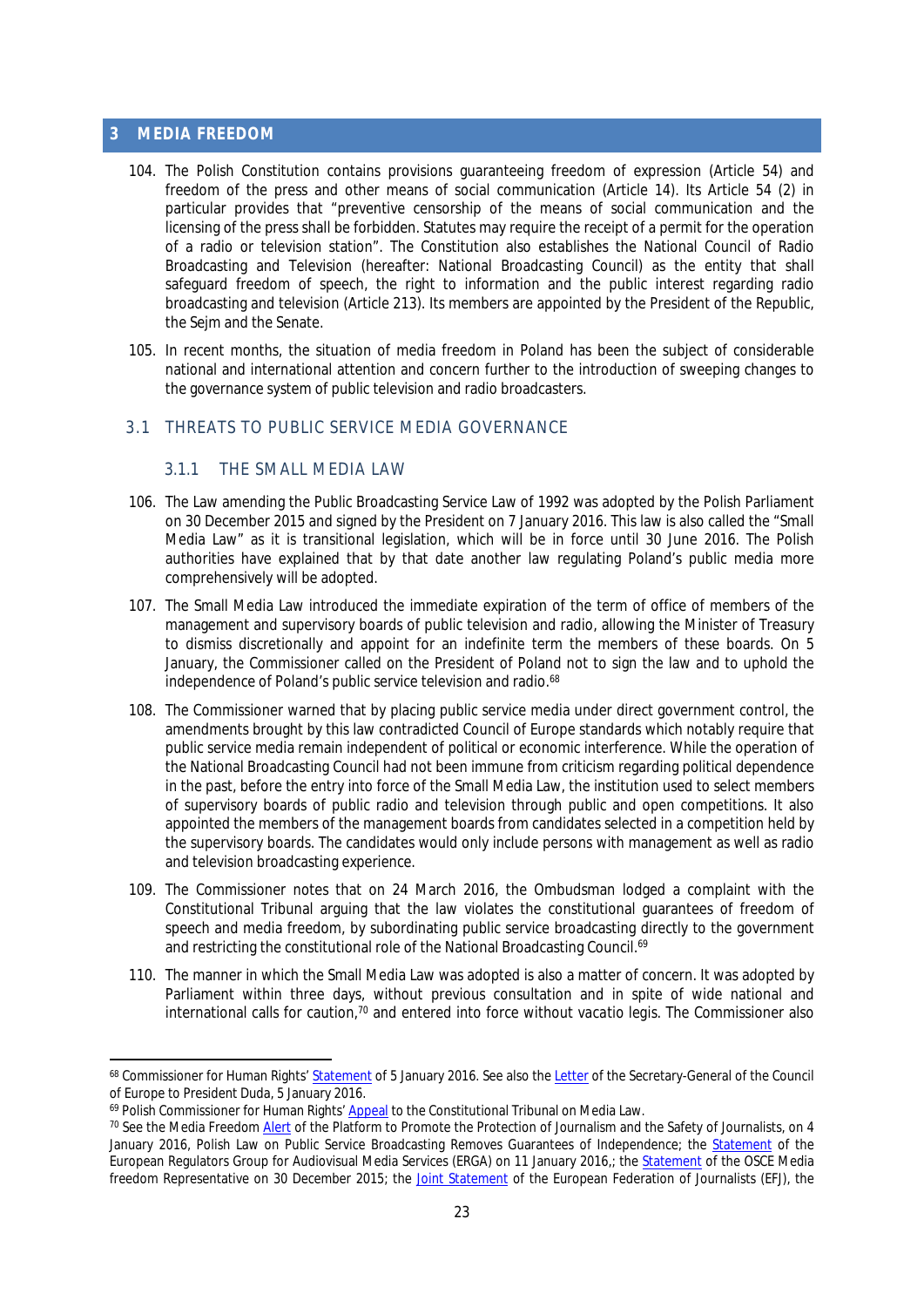expressed concern that the law was rushed through the Parliament and did not benefit from the public debate required in a democratic society when considering such important changes in the field of media freedom.<sup>71</sup>

- 111. The Polish authorities have explained that the State Treasury as the owner of public media companies is free to decide how its ownership is managed and who supervises the management process. They also emphasise that the Small Media Law is a temporary solution, whose aim was to rectify an "improper situation, which was persisting in public media since 1992 and which allowed National Broadcasting Council (the media market regulator) to nominate management and supervisory boards of public service media companies". The authorities furthermore underline that with the exception of the competencies regarding the composition of the management boards, the competencies of the National Broadcasting Council provided by Public Broadcasting Service Law of 1992 for ensuring media pluralism and freedom of expression remain unchanged.<sup>72</sup>
- 112. The Commissioner understands that during the adoption of the "Small Media Law" and in its aftermath, a number of employees of Public Service Media were dismissed, while others resigned in protest. At the end of March, more than 100 journalists were reported not to hold their jobs anymore.

# <span id="page-26-0"></span>3.1.2 FUTURE REFORM OF PUBLIC SERVICE MEDIA

- 113. As mentioned above, during the visit the Polish authorities informed the Commissioner that a more comprehensive regulation of public service media (the "Big Media Law") was under preparation and would be adopted in the summer of 2016. Among the main objectives of the forthcoming legislation, the authorities highlighted firstly the need to guarantee the independence of public service media (designated as "national media" in the new draft legislation) from government and other influence. This task, which the authorities considered the National Broadcasting Council had been unable to secure, would be mainly fulfilled through a newly-established institution, the National Media Council. Secondly, the authorities referred to the need to secure adequate funding of public service media and to ensure, to that end, that licence fees are universally paid.
- 114. At the end of his visit, the Commissioner strongly encouraged the Polish authorities to consult civil society and national and international partners when drafting the announced legislation, which would hopefully not only address long-standing shortcomings in the functioning of public media but also redress the controversial changes to the governance of public service media introduced by the Small Media Law, as detailed above. The Commissioner furthermore called for strong safeguards to be included in the forthcoming legislation to protect the independence and pluralism of public media, enabling it to play its role of watchdog in a democratic society.<sup>73</sup>
- 115. At the time of writing this report, the "Big Media Law" has just been presented as a draft to the Sejm. Having been introduced as a parliamentary, and not a governmental draft, the Commissioner notes with regret that the draft has not been discussed in public consultations prior to its presentation to the Parliament. While the Commissioner is not at this stage in a position to examine the content of this proposal in any detail, his attention has been drawn to a number of issues of concern. Many of these issues regard the lack of safeguards to guarantee the independence of public media service from political influence, as reflected in the proposed composition of the newly-created National Media Council and the selection mechanism of its members or in the perpetuation of some of the arrangements introduced by the Small Media Law. It has also been pointed out that the transfer of certain competencies from the National Broadcasting Council to the National Media Council casts doubt on the conformity of the new arrangements with the role the Constitution bestows upon the former institution in the field of safeguarding freedom of expression, the right to information and the public interest in radio broadcasting and television.

European Broadcasting Union (EBU), the Association of European Journalists (AEJ), Reporters Without Borders (RSF), Committee to Protect Journalists (CPJ), Index on Censorship, 30 December 2015; the [Statement](http://www.hfhr.pl/en/hfhr-issues-opinion-on-amendment-to-broadcasting-act/) of the Helsinki Foundation for Human Rights on 31 December 2015.

<sup>71</sup> Commissioner for Human Rights' [Statement](http://www.coe.int/en/web/commissioner/-/call-on-polish-president-not-to-sign-new-media-law) of 5 January 2016.

<sup>&</sup>lt;sup>72</sup> Official response of the Government of Poland to the Media [Alert](http://www.coe.int/en/web/media-freedom/all-alerts?p_p_id=sojdashboard_WAR_coesojportlet&p_p_lifecycle=0&p_p_state=normal&p_p_mode=view&p_p_col_id=column-1&p_p_col_pos=2&p_p_col_count=4&_sojdashboard_WAR_coesojportlet_mvcPath=%2Fhtml%2Fdashboard%2Fsearch_results.jsp&_sojdashboard_WAR_coesojportlet_yearOfIncident=0&_sojdashboard_WAR_coesojportlet_selectedCategories=11709560&_sojdashboard_WAR_coesojportlet_fulltext=1) of 4 January 2016 on the Council of Europe Platform to Promote the Protection of Journalism and the Safety of Journalists.

<sup>&</sup>lt;sup>73</sup> [Press release](http://www.coe.int/en/web/commissioner/country-report/poland/-/asset_publisher/rgDH7Zss0nLx/content/poland-slow-down-and-consult-on-legislation-to-avoid-human-rights-backsliding?inheritRedirect=false&redirect=http%3A%2F%2Fwww.coe.int%2Fen%2Fweb%2Fcommissioner%2Fcountry-report%2Fpoland%3Fp_p_id%3D101_INSTANCE_rgDH7Zss0nLx%26p_p_lifecycle%3D0%26p_p_state%3Dnormal%26p_p_mode%3Dview%26p_p_col_id%3Dcolumn-1%26p_p_col_pos%3D1%26p_p_col_count%3D2) of the Commissioner for Human Rights at the end of his visit to Poland, 12 February 2016.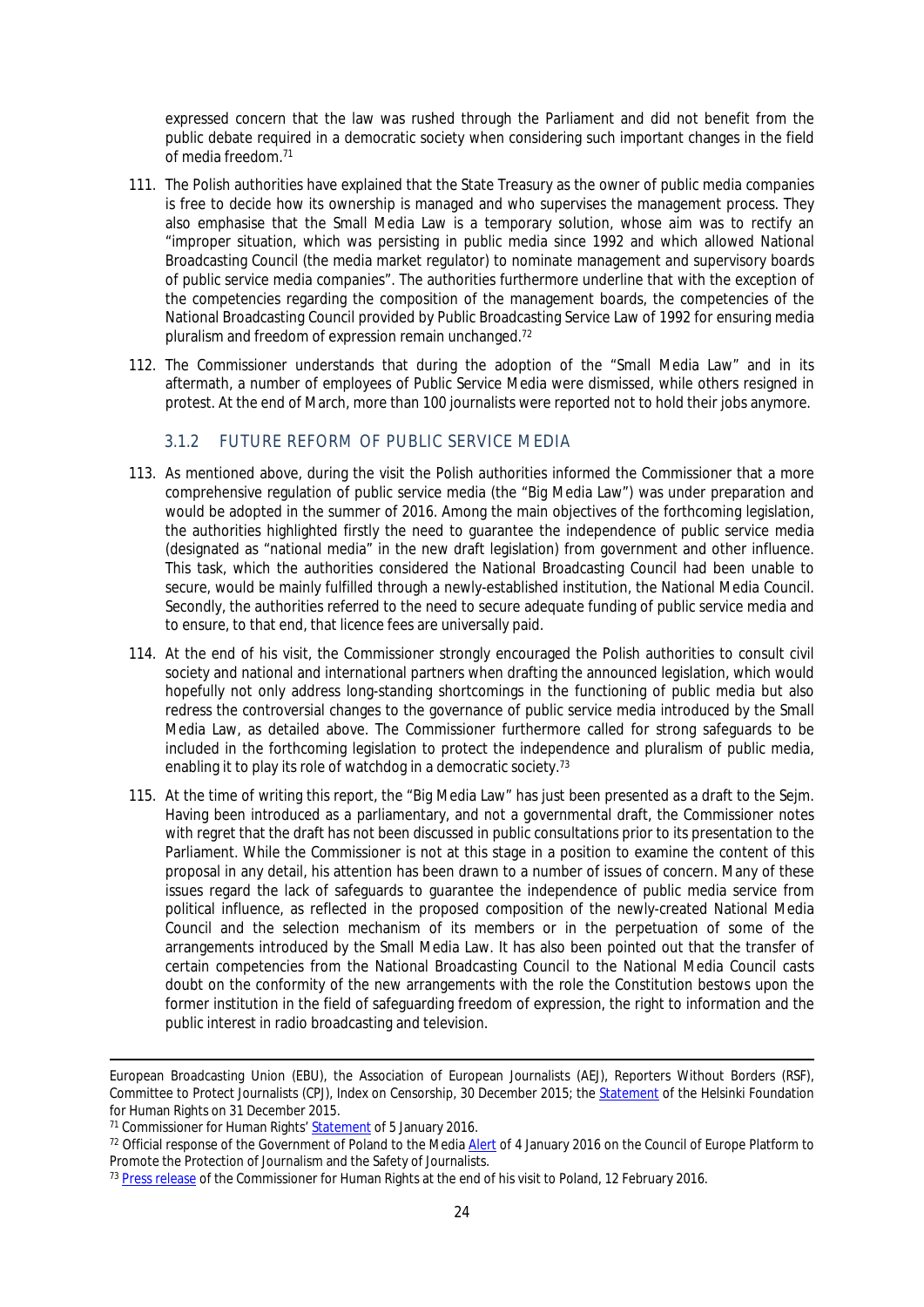# <span id="page-27-0"></span>3.2 OTHER THREATS TO MEDIA FREEDOM

# <span id="page-27-1"></span>3.2.1 LAW AND PRACTICE ON DEFAMATION

- 116. Pursuant to Article 212 of the Criminal Code, defamation is a criminal offence punishable by a fine or a community sentence. However, defamation through means of mass communication (paragraph 2), can be subject to up to one year of imprisonment.
- 117. In September 2012, the OSCE Representative on Freedom of the Media, Dunja Mijatović, called for the decriminalisation of defamation in Poland.<sup>74</sup> In July 2015, the previous Ombudsman of Poland criticised the possibility of imprisonment under Poland's criminal defamation law, calling it a potential "constraint on public debate and the freedom of the press". Earlier in 2012 she had lodged a complaint with the Constitutional Tribunal on the issue of imprisonment under Article 212. However, the Constitutional Tribunal dismissed the application, holding that its previous judgment of 30 October 2006, where it concluded that the criminalisation of defamation did not constitute in principle an unreasonable interference in freedom of expression and freedom of the press, settled the matter.<sup>75</sup>
- 118. According to information provided by the Polish authorities, in 2013, 52 persons were convicted by first instance courts (non-final judgments) under Article 212 paragraph 2, of whom one with a suspended sentence of deprivation of liberty. In the first half of 2014, 81 persons were convicted, of whom one with a suspended sentence of deprivation of liberty.<sup>76</sup> The Commissioner notes that while defamation convictions have rarely entailed deprivation of liberty in recent years, claims of defamation have reportedly increased.<sup>77</sup>
- 119. The Commissioner understands that last February a draft law decriminalising public insult of the President or of a constitutional body of the Republic of Poland was sent to the Sejm and was under discussion at the time of drafting this report.

# <span id="page-27-2"></span>3.2.2 PROTECTION OF JOURNALISTIC SOURCES

- 120. The Commissioner notes that on 18 June 2014 police raided the headquarters of *Wprost* magazine, after it had published conversations among state officials and businessmen secretly recorded in Warsaw's restaurants, in an attempt to seize the recordings and obtain the sources of the information. The raid was carried out without a prior court order and eventually the material was not seized. The then Minister of Justice stated that the raid "had raised legitimate concerns about breaches of journalistic confidentiality" and "should have never taken place".<sup>78</sup>
- 121. The new legislation on surveillance entails serious threats to the protection of journalistic sources which have been described above (under Section 1.4).

# <span id="page-27-3"></span>3.2.3 CONCLUSIONS AND RECOMMENDATIONS

122. As stated by the Committee of Ministers of the Council of Europe in its Recommendation of 2012 on Public Service Media Governance, public service media across Europe face an unprecedented range of challenges.<sup>79</sup> The Commissioner shares the view of the Committee that "the first priority for public service media must be to ensure that their culture, policies, processes and programming reflect and ensure editorial and operational independence". While political influence on public service media is an issue that pre-exists the current reforms, the Commissioner emphasises that putting public television

<sup>74</sup> Poland should abolish criminal defamation, [says](http://www.osce.org/fom/93797) OSCE media freedom representative following conviction of editor, 17 September 2012.

<sup>75</sup> International Press Institute, [Polish rights ombudsman criticises criminal defamation despite campaign, notorious Art. 212](http://legaldb.freemedia.at/2015/07/16/polish-rights-ombudsman-criticises-criminal-defamation/)  [remains in force,](http://legaldb.freemedia.at/2015/07/16/polish-rights-ombudsman-criticises-criminal-defamation/) 16 July 2015.

<sup>76</sup> DH-DD(2014)1406E**,** [Action Report](https://wcd.coe.int/ViewDoc.jsp?p=&Ref=DH-DD(2014)1406&Language=lanEnglish&Site=CM&direct=true), Communication from Poland concerning the cases of Kurlowicz, Lewandowska-Malec, Jucha and Żak against Poland (Applications No. 41029/06, 39660/07 and 19127/06), 19 November 2014.

<sup>77</sup> Index, The Voice of Free Expression, [Poland: Worrying implications of defamation through the criminal code](https://www.indexoncensorship.org/2015/12/does-criticism-equal-defamation-in-poland-the-worrying-implications-of-reputation-protection-through-the-criminal-code/), 1.12.2015. <sup>78</sup> <https://freedomhouse.org/report/freedom-world/2015/poland>

<sup>79</sup> [Recommendation](https://search.coe.int/cm/Pages/result_details.aspx?ObjectID=09000016805cb4b4) CM/Rec(2012)1 of 15 February 2012.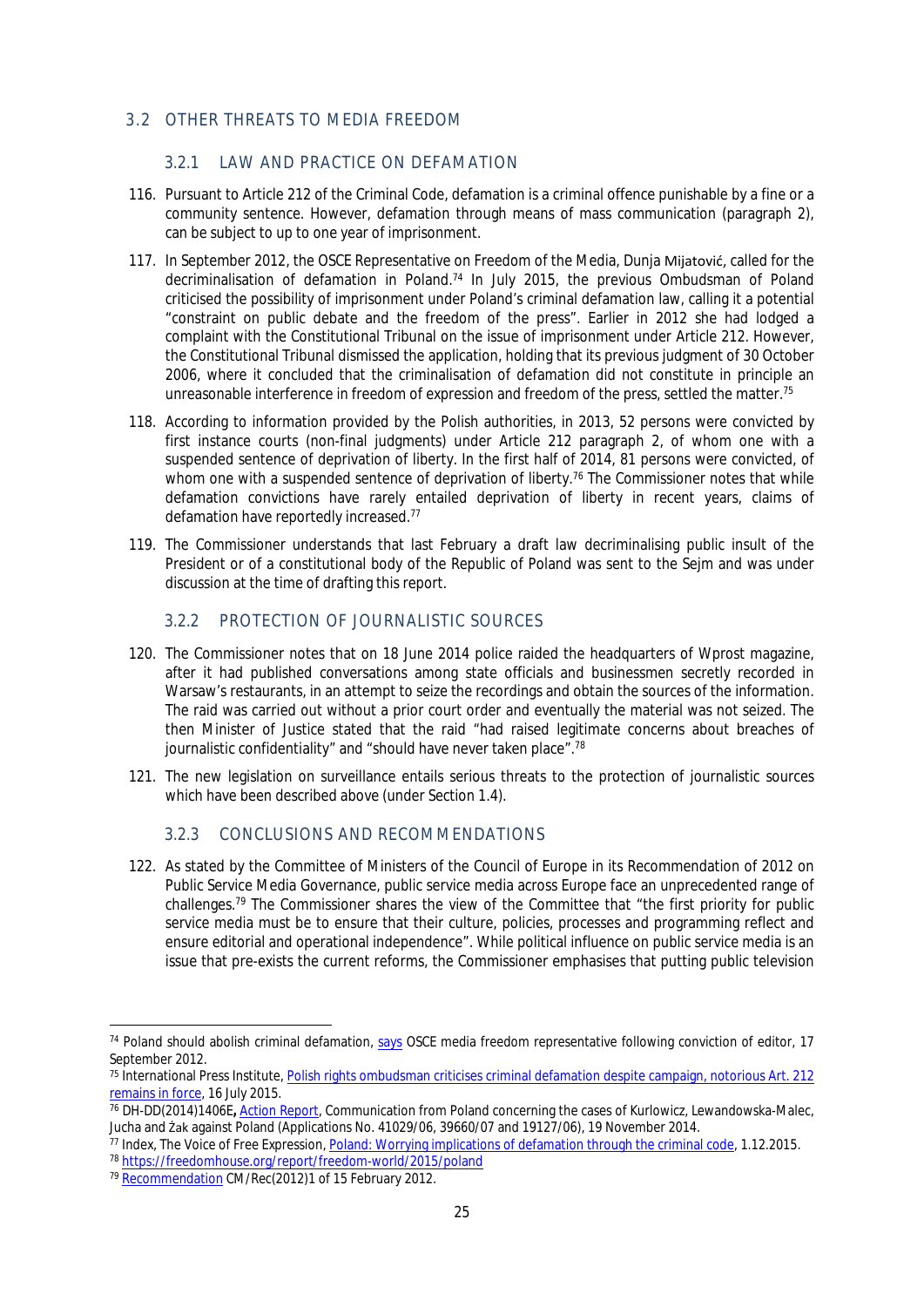and radio under the direct control of the government is clearly not a solution and runs contrary to the Council of Europe standards on media freedom.

- 123. The Commissioner is concerned at the immediate termination of office mandates of management and supervisory board members and the elimination of pluralistic criteria of the composition of the boards introduced by the "Small Media Law". Members of management and supervisory boards should be appointed through a transparent process, taking into account their qualifications and professional skills and their duties related to working for the public service. Involvement by the state in the appointment of the highest supervisory or decision-making authority within the public service media, even if legitimate, should not extend to appointments at executive or editorial management level.<sup>80</sup> The appointment of management and supervisory board members should have a fixed term and measures against board members should include safeguards in order to avoid arbitrary decisions on dismissals.
- 124. The Commissioner regrets that the draft legislation reforming public service media (the "Big Media Law") has been presented to Parliament without the inclusive debate that legislation introducing changes in such vital areas requires in a democratic society. He reiterates his encouragement to the Polish authorities to consult civil society, national and international partners, including the Council of Europe, on this broader reform of public service media and to take fully into account their advice and recommendations. The Commissioner recommends that the Polish authorities introduce safeguards to guarantee the independence of public service media from political influence and that this is reflected in the composition and selection mechanism of any public service media governance institution that is to be created. It is also crucial to ensure that the new arrangements fully preserve the role the Constitution gives to the National Broadcasting Council in the field of safeguarding freedom of expression, the right to information and the public interest in radio broadcasting and television.
- 125. The Commissioner notes that the Polish authorities have not yet decriminalised defamation. As he already stated, "as long as defamation is considered a crime and journalists can be threatened with disproportionate sanctions and fines, a chilling effect risks limiting the exercise of freedom of expression. This situation does not only stifle the media, but ultimately deprives citizens of their right to information, thus affecting negatively the healthy functioning of democracy".<sup>81</sup> The criminal law provisions send a negative signal to investigative journalists and might prevent the expression of critical or satirical views. The Commissioner encourages the Polish authorities to consider repealing all criminal provisions against defamation and to deal with it through strictly proportionate civil sanctions only.
- 126. The Commissioner understands that the Ministry of Justice is supporting decriminalisation of publicly insulting the President of Poland. He welcomes this development noting that it strengthens the protection of freedom of expression, which includes information or ideas that may offend, shock or disturb the State or any sector of the population and requires that public officials be subject to wider limits of acceptable criticism.
- 127. The Commissioner recalls the Court's case-law underlining the importance of the protection of journalistic sources for press freedom in a democratic society and the potentially chilling effect an order of source disclosure has on the exercise of that freedom. The Court has already considered that a disclosure order imposed on journalists requiring them to reveal the identity of their sources cannot be compatible with Article 10 of the Convention unless there is a reasonable relationship of proportionality between the legitimate aim pursued by the disclosure order and the means deployed to achieve that aim.<sup>82</sup> Public authorities must not demand the disclosure of information identifying a source unless the requirements of Article 10, paragraph 2, of the Convention are met and unless it can

<sup>80</sup> Ibid, paragraph 27.

<sup>81</sup> [Joint Statement](http://www.coe.int/en/web/commissioner/-/defamation-in-italy-a-draft-law-to-be-changed) with UN Special Rapporteur on the promotion and protection of the right to freedom of opinion and expression, and Dunja Mijatović, OSCE Representative on Freedom of the Media, Defamation in Italy: a draft law to be changed, with Frank La Rue.

<sup>82</sup> ECtHR, Goodwin v. the United Kingdom, 27 March 1996, Application No. [17488/90,](http://hudoc.echr.coe.int/eng?i=001-57974) paragraph 39. See also ECtHR, Financial Times Ltd and Others v. the United Kingdom, 15 December 2009, Application No. [821/03](http://hudoc.echr.coe.int/eng?i=001-96157), paragraph 71.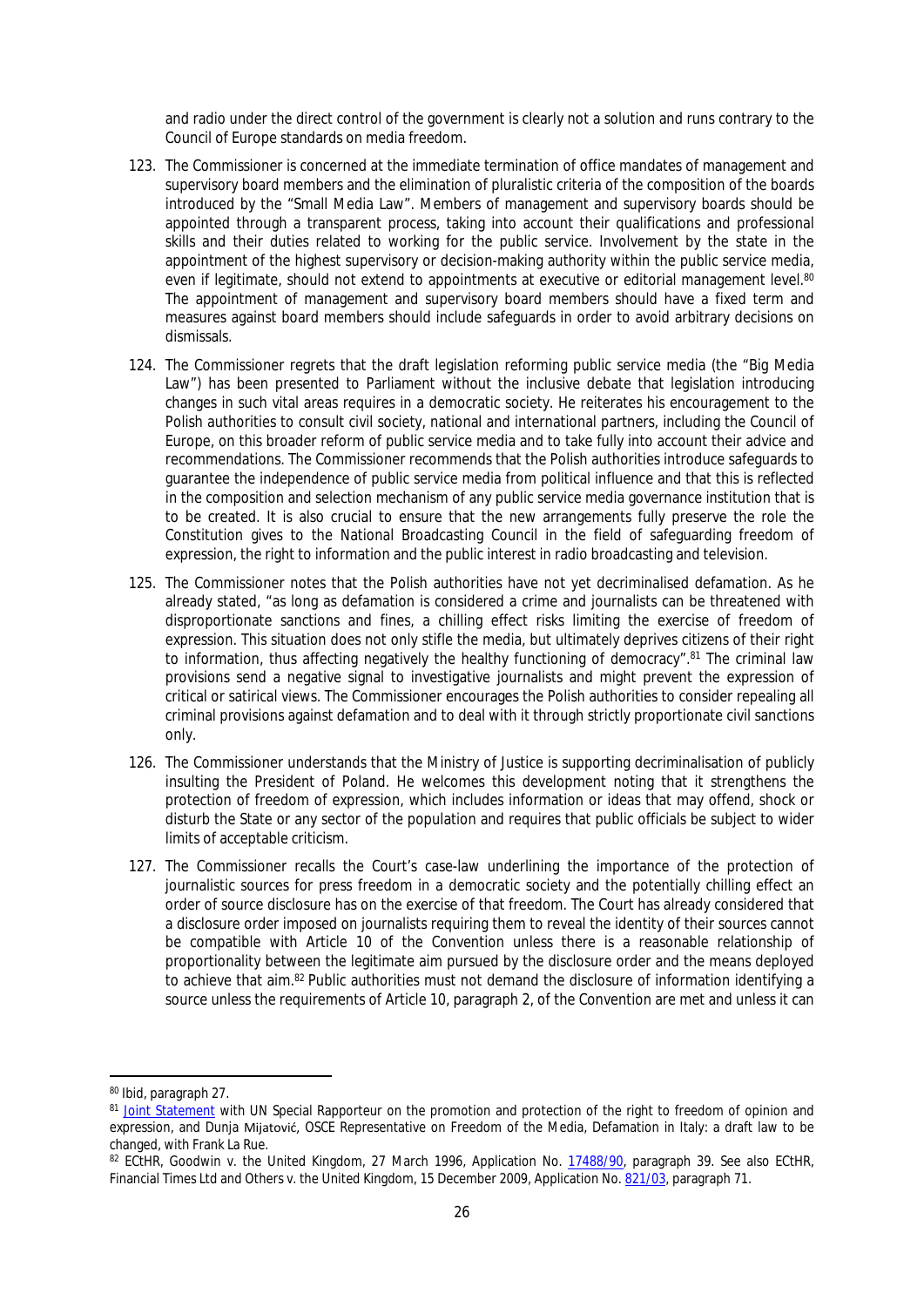be convincingly established that reasonable alternative measures to disclosure do not exist or have been exhausted, the legitimate interest in the disclosure clearly outweighs the public interest in the non-disclosure, and an overriding requirement of the need for disclosure is proved.<sup>83</sup>

<sup>83</sup> See Parliamentary Assembly [Recommendation](http://assembly.coe.int/nw/xml/XRef/Xref-XML2HTML-en.asp?fileid=17943&lang=en) 1950 (2011) on the protection of journalists' sources.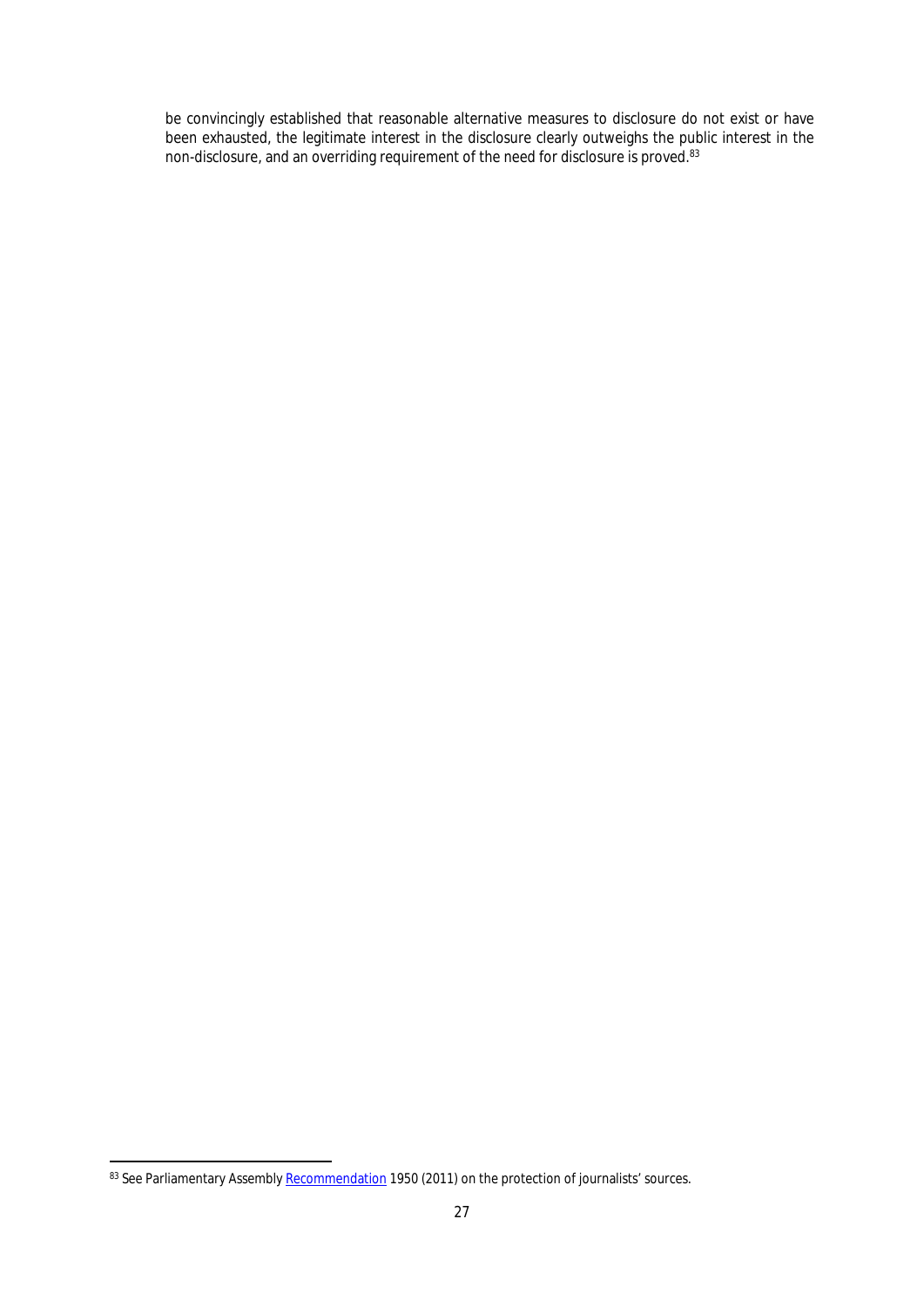#### <span id="page-30-0"></span>**4 WOMEN'S RIGHTS AND GENDER EQUALITY**

128. In his 2007 Memorandum to the Polish Government, the Commissioner's predecessor recommended that the Polish authorities take measures to advance women's rights, including in the fields of combating violence against women and domestic violence, and women's sexual and reproductive health and rights. While the authorities have since then taken a significant number of steps to reinforce the prevention of domestic violence, further efforts are needed in a number of fields addressed below to ensure the fulfillment of women's rights and gender equality in Poland.

# <span id="page-30-1"></span>4.1 PREVALENCE OF GENDER STEREOTYPES

- 129. To advance women's rights and gender equality, it is necessary to combat harmful gender stereotypes<sup>84</sup> and wrongful gender stereotyping<sup>85</sup> that affect women and lead to discrimination against them in all fields of life. The reported prevalence of gender stereotypes which are detrimental to women in Poland calls for further action in this field.
- 130. In 2014, the UN Committee on the Elimination of Discrimination against Women (hereinafter: CEDAW Committee) noted the efforts of the Polish Government aimed at preventing stereotyping of the social roles of women and men in the media and in society in general. However, it also reiterated its concern about the "persistence of deep-rooted gender stereotypes concerning the roles and responsibilities of women and men in the family and society, which continue to be present in the media and education materials and are reflected by the traditional educational choices of women and their disadvantaged position in the labour market, as well as by widespread violence against women". 86 The Committee also pointed at the limited effectiveness of measures to counter negative stereotypes against Roma women, lesbian, bisexual, transgender and intersex women and women with disabilities.
- 131. Despite measures taken to train police, prosecutors and judges, gender stereotyping reportedly also remains entrenched in the handling of cases by police and courts, a factor which has a negative impact on women's access to justice, particularly in the fields of domestic violence<sup>87</sup>, gender-based violence and trafficking in human beings. 88
- 132. It was consistently reported to the Commissioner that in Poland, like in other European countries, attempts to fight gender stereotypes are seen by some groups in society as a threat to "traditional values" such as marriage, family and maternity, which, according to them, are premised on clear-cut differences between the sexes. These groups display a strong opposition to what is pejoratively called "gender ideology". In 2014 the CEDAW Committee was concerned at the absence of measures to counter campaigns against "gender ideology". Human rights NGOs have stressed that the alleged traditional values some wish to protect are in fact based on a persisting patriarchal structure of society, perpetuating discrimination against women in Poland. This patriarchal structure often implies keeping women mainly, if not exclusively, in the role of child-bearers, mothers and caregivers.
- 133. In this context, the Commissioner notes that the ratification of the Council of Europe Convention on preventing and combating violence against women and domestic violence (hereinafter: Istanbul Convention) was made difficult due to attitudes which considered that the definition of gender

<sup>84</sup> Gender stereotypes are generalised views or preconceived ideas, according to which individuals are categorised into particular gender groups, typically defined as "women" and "men" and are arbitrarily assigned characteristics and roles determined and limited by their sex. A gender stereotype is harmful when it limits women's and men's capacity to develop their personal abilities, pursue their professional careers and make choices about their lives and life plans. See OHCHR [webpage](http://www.ohchr.org/EN/Issues/Women/WRGS/Pages/GenderStereotypes.aspx) on gender stereotypes/stereotyping. See also the Council of Europe [Factsheets](http://www.coe.int/en/web/genderequality/factsheets) on Combating Gender Stereotyping and Sexism in and through Education, and on Combating Gender Stereotyping and Sexism in the Media.

<sup>85</sup> Gender stereotyping is wrongful when it results in a violation or violations of human rights and fundamental freedoms.

<sup>86</sup> Committee on the Elimination of Discrimination against Women, [Concluding observations](http://tbinternet.ohchr.org/_layouts/treatybodyexternal/Download.aspx?symbolno=CEDAW/C/POL/CO/7-8&Lang=En) on Poland (2014) CEDAW/C/POL/CO/7-8, see paragraphs 22-23.

<sup>87</sup> See also below, Section 4.3.

<sup>88</sup> See Group of Experts on Action against Trafficking in Human Beings, [Report](http://www.coe.int/en/web/anti-human-trafficking/poland) concerning the implementation of the Council of Europe Convention on Action against Trafficking in Human Beings by Poland (2013)6, 6 May 2013, paragraph 217.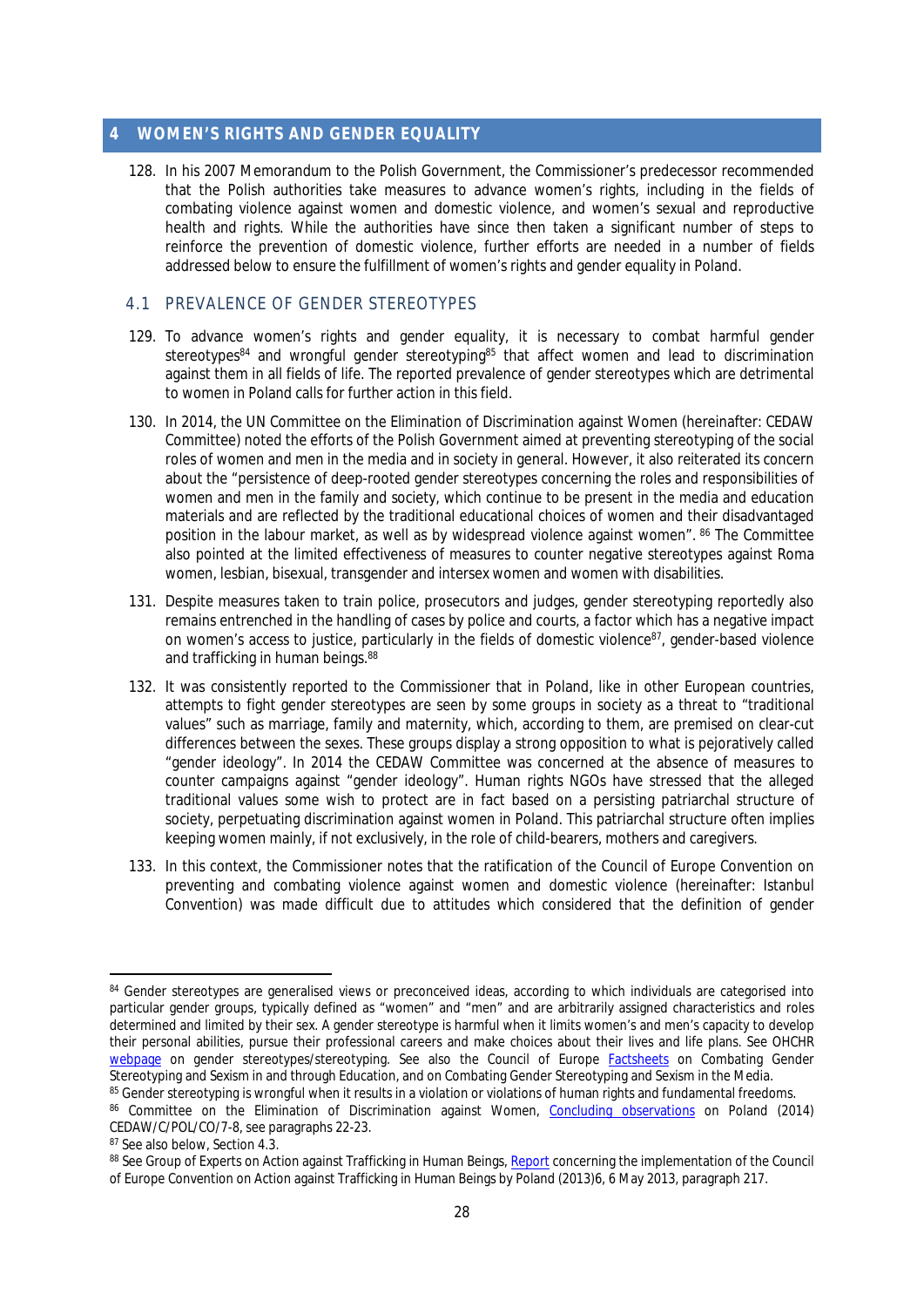contained in the Convention<sup>89</sup> would clash with what they see as the preservation of the "traditional concept of the family".

### <span id="page-31-0"></span>4.1.1 CONCLUSIONS AND RECOMMENDATIONS

- 134. The Commissioner recalls that Article 5 of the Convention on the Elimination of all Forms of Discrimination against Women (hereinafter: CEDAW), ratified by Poland, requires states parties to take all appropriate measures to modify the social and cultural patterns of conduct of men and women, with a view to achieving the elimination of prejudices and customary and all other practices which are based on the idea of the inferiority or the superiority of either of the sexes or on stereotyped roles for men and women. In its General Comment No. 28,<sup>90</sup> the UN Human Rights Committee stressed that: "(i)nequality in the enjoyment of rights by women throughout the world is deeply embedded in tradition, history and culture, including religious attitudes (…) States parties should ensure that traditional, historical, religious or cultural attitudes are not used to justify violations of women's right to equality before the law and to equal enjoyment of all Covenant rights." The Court has also stressed that "gender stereotypes, such as the perception of women as primary child-carers and men as primary breadwinners cannot, by themselves, be considered to amount to sufficient justification for a difference in treatment, any more than similar stereotypes based on race, origin, colour or sexual orientation".<sup>91</sup>
- 135. The Commissioner urges the Polish authorities to reinforce their efforts and take long-term measures to fight against gender-based stereotypes in all sectors and in particular education and the media, in consultation with women's rights and gender equality experts. In particular, more efforts should be made to deconstruct attacks on gender equality notably by reinforcing the teaching of human rights, critical thinking and democracy in schools and through the use of awareness-raising campaigns in the media and elsewhere. In this respect, the Commissioner encourages the Polish authorities to make full use of the materials developed by the Council of Europe experts in the context of the Council of Europe Gender Equality Strategy 2014-2017.<sup>92</sup>

# <span id="page-31-1"></span>4.2 NATIONAL MACHINERY FOR THE ADVANCEMENT OF WOMEN

- 136. There is currently no public institution in Poland dealing specifically with gender equality and women's rights. A Government Plenipotentiary for the Equal Status of Men and Women was established in 2001, but was replaced by a Department of Women, Family and Counteracting Discrimination within the Ministry of Labour and Social Policy in 2005. Later on, the Institution of the Government Plenipotentiary for Equal Treatment was established by a Council of Ministers' Ordinance in 2008 and consolidated with the adoption of the 2010 Law on Equal Treatment. The Plenipotentiary is part of the executive power, is appointed and recalled by the Prime Minister and operates within the Chancellery of the Prime Minister. It does not have a separate budget. Its task is to execute the government's policy with regard to equal treatment and non-discrimination in general (including on grounds of sex), notably through the National Programme on Equal Treatment.
- 137. The newly appointed Government Plenipotentiary for Equal Treatment was also designated to deal with civil society and its designation therefore changed to Government Plenipotentiary for Equal Treatment and Civil Society. While his competencies with regards to equal treatment remain the same, his main task as concerns civil society is to prepare the National Programme for the Development of Civil Society and monitor its implementation, as well as coordinate and monitor the state's co-operation with the NGO sector and other civil institutions. One of the objectives is to increase the level of financial and organisational support for NGOs and increase accessibility to funding opportunities for unrepresented NGO milieus.

<sup>89</sup> Under Article 3(c) of the Council of Europe Convention on preventing and combating violence against women and domestic violence, " 'gender' shall mean the socially constructed roles, behaviours, activities and attributes that a given society considers appropriate for women and men".

<sup>90</sup> Human Rights Committee, [General Comment](http://tbinternet.ohchr.org/_layouts/treatybodyexternal/Download.aspx?symbolno=CCPR%2fC%2f21%2fRev.1%2fAdd.10&Lang=en) No. 28, Article 3 (The equality of rights between men and women), CCPR/C/21/Rev.1/Add.10, 29 March 2000, paragraph 5.

<sup>&</sup>lt;sup>91</sup> ECtHR, [Konstantin Markin v. Russia](http://hudoc.echr.coe.int/eng?i=001-109868), 22 March 2012, Application No. [30078/06,](http://hudoc.echr.coe.int/eng?i=001-109868) paragraph 143.

<sup>&</sup>lt;sup>92</sup> Council of Europe Gender Equality [Strategy](http://www.coe.int/t/dghl/standardsetting/equality/02_GenderEqualityProgramme/Council%20of%20Europe%20Gender%20Equality%20Strategy%202014-2017.pdf) 2014-2017.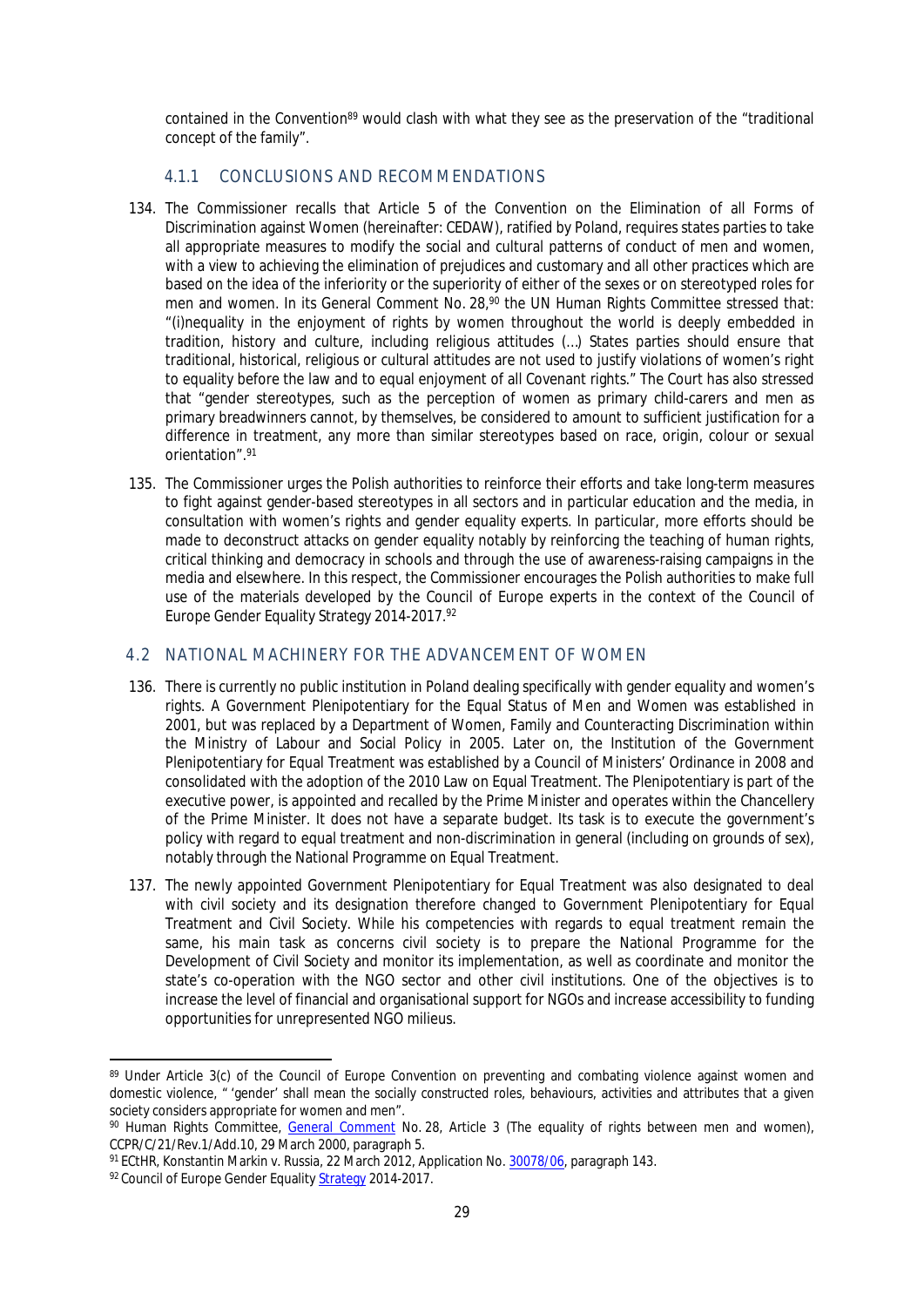- 138. The CEDAW Committee reiterated in 2014 its concern that, since 2006, there is no separate government authority in Poland responsible exclusively for gender equality policies. The Committee was also concerned about the lack of resources and the absence of a separate budget for the Government Plenipotentiary. The Committee further noted with concern the absence of a coordination mechanism to ensure gender mainstreaming at all levels.<sup>93</sup>
- 139. The Ombudsman also deals with women's rights and gender equality as this institution was designated as the equality body dealing with discrimination in general, including on the grounds of sex. The Ombudsman regularly addresses women's rights issues in his/her work.

#### <span id="page-32-0"></span>4.2.1 CONCLUSIONS AND RECOMMENDATIONS

140. The Commissioner strongly recommends that the Polish authorities reinforce the national machinery for the advancement of women's rights and gender equality by providing all the necessary financial and human resources to institutions dealing with discrimination on the grounds of sex and gender. To this end, he draws attention to the Recommendation of the Council of Europe Committee of Ministers on gender equality standards and mechanisms.<sup>94</sup> The Commissioner stresses that it is important for the Government Plenipotentiary for Equal Treatment and Civil Society to put stronger emphasis on gender equality issues.

# <span id="page-32-1"></span>4.3 VIOLENCE AGAINST WOMEN AND DOMESTIC VIOLENCE

- 141. The Commissioner recalls that violence against women, including domestic violence, is one of the most widespread human rights violations affecting Council of Europe member states, and combating it must be a top priority.<sup>95</sup> The Istanbul Convention, to which Poland is a party, clearly establishes that violence against women must be understood as a violation of human rights and a form of discrimination. Domestic violence constitutes a form of violence which affects women disproportionately and which is therefore distinctly gendered, as highlighted in the explanatory memorandum to the Istanbul Convention.
- 142. According to police figures, the vast majority of persons reporting domestic violence are women seeking protection for themselves and their children. For the year 2015, the police registered 69,376 cases of domestic violence against women and 17,392 case of domestic violence against minors, of whom 8,720 were girls.
- 143. According to a recent survey conducted by the European Union Agency for Fundamental Rights, % 19% of Polish women report that they have experienced physical and/or sexual violence by current and/or previous partners, or by any other person since the age of 15 (the average for the EU being 33%).<sup>97</sup> Comparatively and at first sight, this could be understood as Poland being the country with the lowest rate of violence against women in the EU. However, as noted by the survey itself, the figures should be read with caution.<sup>98</sup> Polish women's rights NGOs have informed the Commissioner that these figures do not show the real scale of the problem but rather the low level of awareness in Poland as to what constitutes violence against women and domestic violence.
- 144. In Poland, the fight against domestic violence is regulated by the Law on Preventing Domestic Violence of 29 July 2005. A 2014-2020 National Programme for Preventing Domestic Violence foresees actions

97 Ibid., see p. 28-29 of the survey.

<sup>93</sup> Committee on the Elimination of Discrimination against Women, Concluding **observations** on Poland (2014) CEDAW/C/POL/CO/7-8.

<sup>94</sup> Recommendation [CM/Rec\(2007\)17](https://wcd.coe.int/ViewDoc.jsp?id=1215219&Site=CM&BackColorInternet=C3C3C3&BackColorIntranet=EDB021&BackColorLogged=F5D383.asp) of the Committee of Ministers to member states on gender equality standards and mechanisms, adopted on 21 November 2007.

<sup>95</sup> Commissioner for Human Rights, [Human Rights Comment](http://www.coe.int/en/web/commissioner/-/fighting-violence-against-women-must-become-a-top-priority) entitled "Fighting violence against women must become a top priority", 29 July 2014.

<sup>96</sup> EU Agency for Fundamental Rights, Violence against women: an EU-wide [survey](http://fra.europa.eu/sites/default/files/fra-2014-vaw-survey-main-results-apr14_en.pdf) - Main results, 2014.

<sup>98</sup> The surveys explains in the introduction that for a country where there is a low figure, an explanation could be that "for example, the subject of violence against women could be considered as something you do not talk about in certain settings and with certain people – including an interviewer who has just entered your home to conduct a survey." See more on the explanations given at p. 25 of the survey.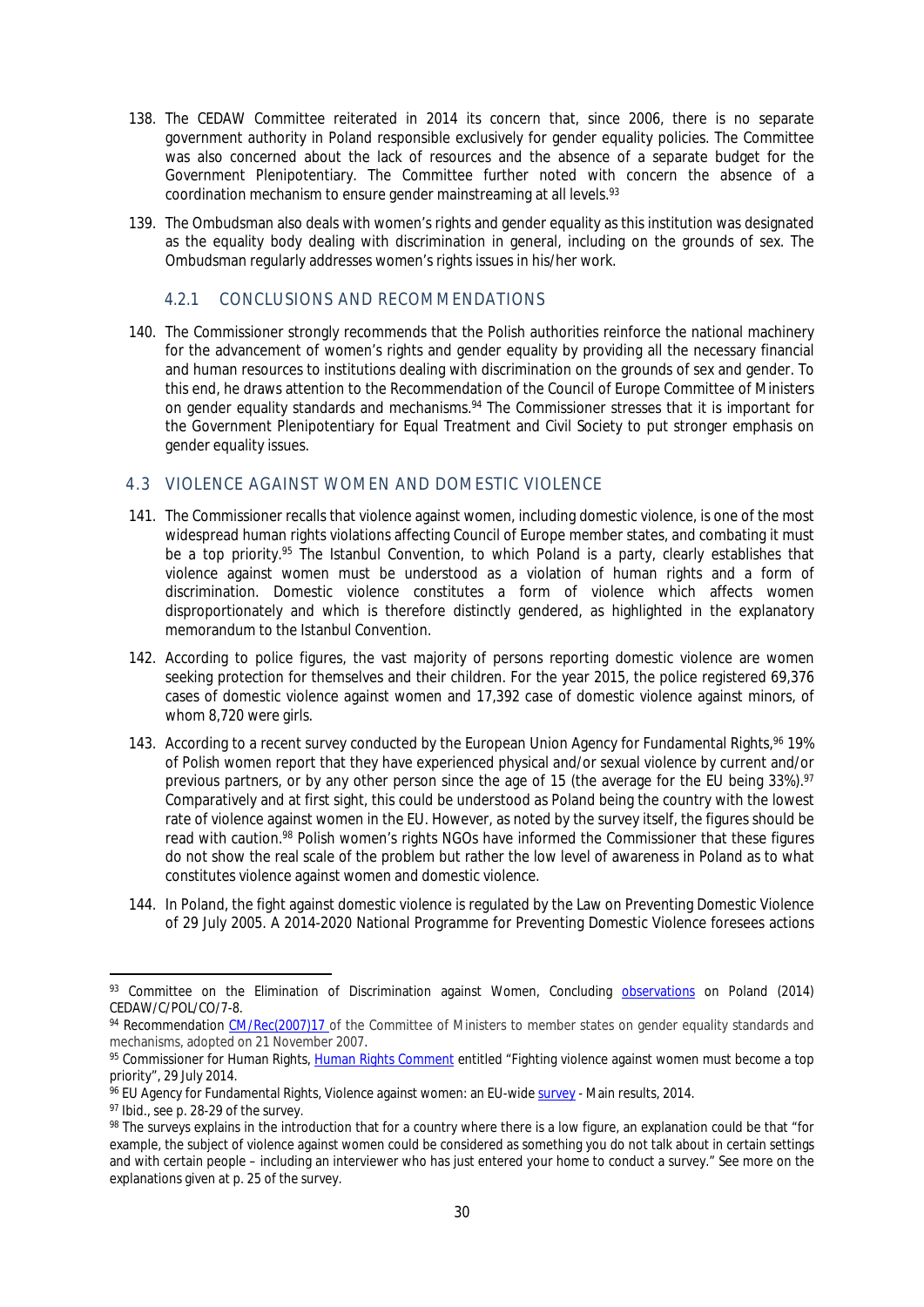in four areas: prevention and social education; protection of and assistance to those affected by domestic violence; influence on people using domestic violence; and raising competence of the relevant services. At central level, the Programme is implemented by a National Coordinator in the rank of secretary or undersecretary of state in the office of the Ministry of Family, Labour and Social Policy. The National Coordinator also leads the Monitoring Team for the Prevention of Domestic Violence, a consultative and advisory body to the minister responsible.

- 145. In 2010, an amendment to the Law on Preventing Domestic Violence introduced the obligation for local authorities to create interdisciplinary teams composed of social assistants, local committees for solving alcohol-related problems, police, educational staff, healthcare staff and representatives from relevant NGOs. The role of the interdisciplinary team is to diagnose, monitor, and take measures to solve problems of domestic violence at local level and in individual cases.
- 146. While there is no special structure within the police to deal with domestic violence, there is an officer within the prevention division in each *voivodship*, capital city, *poviat*, metropolitan and district headquarters of the police, as well as at the general police headquarters, who is responsible for coordinating the action against domestic violence including the "Blue Cards" procedures (see below). During the visit, the Commissioner met with some of these police officers and could appreciate their knowledge, involvement and commitment to the fight against domestic violence.
- 147. The Commissioner notes that a number of specialised and/or basic in-service training sessions on domestic violence have been organised for police officers and prosecutors. In 2011, at the request of the Government Plenipotentiary for Equal Treatment, the National School of Judiciary and Prosecution added courses on sexual violence against women to the curriculum for the staff of the judiciary. In 2015, staff of welfare institutions were trained on the rights of victims of sexual violence.
- 148. Guidelines for the procedure to be followed by prosecutors with regard to counteracting domestic violence and a guide for judges, prosecutors and court probation officers for counteracting domestic violence have been issued and were widely distributed among relevant actors. The guide for judges is used as teaching material at the National School of Judiciary and Prosecution.
- 149. Despite all these efforts, a number of issues of concern remain. In some cases, women are said to be confronted with indifference, stigmatisation or incredulity on the part of police, prosecutors or judges. Gender bias also plays a role -- for instance judges reportedly sometimes consider the influence of alcohol on a man as an excuse for beating a woman, while a woman found to be alcoholic would be seen as a "suspect" rather than a victim, notwithstanding that women exposed to violence in adulthood actually demonstrate a higher risk of drug and alcohol dependence. This attitude also appears to be reflected in the sanctions imposed on perpetrators of domestic violence, with a high number of suspended sentences being handed down, or the consensual procedure being used in cases where it is not adapted. As concerns medical staff entering into contact with women victims of domestic violence or gender-based violence, it is reported that some members of staff turn a blind eye to the problem or even refuse to communicate medical records to the victim.
- 150. The Ministry of Justice has confirmed that the highest percentage of all the sentences for domestic violence is that of a conditionally suspended sentence of imprisonment for 2 to 5 years. Information on the gender of offenders, including those convicted under Article 207(1) of the Penal Code (cruelty to relatives) was collected for the first time in 2014. From among 12 699 persons convicted that year, 12,240 were men and 459 were women. From among the victims, 15,119 were women, 3,218 were men and 4,133 were minors, including 1,963 girls and 2,170 boys.
- 151. The Polish authorities have indicated that each year, there is a marked increase in injunctions issued by courts, as punitive measures or probation orders, to stay away from the victim of domestic violence or to leave the dwelling unit shared with such victims. Furthermore, an increasing number of probation orders are being imposed on perpetrators of domestic violence whereby they are compelled to participate in correctional and educational activities (in 2014: 981 such orders issued, in 2013: 578 and in 2012: 346). However, all interlocutors met during the visit agreed on the need to improve legislation in order to allow for the issuing of restraining orders even before a criminal procedure begins and in emergency situations. For the moment, such tools only exist as a punitive or a probationary measure. Several interlocutors, including from the police, have suggested that the police should be given the possibility to issue restraining orders when there is an immediate threat for the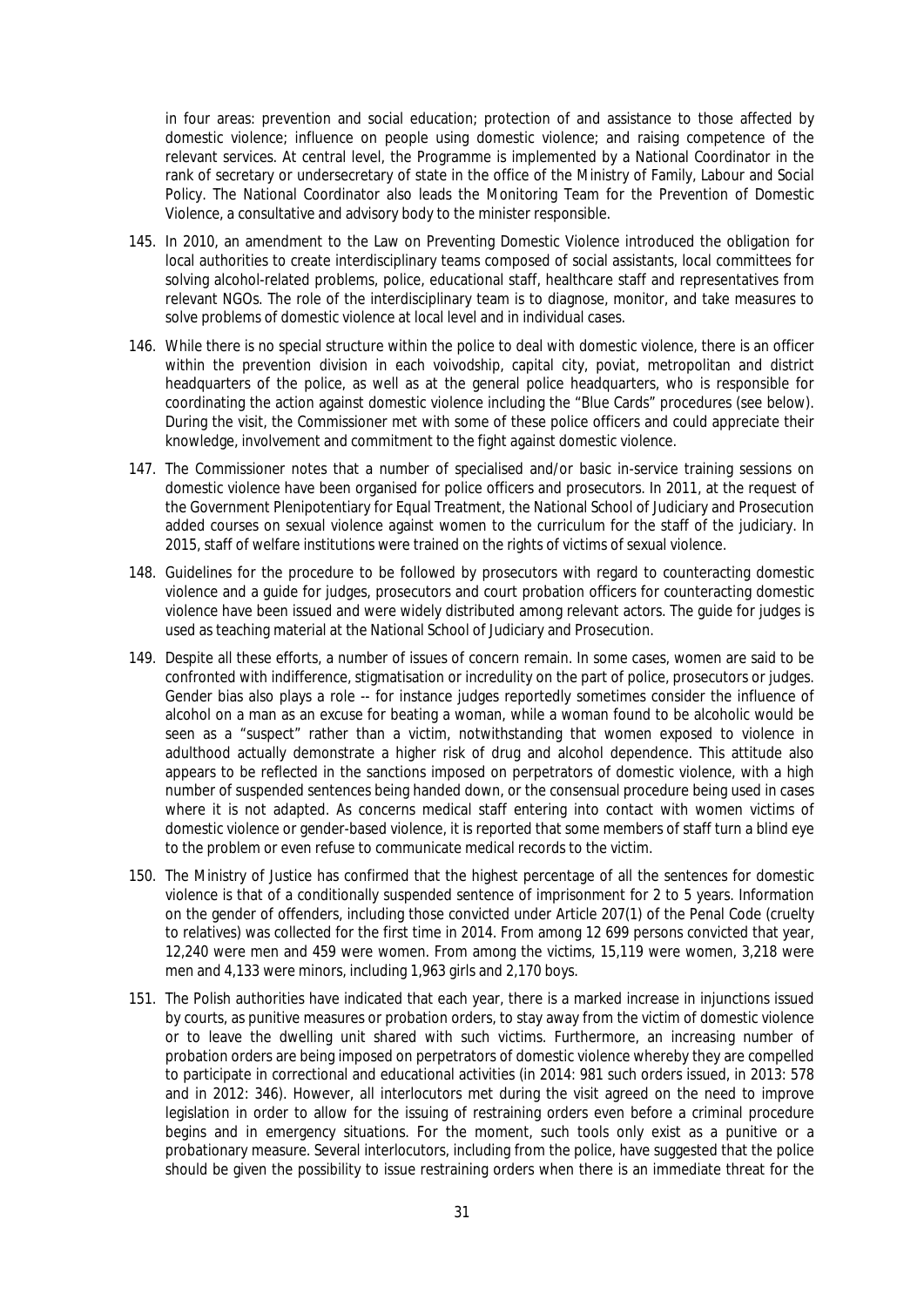victim. The Ministry of Family, Labour and Social Affairs has announced that it intends to propose legislative changes to the Law on Police to that purpose.

- 152. The procedure of "Blue Card" forms was introduced by an Ordinance of the Minister of Labour and Social Policy in 2011. This procedure is independent from and complementary to any other criminal, family and civil law proceedings. It is implemented through the local interdisciplinary teams referred to above and its main purpose is to prevent further domestic violence from occurring and implement individual assistance plans. The procedure is initiated by a representative of a competent service (mostly by a police officer but also by social workers, healthcare staff, teachers, or local committees for solving alcohol-related problems) when he/she suspects domestic violence. The victim of violence is then provided with relevant instructions and invited to a meeting with the interdisciplinary team for a discussion on the most adequate individual assistance plan. The victim may refuse to come but in this case, the procedure can be continued without her/his presence. A separate meeting is organised between the interdisciplinary team and the perpetrator, notably to evaluate the situation of the family and encourage participation in programmes of corrective and educational measures. A Blue Card procedure is terminated when the domestic violence has ceased and if there are strong grounds for believing that there will be no further violence, or if there is a decision stating that the opening of the procedure was not justified.
- 153. The Blue Card procedure is an interesting tool for the prevention of domestic violence but human rights NGOs consider it far too cumbersome to be effective. Reportedly, the interdisciplinary teams sometimes decide to close a file not because violence has ceased but because they can only keep open the cases they consider the most serious, due to lack of resources. The above-mentioned National Programme envisages the simplification of the procedure.
- 154. The Commissioner is concerned at information according to which the opening of a criminal or Blue Card procedure is sometimes seen as a tool used by women who are seeking to obtain a divorce "in advantageous conditions". There is a lack of understanding of how harmful domestic violence can be for the victims. Many people consider that this remains a private matter to be dealt with within the family and does not fall within the remit of criminal law. The first step is therefore to ensure that domestic violence is not seen as a "private and family affair" anymore but as a human rights violation.
- 155. Concerning shelters for victims of domestic violence, there were 35 public specialised shelters for Poland as a whole in 2015, aiming at protecting victims from further violence and providing professional medical, social, psychological and legal support. These centres are run by local government units at district level, with funds for their maintenance coming from the state budget. They provided assistance to 7,717 persons in 2014. Pursuant to the National Programme, two more such shelters are due to be opened, one in 2018 and another in 2019.
- 156. In 2014, there were 905 institutions providing some sort of assistance to victims of domestic violence in Poland, including 690 communal institutions and 215 district institutions. Among the institutions, the most numerous are consultation points – 668 (74%), crisis intervention centres – 163 (18%), specialist support centres referred to above – 35 (4%), support centres – 26 (3%), and homes for mothers with small children and pregnant women – 13 (1%).
- 157. NGOs report that despite this number of public institutions, the lack of specialised shelters remains an issue of concern. For example, shelters for homeless women cannot constitute a solution adapted to the specific assistance and protection needs of a traumatised woman. Thus, for instance the municipal shelter used for accommodating victims of domestic violence in Warsaw is reportedly unfit for this purpose because the duration of stay is too short, its location is too remote and there is a lack of accessible medical assistance adapted to the need of victims of domestic violence. It is therefore not rare that women refuse to go there.
- 158. The problem for specialised shelters run by NGOs is that their funding is not stable and permanent enough as they are obliged to apply for it every year -- the Commissioner visited one such shelter with an accommodation capacity of 30 people in Warsaw. Another issue is that these shelters all receive the same amount of funding regardless of their capacities and location throughout the country.
- 159. The National Programme envisages several new measures including the launching of a free 24-hour helpline for victims of domestic violence in 2017; the introduction of new psycho-therapeutic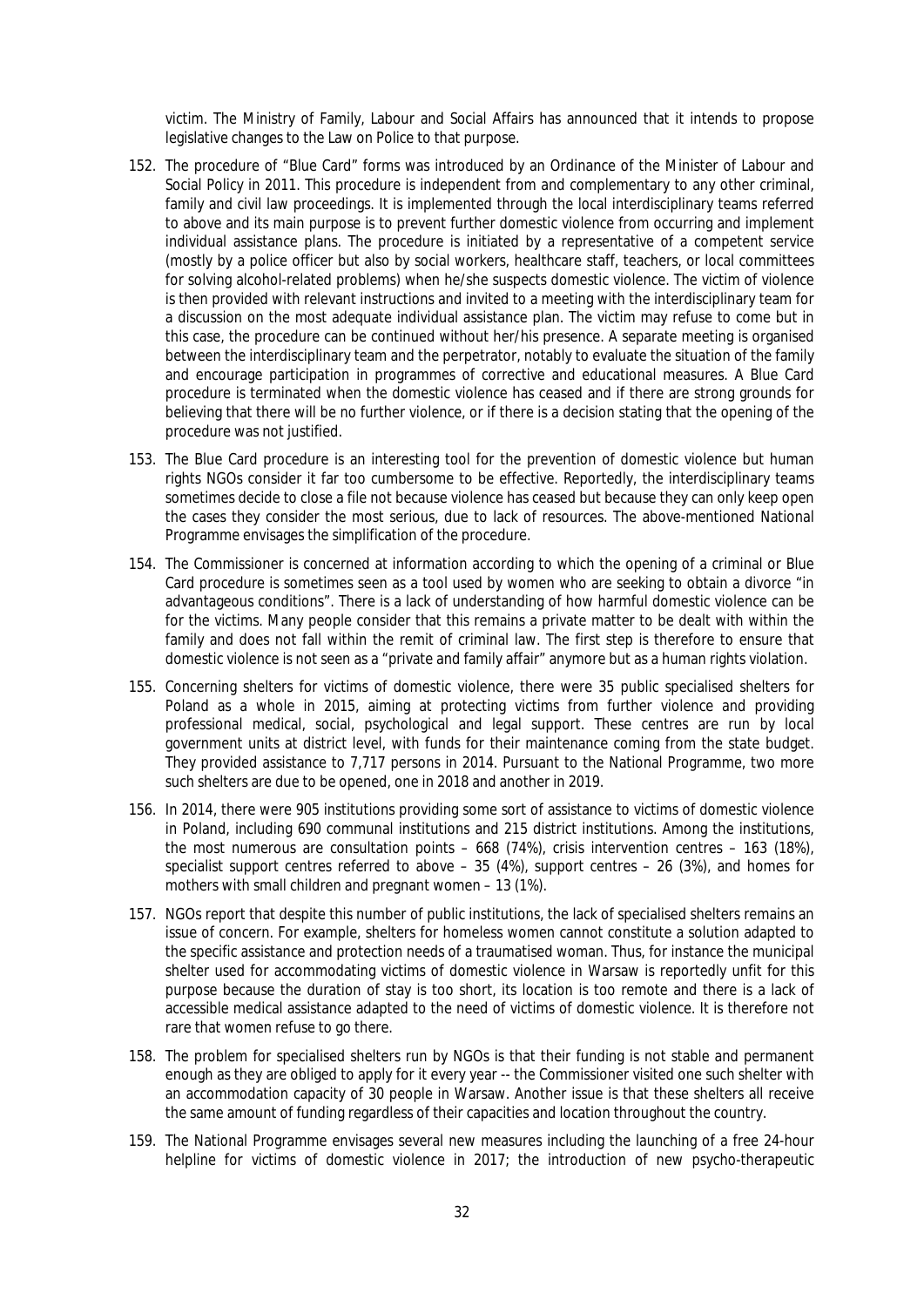programmes for perpetrators; the creation of unified statistics broken down by gender; the establishment of two specialist support centres, as mentioned above; an increase in funds for the training of first-contact professionals engaged in the prevention of domestic violence in 2017; and awareness raising initiatives. The authorities have also announced that they will introduce the notion of economic violence which affects in particular elderly persons and persons with disabilities.

160. As concerns violence against women outside the family sphere, the law only prohibits sexual harassment in the field of labour relations, although even in these cases victims reportedly often hesitate to bring complaints. The project on "the rights of sexual violence victims  $-$  a new systemic approach. Comprehensive information services, trainings, actions" was implemented between December 2013 and December 2015 by the Office of the Government Plenipotentiary for Equal Treatment. However, the Ombudsman concluded on the basis of a report on preventing violence against women including elderly and disabled women that the national authorities should take into account the specific nature of violence on the grounds of sex, including the special situation of elderly and disabled women. Another conclusion was that measures to protect women in universities, schools or sport as well as in the case of mobbing or sexual harassment outside an employment relationship are also necessary.<sup>99</sup>

# <span id="page-35-0"></span>4.3.1 CONCLUSIONS AND RECOMMENDATIONS

- 161. The Commissioner welcomes the ratification by Poland of the Council of Europe Convention on preventing and combating violence against women and domestic violence and the many legislative and other measures which have been taken by the authorities to combat domestic violence. He encourages the authorities to sustain their efforts and urges them to fully implement the Convention and the National Programme for the Prevention of Domestic Violence.
- 162. The Commissioner encourages the Polish authorities to follow-up as soon as possible on their announced intention to improve legislation in order to allow for the issuing of restraining orders in cases of domestic violence even before a criminal procedure begins and in emergency situations.
- 163. The Commissioner recommends that the authorities review the Blue Card procedure to improve its efficiency notably by removing obstacles resulting from excessive bureaucracy. The police, prosecution authorities, judges, educational and medical staff should be better trained and made aware of the problems of violence against women and domestic violence. The establishment of specialised units in the police, prosecution services, judiciary, health care and assistance centres would also be an improvement.
- 164. The Commissioner recommends that the Polish authorities allocate adequate and sustainable funds to ensure the proper running of shelters for women victims of violence run by specialised NGOs throughout Poland.
- 165. The Polish authorities should draw on the good practices identified in the framework of the Council of Europe Gender Equality Strategy and follow the recommendations made in the General recommendation on women's access to justice issued by the CEDAW Committee in July 2015.<sup>100</sup>
- 166. As concerns violence against women outside the sphere of domestic violence, the Commissioner recommends that the Polish authorities better take the gender aspect of the problem into account and develop gender-based campaigns to counter violence against women, including rape, sexual harassment, and verbal and physical attacks against women on the grounds of their gender.

#### <span id="page-35-1"></span>4.4 DISCRIMINATION BASED ON GENDER AND SEX

167. The Commissioner notes that in recent years the Polish Ombudsman highlighted the issue of the insufficient participation of women in public life and decision-making and the clear lack of gender balance at senior positions in business companies. While the current Prime Minister is a woman (as

<sup>99</sup> See Human Rights Defender, [Summary](https://www.rpo.gov.pl/en/content/summary-report-activity-ombudsman-poland-2013-remarks-observance-human-and-civil-rights-and) of the Report on the Activity of the Ombudsman in Poland in 2013, Warsaw, June 2014, p. 63.

<sup>100</sup> CEDAW Committee, [General recommendation on women's access to justice](http://tbinternet.ohchr.org/Treaties/CEDAW/Shared%20Documents/1_Global/CEDAW_C_GC_33_7767_E.pdf), 23 July 2015.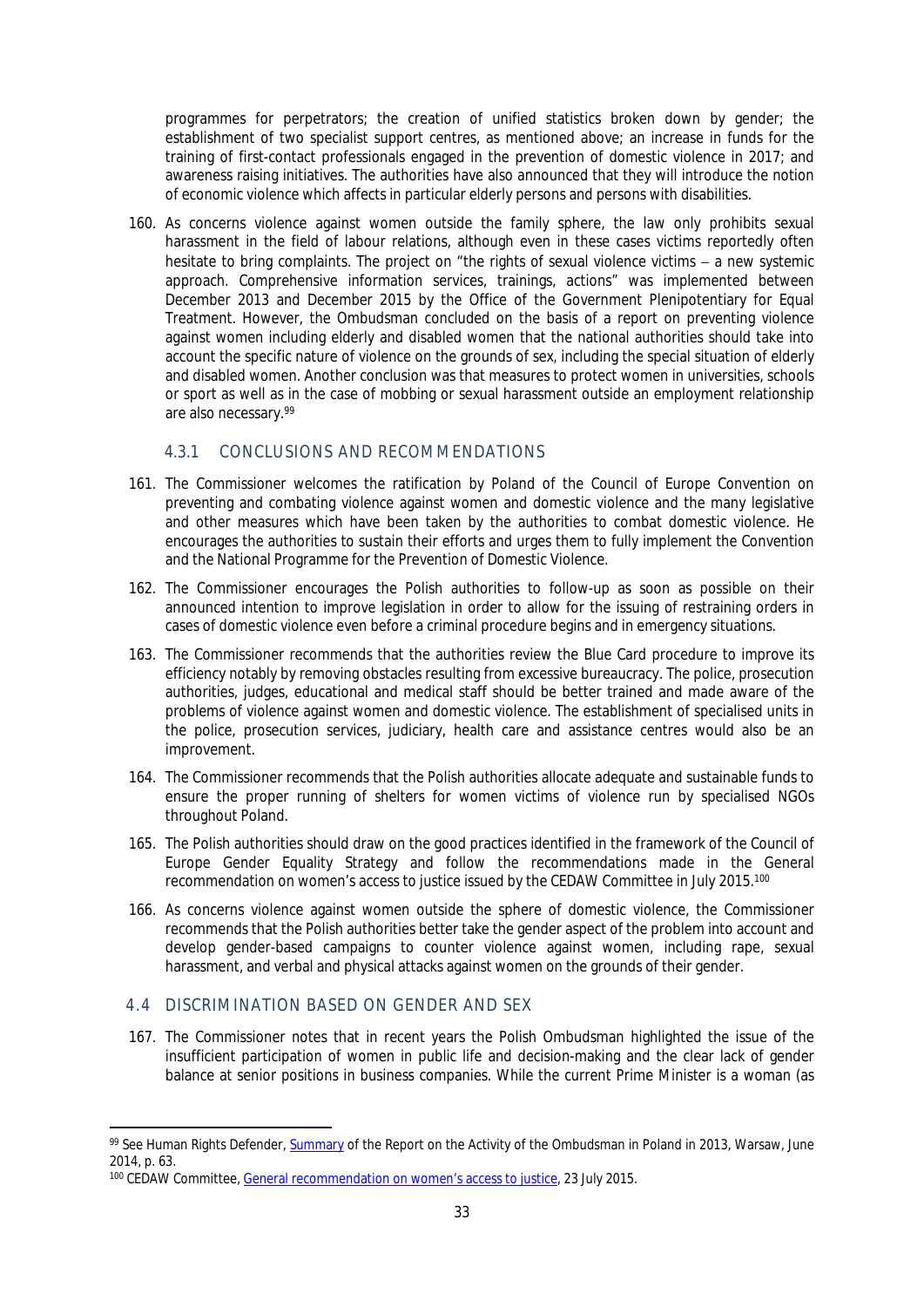was her predecessor), the representation of women in politics overall remains weak. In spite of amendments brought in 2011 to the Electoral Act, which introduced a minimum requirement whereby either gender must make up at least 35% of candidates on lists for municipal, district, regional, national and European Parliament elections, only 27% of the Parliament elected in October 2015 is made up by women. Several interlocutors called for the introduction of amendments to the Electoral Law with a view to placing candidates, women and men, in alternating positions on electoral lists (socalled "slide" or "zip" system in order to achieve parity) as also recommended by the CEDAW Committee in 2014.<sup>101</sup> The number of women influencing the most important economic and financial decisions is still much lower than men. In 2014, women represented less than 15% of the members of management and supervisory boards. The Ombudsman called already in 2013 for a statutory regulation requiring gender balance in management and supervisory boards of companies, in particular those functioning with the participation of the state.<sup>102</sup>

- 168. As to employment, the gender pay gap remains significant. Reasons for women not having paid jobs include the fact that the existing parental leave is in fact almost always taken by the woman and that there is a lack of institutional day-care. According to a recent study commissioned by the Ombudsman, women are the ones who bear the primary burden of care for children and unpaid work at home, while fathers only occasionally take part in household chores. Such a situation leads to the unequal treatment of women with regard to employment.<sup>103</sup>
- 169. In 2014 the CEDAW Committee expressed concern that the National Action Plan for Equal Treatment 2013-2016 does not sufficiently address women's rights and their protection from discrimination.
- 170. While discrimination on the grounds of sex is generally prohibited, there is still a need to train lawyers and judges on the existence of these provisions. The small number of complaints may well be an indicator of the lack of awareness-raising among women and judicial actors. Another issue is that existing programmes to combat discrimination do not have a special focus on discrimination against women.
- 171. Another problem raised with the Commissioner during his visit is the lack of understanding of the need for temporary special measures aimed at preventing or compensating for deep-rooted gender inequalities where women have been disadvantaged for decades. It has been reported to the Commissioner that the Polish authorities sometimes see these measures as potentially discriminatory towards men. For instance, an NGO that assists women victims of violence and not men has reportedly been refused public subsidies on that ground.

#### <span id="page-36-0"></span>4.4.1 CONCLUSIONS AND RECOMMENDATIONS

- 172. The Commissioner notes with concern the continuing gender gap in employment and the prevalence of other forms of discrimination affecting women in Poland. He considers that the Polish authorities should guarantee a much better participation of women in education, political and business life, taking account of the relevant Council of Europe standards.<sup>104</sup> In addition, the Commissioner urges the authorities to take measures to address unequal treatment of women in employment and in particular the gender pay gap.
- 173. The Commissioner draws the attention of the Polish authorities to the fact that in international and European human rights instruments, special temporary measures and other types of positive measures designed to prevent or compensate for deep-rooted gender inequalities and disadvantage

<sup>101</sup> Committee on the Elimination of Discrimination against Women, Concluding [observations](http://tbinternet.ohchr.org/_layouts/treatybodyexternal/Download.aspx?symbolno=CEDAW/C/POL/CO/7-8&Lang=En) on Poland (2014) CEDAW/C/POL/CO/7-8.

<sup>102</sup> See Human Rights Defender, [Report](https://www.rpo.gov.pl/en/content/report-activity-human-rights-defender-ombudsman-poland-area-equal-treatment-2013-and) on the Activity of the Ombudsman in the area of Equal Treatment in 2013, Warsaw, June 2014, p.93.

<sup>103</sup> See the [Study](https://www.rpo.gov.pl/pl/content/wystapienie-do-ministra-rodziny-pracy-i-polityki-spolecznej-ws-rownego-traktowania-rodzicow-na-rynku-pracy) on 'Compromise between Family and Job Roles. Equal Treatment of Parents on the Labour Market', available only in Polish.

<sup>104</sup> See, in particular, Recommendation [CM/Rec\(2007\)13](https://wcd.coe.int/ViewDoc.jsp?id=1194631&Site=CM) on gender mainstreaming in education and Recommendation [Rec\(2003\)3](https://wcd.coe.int/ViewDoc.jsp?Ref=Rec%282003%293&Language=lanEnglish&Site=CM&BackColorInternet=DBDCF2&BackColorIntranet=FDC864&BackColorLogged=FDC864) on balanced participation of women and men in political and public decision making of the Committee of Ministers.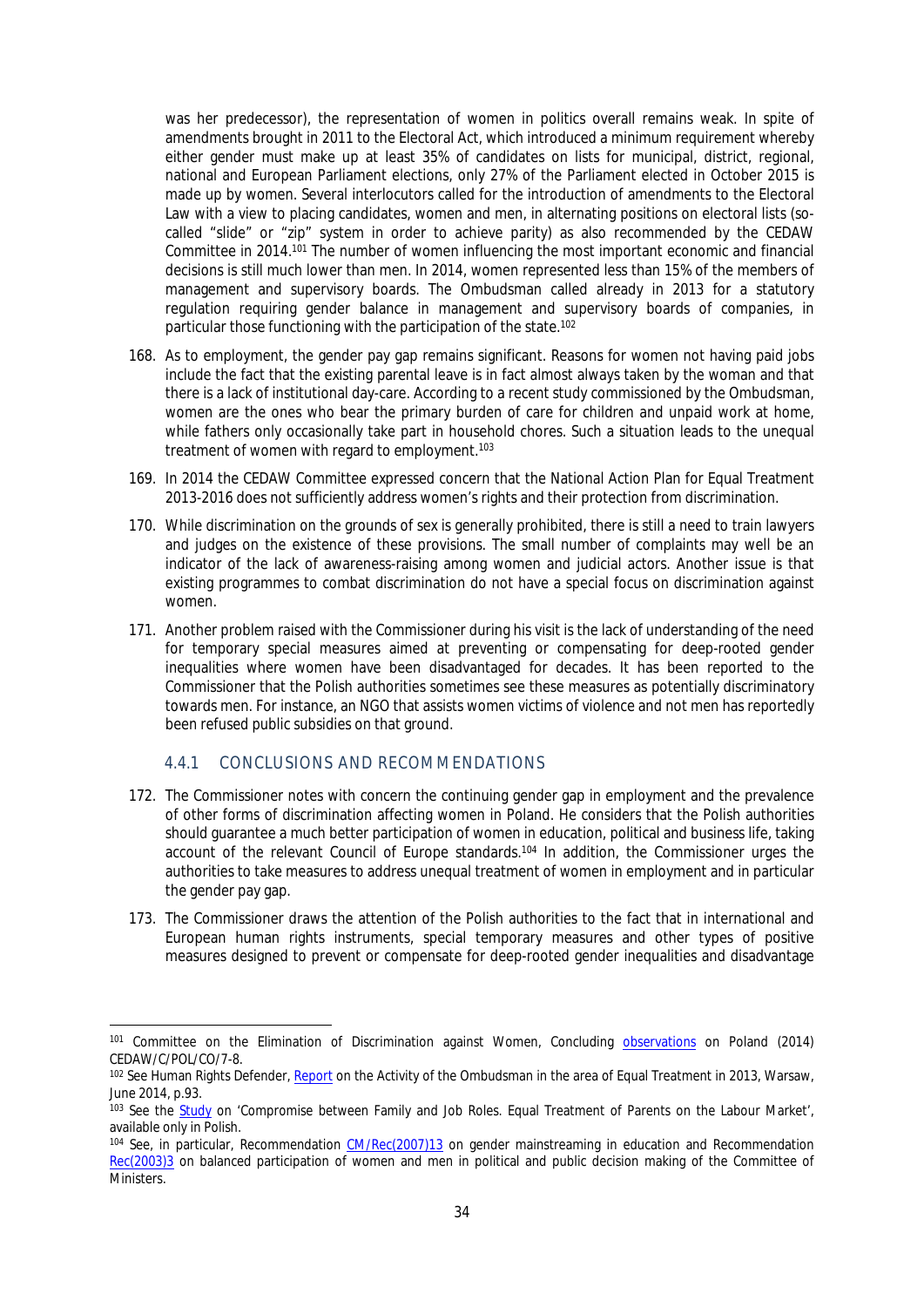do not constitute discrimination. Quite the contrary, they may be necessary to reach *de facto* equality between women and men in Poland.

# <span id="page-37-0"></span>4.5 SEXUAL AND REPRODUCTIVE HEALTH AND RIGHTS

174. The Commissioner recalls that women's sexual and reproductive health and rights are human rights. There are numerous international and European legal instruments under which these rights are guaranteed, as widely illustrated by the case law and guidelines of various human rights bodies. In particular, Article 16(e) of the Convention on the Elimination of all Forms of Discrimination Against Women (CEDAW) guarantees women's rights in deciding freely and responsibly about the number and spacing of their children and their right to access information, education and means to enable them to exercise these rights.<sup>105</sup> Furthermore, in its General Comment No. 22 on the Right to Sexual and Reproductive Health, the Committee on Economic, Social and Cultural Rights stressed that "due to women's reproductive capacities, the realisation of women's right to sexual and reproductive health is essential to the realisation of the full range of their human rights".<sup>106</sup> The Commissioner agrees with the conclusion held by several UN Human Rights bodies that "(l)ack of or limited access to sexual and reproductive health services, and at times the criminalisation of those accessing or providing such services is the result of discrimination against women and girls, including gender stereotyping".<sup>107</sup> In Poland, persisting discrimination and gender stereotypes as described above also have a negative impact on women's sexual and reproductive health and rights. In this section, the Commissioner focuses on access to sexuality education, contraception and safe and legal abortion.

# <span id="page-37-1"></span>4.5.1 ACCESS TO SEXUALITY EDUCATION

- 175. Teaching sexuality education in schools is essential to guarantee women's sexual and reproductive rights. The authorities indicate that sexuality education is part of several classes including family life education classes and is provided for pupils aged 11 and over. However parents can decide to exempt their children from these classes. NGOs also stressed that teachers teaching sexuality education generally lack sufficient training and knowledge in the field of sexual and reproductive health and rights. In some cases, teachers reportedly provide courses based on their personal point of view.
- 176. When it comes to awareness raising campaigns, NGOs have indicated that the government campaigns focus on cancer and HIV/AIDS prevention. Information campaigns on issues such as promoting responsible sexual behaviour and knowledge of contraceptive methods are organised by specialised NGOs and medical associations.

# <span id="page-37-2"></span>4.5.2 ACCESS TO CONTRACEPTION

- 177. In Poland, access to contraception is hindered by several factors, including the clause of conscientious objection invoked by some doctors who refuse to prescribe -- and some pharmacists who refuse to deliver contraceptive devices. NGOs report that refusals of reproductive health care services continue to be very frequent and women are often unable to find a health care provider willing to deliver these services. The legislation in force contains no references to ensuring women's access to modern contraceptive choices and an attempt to improve the legislation in this regard failed in 2012.
- 178. Under the Law on Doctors and Dentists Professions, if a minor wishes to have access to contraceptive methods, the doctor requires the parents' consent for the necessary medical examinations, which may represent a considerable obstacle to access. Contraceptive pills are reimbursed at 30% and many other, more modern, female contraceptive devices are not reimbursed at all by health insurance. This

<sup>105</sup> Article 16(e) of the CEDAW.

<sup>106</sup> Committee on Economic, Social and Cultural Rights, [General Comment](http://tbinternet.ohchr.org/_layouts/treatybodyexternal/Download.aspx?symbolno=E%2fC.12%2fGC%2f22&Lang=en) No. 22 (2016) on the Right to sexual and reproductive health (article 12 of the International Covenant on Economic, Social and Cultural Rights), 4 March 2016.

<sup>&</sup>lt;sup>107</sup> See [Open letter](http://www.ohchr.org/Documents/Issues/Women/WRGS/OpenLetter4Nov2014.pdf) by the Chairperson-Rapporteur of the Working Group on the issue of discrimination against women in law and in practice, the Special Rapporteur on the right of everyone to the enjoyment of the highest attainable standard of physical and mental health, and the CEDAW Committee on the inadequate recognition of sexual and reproductive health and rights in the Post-2015 Development Agenda, November 2014.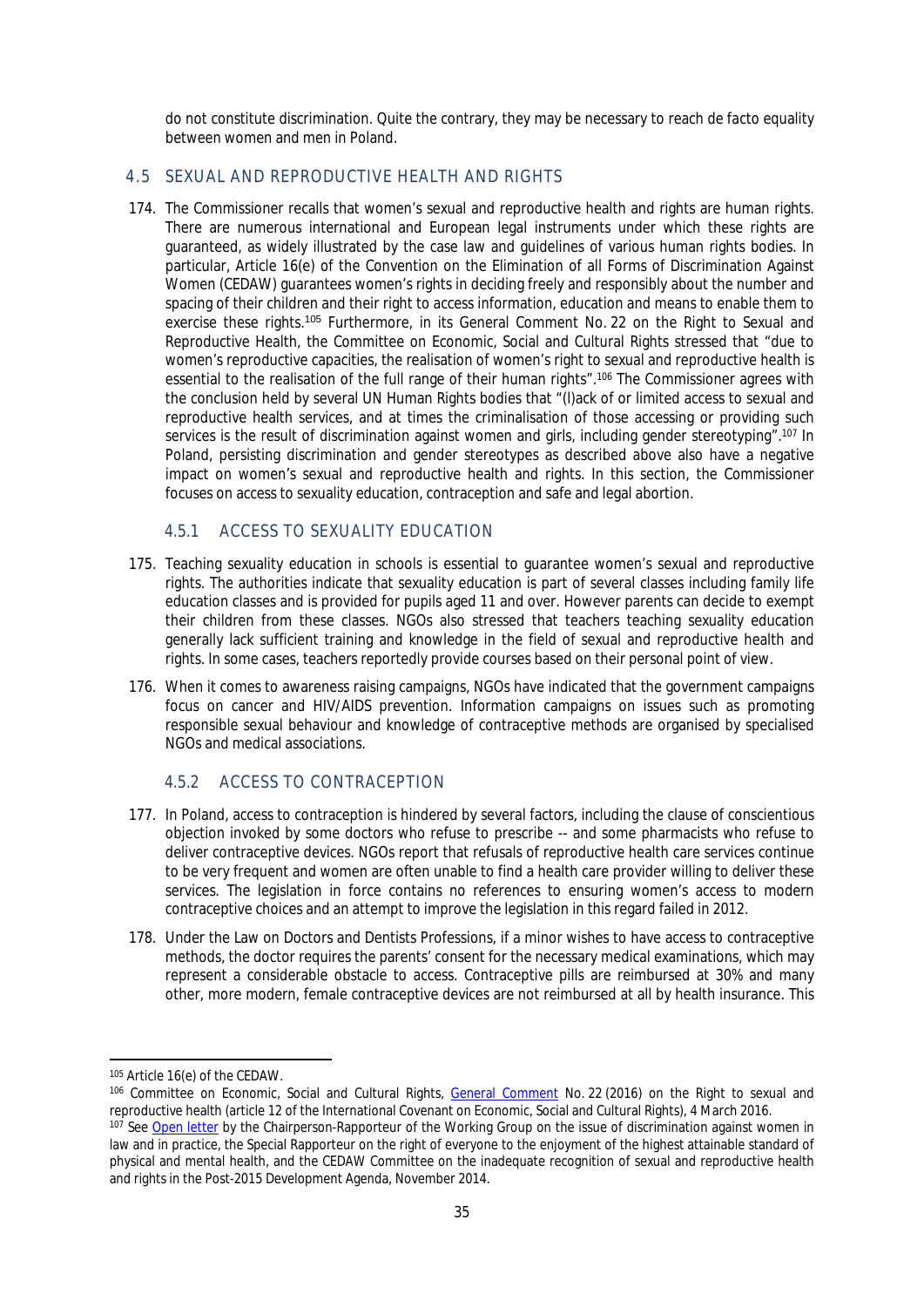is reported to create a barrier, especially for persons in difficult economic situations, in accessing contraceptive methods tailored to their needs.<sup>108</sup>

# <span id="page-38-0"></span>4.5.3 ACCESS TO SAFE AND LEGAL ABORTION

- 179. Poland has one of the most restrictive laws on abortion in Europe. Under the 1993 Law on Family Planning, Human Fetus Protection, and Conditions for Abortion, abortion is permitted in three circumstances only: 1) when the pregnancy endangers the life or health of the pregnant woman, abortion is permitted at any stage; 2) when prenatal tests or other medical findings indicate a high risk that the fetus will be severely and irreversibly damaged or suffer from an incurable life-threatening ailment, abortion is permitted until the fetus is capable of surviving outside the pregnant woman's body; and 3) when there are strong grounds for believing that the pregnancy is the result of a criminal act, abortion is permitted until the end of the first 12 weeks of pregnancy. Outside these three situations, abortion is criminalised and doctors or anyone else preforming an abortion risk a sentence of imprisonment of up to three years. The pregnant woman herself does not incur criminal liability for an abortion performed in contravention of the 1993 Law.
- 180. In his 2007 Memorandum to the Polish Government, the Commissioner's predecessor recommended that the Polish authorities ensure that women falling within the categories foreseen by the Polish abortion law are allowed, in practice, to terminate their pregnancy without additional hindrance and reproach.
- 181. Since this recommendation, the Court has condemned Poland in three judgments concerning access to abortion, each relating to one of the three different situations where a legal abortion is possible under Polish law. In Tysiac v. Poland,<sup>109</sup> there was a dispute between the pregnant woman and the doctor as to whether the conditions for legal abortion on grounds of a threat to the woman's health were met. The case R.R v. Poland,<sup>110</sup> concerned a possible fetus malformation confirmed by an initial diagnosis. In the most recent case, P. and S. v. Poland,<sup>111</sup> a 14-year old girl, who was pregnant as a result of a rape, was seeking to obtain an abortion with the help of her mother. In addition to the lack of access to legal abortion and the ensuing violations of Article 8 ECHR (Right to respect for private and family life), the Commissioner notes with serious concern that the Court ruled twice that Poland had violated Article 3 ECHR (prohibition of torture and inhuman and degrading treatment) as a result of the way in which the authorities had treated women who were seeking a legal abortion and/or a prenatal genetic testing in connection with a legal abortion. In the R.R v. Poland case, the Court expressed its regret that the applicant was "so shabbily treated by the doctors dealing with her case". In the P. and S. v. Poland case the Court considered that the girl was treated by the authorities in a deplorable manner and that her suffering reached the threshold of severity under Article 3 ECHR. In the Commissioner's view the three above-mentioned judgments of the Court indicate that much remains to be done in Poland to ensure women's effective access to safe and legal abortion.

# <span id="page-38-1"></span>4.5.3.1 CLAUSE OF CONSCIENCE

182. Pursuant to the Law of 5 December 1996 on Doctors and Dentists Professions, doctors may refuse to perform any medical act, including abortion, that is against their conscience (so called "conscientious objection clause" or "clause of conscience"). Doctors have the obligation to indicate realistic options for receiving such services from another doctor or medical institution and to justify and duly note the decision in medical records. However, there are several shortcomings in the current legal and institutional framework of conscience-based refusal to perform a legal abortion. There is no obligation to provide abortion services where the procedure is urgently required as a matter of medical emergency or where a referral is not possible. Sometimes entire healthcare facilities (including public ones) rather than just individual doctors invoke the conscientious objection clause to refuse to perform legal abortions, . The practice of invoking the conscientious objection clause is reportedly

<sup>108</sup> See International Planned Parenthood Federation (IPPF) - European Network, [Barometer](http://www.ippfen.org/resources/barometer-womens-access-modern-contraceptive-choice) on Women's Access to Modern Contraceptive Choice, Poland, 2013, p. 40-41.

<sup>&</sup>lt;sup>109</sup> ECtHR, Tysiąc v. Poland, Application No. [5410/03](http://hudoc.echr.coe.int/eng?i=001-79812), 20 March 2007.

<sup>110</sup> ECtHR, R.R v. Poland, Application No. [27617/04](http://hudoc.echr.coe.int/eng?i=001-104911), 26 May 2011.

<sup>111</sup> ECtHR, P. and S. v. Poland, Application No. [57375/08,](http://hudoc.echr.coe.int/eng?i=001-114098) 30 October 2012.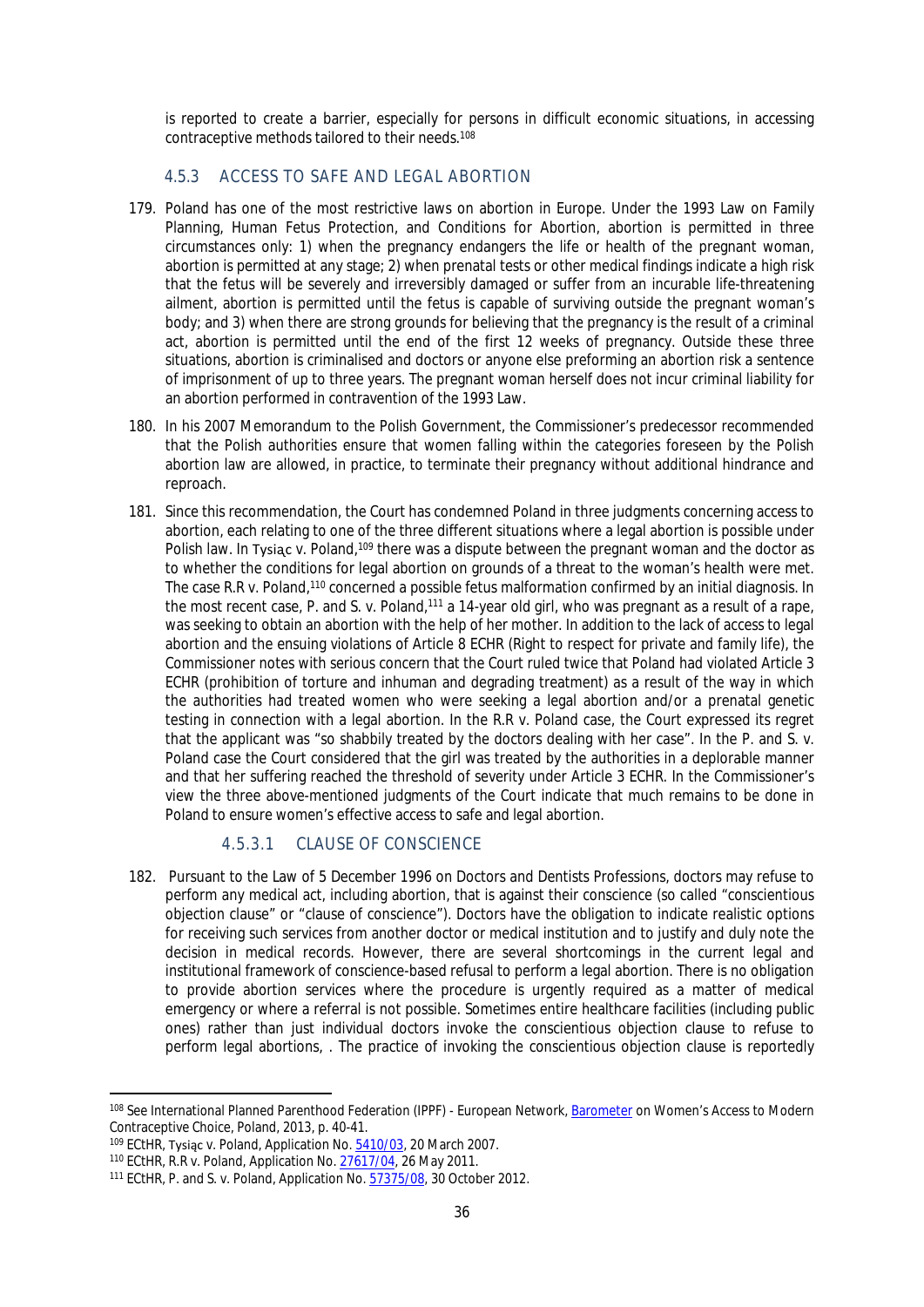increasing in Poland. This is illustrated by the fact that almost 4,000 Polish doctors signed a "Declaration of Faith of Catholic doctors and medical students regarding human sexuality and fertility", expressing their commitments to following "divine law" in their professional work. NGOs report that in this context, women are often unable to find a health care provider willing to perform a legal abortion.

- 183. In this connection, the Commissioner underlines that the Court has ruled that states are obliged to organise their health service system in such a way as to ensure that the exercise of freedom of conscience by health professionals in a professional context does not prevent patients from obtaining access to services to which they are entitled under the applicable legislation.<sup>112</sup> However, on 7 October 2015, Poland's Constitutional Tribunal ruled that the legal duty imposed on objecting doctors to refer women to an alternative facility or practitioners, in order for them to access legal abortion, was unconstitutional. The Polish authorities have indicated that they must now change the legal provisions in force in the light of the Tribunal's judgment with a view to respecting the doctor's clause of conscience and at the same time the rights of patients.
- 184. The Commissioner notes a recent decision of the European Committee of Social Rights (concerning Italy), in which the complainant organisation argued that the vast majority of medical practitioners and other health personnel exercised the right to conscientious objection, thereby preventing effective access to abortion procedures and undermining the right of women to the protection of their health.<sup>113</sup> The Committee concluded that the women seeking access to abortion services continued to face substantial difficulties in obtaining access to such services in practice, notwithstanding the provisions of the relevant legislation. It noted the deficiencies in service provision caused by health personnel who decide to invoke their right of conscientious objection and the fact that as a consequence, women seeking emergency abortions may be forced to move to other health facilities, in the country or abroad, or to terminate their pregnancy without the support or control of the competent health authorities, or may be deterred from accessing abortion services to which they have a legal entitlement in line with national legislation. It therefore held that there was a violation of Article 11§1 (right to health) of the Revised European Social Charter. The Committee also noted that pregnant women seeking to access abortion services are treated differently depending on the area in which they live; this may by extension have an adverse impact on women in lower income groups who may be less able to travel in order to access abortion services. Given that women seeking access to legal abortion services are treated differently from women seeking access to other lawful forms of medical procedures, which are not provided on a restricted basis, the difference in treatment on the grounds of health status, territorial location and socio-economic grounds constituted a violation of Article E (non-discrimination) in conjunction with Article 11 of the Charter.

# <span id="page-39-0"></span>4.5.3.2 APPEAL PROCEDURE AGAINST REFUSAL TO PERFORM PRENATAL TESTING AND/OR A LEGAL ABORTION

185. In 2007 the Commissioner's predecessor recommended the creation of an appeal procedure whereby the decision of a doctor not to issue a certificate permitting an abortion (outside the case of conscientious objection) be subject to review. Since then, the Parliament adopted the Law of 6 November 2008 on Patient's Rights and on the Commissioner for Patients' Rights, which establishes a general framework to object to a medical decision, including the refusal to permit an abortion. The authorities report that in 2014 the Commissioner for Patient's Rights received 34 objections, including two relating to the admissibility of termination of pregnancy. However human rights NGOs and the Ombudsman have stressed that the 2008 Law does not constitute a timely and effective mechanism by which pregnant women can challenge a refusal to provide prenatal testing or legal abortion services. The procedure is too complicated, long and ineffective.<sup>114</sup> The time-limit of 30 days for the Medical Board to issue its decision can hardly be considered timely in the case of prenatal testing or abortion.

<sup>112</sup> Ibid., paragraph 206.

<sup>113</sup> European Committee of Social Rights, Confederazione Generale Italiana del Lavoro (CGIL) v. Italy, [Decision](http://hudoc.esc.coe.int/fre/?i=cc-91-2013-dadmissandmerits-en#{) on admissibility and the merits, 12 October 2015, published on 11 April 2016, see paragraphs 189-193 and 204-213. <sup>114</sup> See Human Rights Defender, [Summary](https://www.rpo.gov.pl/en/content/summary-report-activity-ombudsman-poland-2014) of the Report on the Activity of the Ombudsman in Poland in 2014, Warsaw, May 2015, p. 71.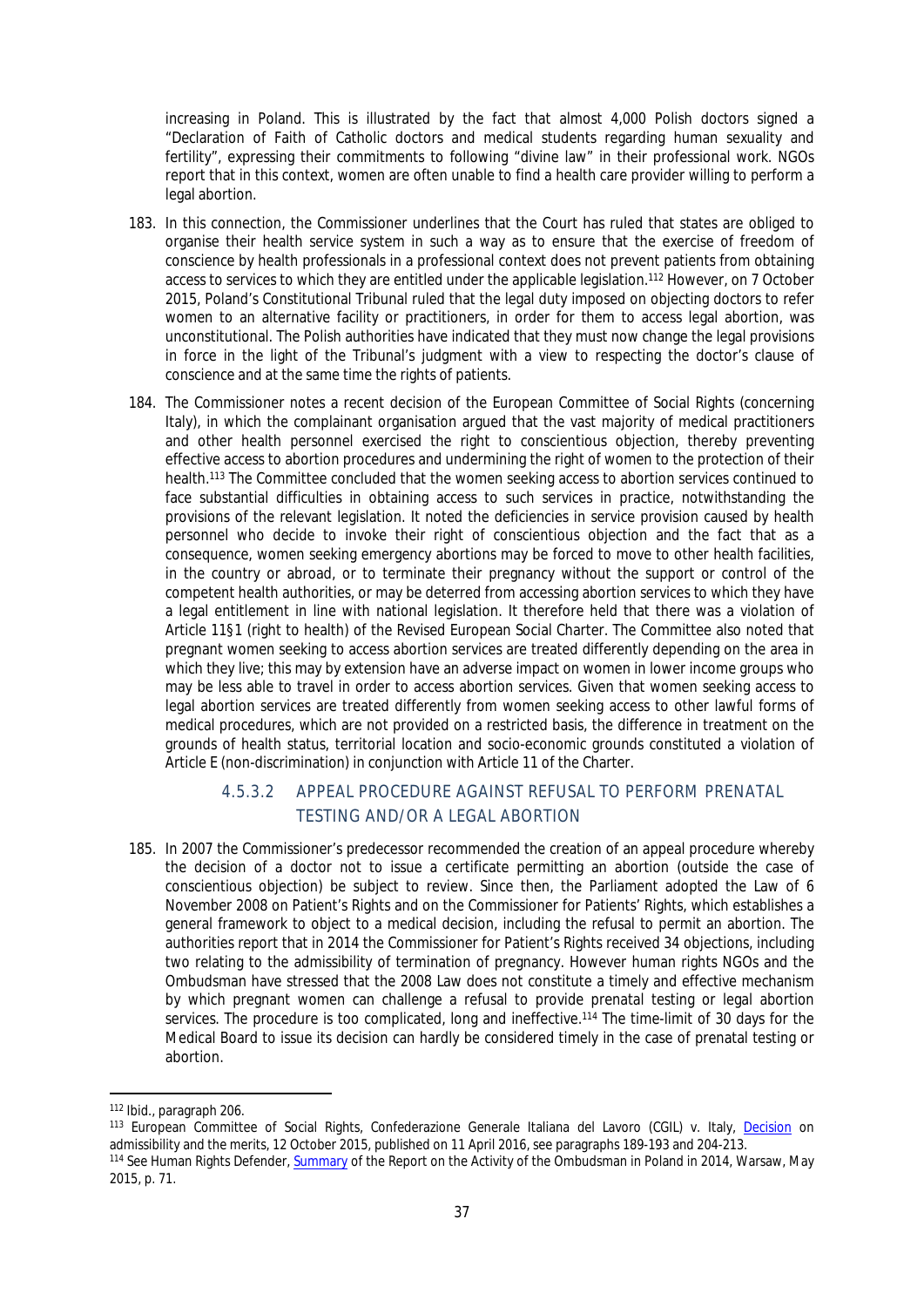186. As concerns procedural safeguards, the framework in place does not appear to meet the requirements issued by the Court in its case-law on Poland. There is no obligation to record the refusal in writing and the right of the women to be heard by the Medical Board is not guaranteed. What is more, even if a woman secures a positive decision by the Medical Board, it appears that she may often not be able to obtain the relevant services on this basis. There is also a lack of efficient oversight and monitoring mechanisms to guarantee that prenatal testing is available and accessible in practice.<sup>115</sup>

# <span id="page-40-0"></span>4.5.3.3 CHILLING EFFECT OF CRIMINALISATION OF ABORTION

- 187. The criminalisation of abortion in cases other than those allowed by law combined with the lack of clarity of the legal framework in force creates a chilling effect on doctors who would be ready to perform the abortion, and who must decide whether the requirements for legal abortions are met in specific cases, as also noted by the Court.<sup>116</sup>
- 188. The Commissioner is also worried to learn that societal pressure is sometimes so intense that women are afraid of seeking a legal abortion, for fear of a backlash and harassment on the part of certain segments of society, and therefore resort to clandestine abortions, which according to estimates could reach 150,000 per year. Women who can afford it financially travel abroad to abort.
- 189. The Commissioner is concerned to learn about a bill prepared by a group of citizens to introduce a total ban on abortion, which would mean that abortion would be prohibited except to save a pregnant woman's life. This bill would require the signatures of 100,000 citizens to be brought to Parliament.

# <span id="page-40-1"></span>4.5.4 CONCLUSIONS AND RECOMMENDATIONS

- 190. The Commissioner expresses his concern at the regressive trends in Poland which hamper women's access to sexual and reproductive health and rights and endanger progress achieved so far in the field of gender equality. The Commissioner considers that the focus should be on preventing unwanted pregnancies, not on limiting women's choices. He stresses that women, including adolescent girls, are entitled to receive sexual and reproductive health information that is evidenced-based, nondiscriminatory, and respectful of their dignity and autonomy.
- 191. The Commissioner stresses that sexuality education in schools is crucial for the protection of the sexual and reproductive rights of all and, in particular, of women. The UN Committee on the Rights of the Child has underlined that states should ensure that adolescents have access to appropriate information on sexual and reproductive issues, including family planning, contraception and the prevention of sexually transmitted diseases.<sup>117</sup> The Commissioner therefore urges the Polish authorities to ensure that mandatory, comprehensive sexuality education that is age-appropriate, evidence-based, scientifically accurate and non-judgmental be taught in all schools in Poland.
- 192. The Commissioner recommends that the Polish authorities take all necessary measures to remove barriers in access to contraception for all women throughout Poland.
- 193. As concerns access to safe and legal abortion in particular, the Commissioner draws the Polish authorities' attention to the view of the Parliamentary Assembly of the Council of Europe that "the lawfulness of abortion does not have an effect on a woman's need for an abortion, but only on her access to a safe abortion" and that a ban on abortions does not result in fewer abortions but mainly leads to clandestine abortions, which are more traumatic and increase maternal mortality.<sup>118</sup> Where they result in abortions performed abroad, these bans also entail costs, delay the timing of an abortion

<sup>115</sup> See Center for Reproductive Rights, (Polish) Federation for Women and Family Planning, [Communication](https://wcd.coe.int/com.instranet.InstraServlet?command=com.instranet.CmdBlobGet&InstranetImage=2743528&SecMode=1&DocId=2267546&Usage=2) under Rule 9(2) of the Committee of Ministers in the case of R.R. v. Poland (Application No. 27617/04), 27 April 2015.

<sup>116</sup> In the Tysiąc v. Poland case, the Court stated that "legal prohibition on abortion, taken together with the risk of their incurring criminal responsibility under Article 156 § 1 of the Criminal Code, can well have a chilling effect on doctors when deciding whether the requirements of legal abortion are met in an individual case" see paragraph 116.

<sup>117</sup> See in particular UN Committee for the Rights of the Child, [General comment](http://tbinternet.ohchr.org/_layouts/treatybodyexternal/Download.aspx?symbolno=CRC%2fC%2fGC%2f15&Lang=en) No. 15 (2013) on the right of the child to the enjoyment of the highest attainable standard of health (art. 24), CRC/C/GC/15.

<sup>&</sup>lt;sup>118</sup> [Resolution 1607 \(2008\)](http://assembly.coe.int/nw/xml/XRef/Xref-XML2HTML-en.asp?fileid=17638&lang=en) of the Parliamentary Assembly of the Council of Europe on access to safe and legal abortion in Europe.